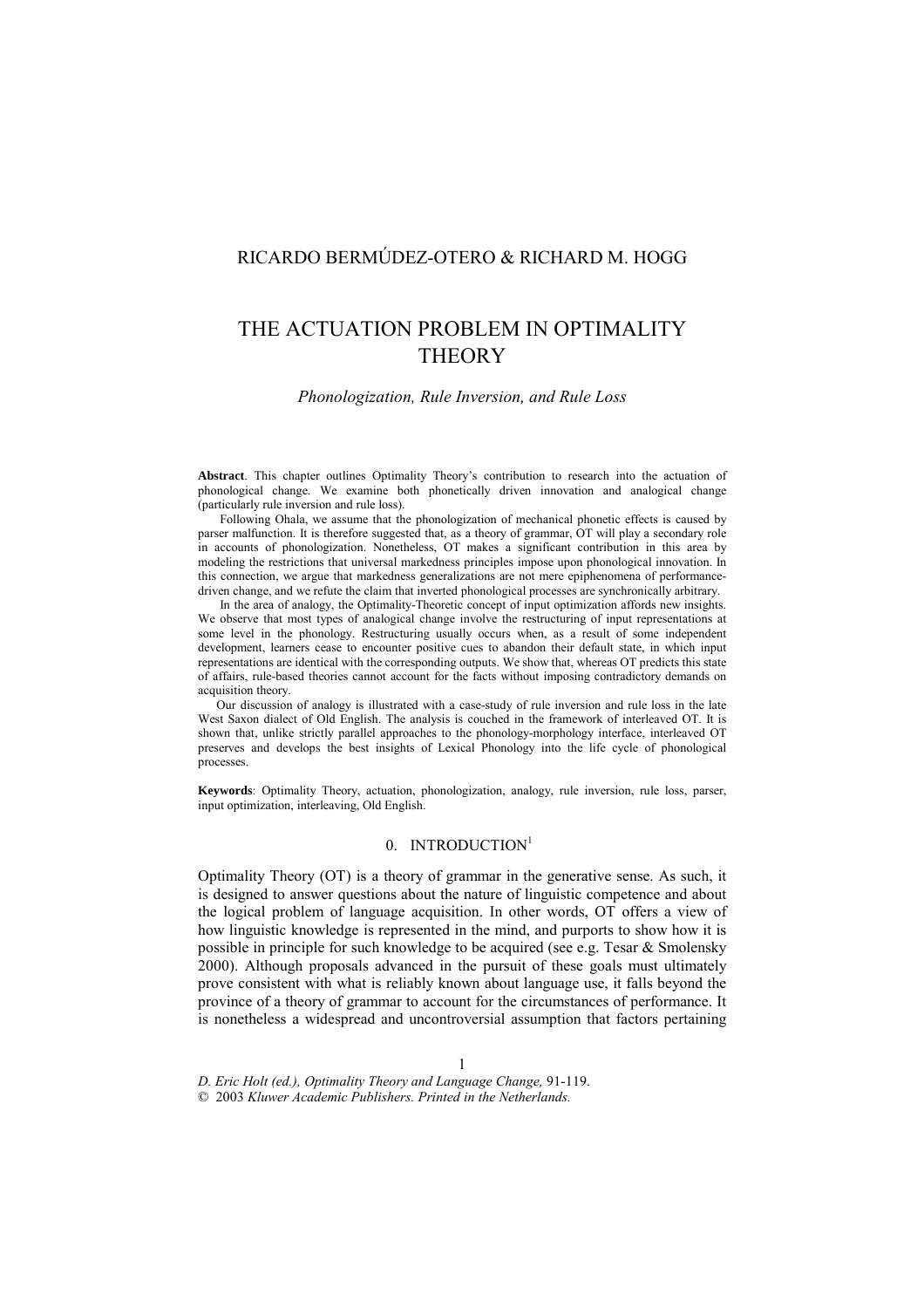to the arena of use (Hurford 1990:  $\S$ 2.1) often play a large causal role in the development of grammatical innovations. It follows, therefore, that the contribution of OT to the study of language change in general, and to a solution of the actuation problem (Weinreich, Herzog & Labov 1968:102) in particular, must of necessity be partial and limited. This assertion is not meant as a criticism of OT, or of generative linguistics in general; it is simply a reminder that progress in our understanding of language change is unlikely without a careful and principled division of labor between grammatical theory, on the one hand, and disciplines that focus on the arena of use, on the other.

The relevance of this division of labor comes to the fore when one addresses the actuation of innovations in the phonological component of the grammar. It is generally believed that a substantial proportion of phonological innovations, specially among those yielding neogrammarian sound changes, consists of the phonologization of nongrammatical phonetic effects. In this connection, Ohala (e.g. 1989, 1992, 1993) has persuasively argued that phonologization is the result of erroneous parsing: in a typical hypocorrection scenario, the learner misinterprets some distortion of the incoming speech signal (e.g. a mechanical coarticulation effect) as realizing some property of the output of the target grammar. This approach to phonologization places the onus of explanation firmly on a model of the parser, rather than on the theory of grammar. If this view is correct, then OT should not be expected to play a leading role in explaining why any particular instance of phonologization should occur in a given place at a given time.

In  $\S1.1$ , however, we echo Jakobson's (1929) and Kiparsky's (1988, 1995) argument that grammatical conditions, both universal and language-specific, affect the incidence of phonologization. During language acquisition, in particular, the output of the parser must be filtered in accordance with markedness principles; if phonologization were blindly actuated by purely phonetic factors, then sound change could result in the violation of phonological universals. In this connection, OT eliminates the need to run global checks to ensure that derivations comply with universal markedness generalizations, as the latter are directly built into CON. Furthermore, the Jakobson-Kiparsky argument directly contradicts Hale & Reiss's (2000) assertion that markedness generalizations are epiphenomena of cumulative performance-driven change.

These facts notwithstanding, it appears that  $OT$ 's contribution to the actuation problem should be assessed mainly with respect to phonological innovations that are independently known not to be caused by phonetic factors. In this set belong many of the instances of phonological change traditionally labeled as analogical. In this chapter we shall focus our attention on two representative types: those characterized in rule-based taxonomies as involving rule inversion and rule loss. Examples are given in  $\S1.2$  and  $\S1.3$ , where we provide evidence to confirm that phonetics plays no significant role in the actuation of such innovations. We shall observe that, like most types of analogical change, rule inversion and rule loss involve the restructuring of input representations at some level in the phonology. Hence, OT can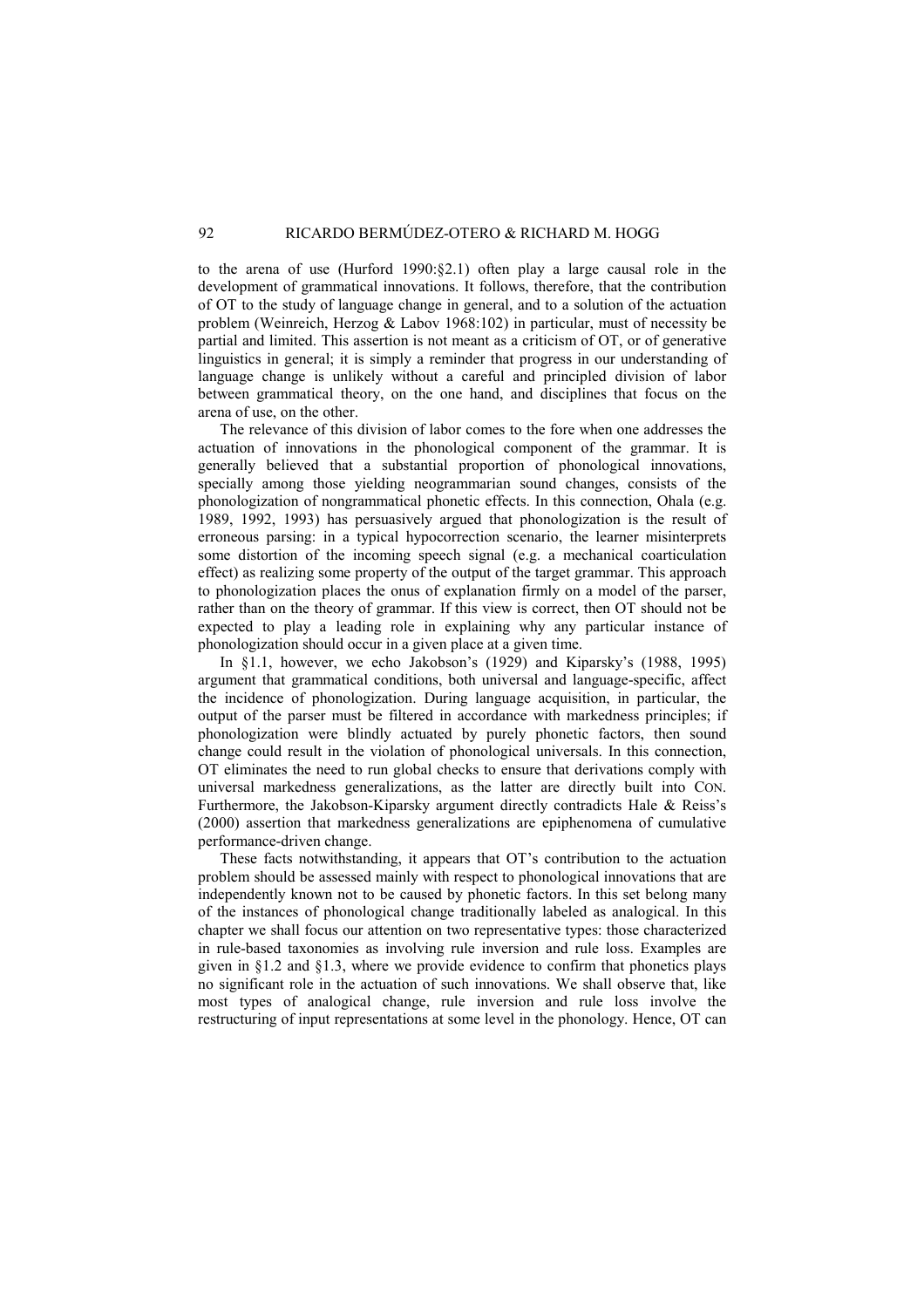contribute to our understanding of such developments by establishing when and how input restructuring takes place (ß2.1).

In this respect, the concept of input optimization<sup>2</sup> (Prince  $\&$  Smolensky 1993:ß9.3; Inkelas 1995; ItÙ, Mester & Padgett 1995) proves illuminating. If the learner selects those input representations that lead to the minimal violation of faithfulness constraints, then input and output representations will be maximally similar. Therefore, in the absence of robust evidence to the contrary (such as may be provided by alternations), input optimization compels the learner to adhere to the default assumption that, at each level of the phonology, input representations are identical with the given output. Thus, in OT the formal requirements of optimality (i.e. minimal constraint violation) closely match the functional demands of learnability (i.e. minimal abstractness).

In contrast, rule-based phonological frameworks have historically struggled to strike a satisfactory balance between learnability and abstractness. Provisions designed to limit abstractness include the Alternation Condition, Strict Cyclicity, and the Strong Domain Hypothesis. Notably, McMahon (2000a) has made a serious attempt at reasserting the Alternation Condition as a force driving input restructuring, whilst acknowledging that the Condition must be understood as a characterization of the learner's strategy rather than as a formal constraint on grammars. We shall demonstrate, however, that all such stipulations suffer from serious empirical or theoretical difficulties (ß2.2). A strong reading of the Alternation Condition such as McMahon proposes would for example forbid underspecification wherever it is not warranted by alternations. This would prevent the use of structure-building lexical rules to capture the predictable phonological properties of nonalternating lexical items and would thereby deprive rule-based theory of its answer to the duplication problem. In this sense, McMahon's proposal to curb the learner's power in line with a strengthened Alternation Condition addresses the causes of input restructuring, but compromises the synchronic adequacy of rule-based theory.

In sum, this chapter outlines OT's contribution to research into the actuation of phonological change. We suggest that accounts of phonetically driven innovation will primarily draw on models of the parser, rather than on theories of grammar. Nonetheless, OT casts new light on the way in which universal markedness principles constrain phonologization; relatedly, we shall demonstrate that OT is correct in predicting that the format of inverted phonological processes is constrained by markedness. Furthermore, the Optimality-Theoretic concept of input optimization takes center stage in the analysis of phonological innovations involving input restructuring, such as rule inversion and rule loss. In this area, OT's advantage over previous rule-based frameworks lies in its success at encoding grammatical generalizations – whether static or dynamic – without appealing to underspecification and lexical minimality, which presuppose an overpowerful learner.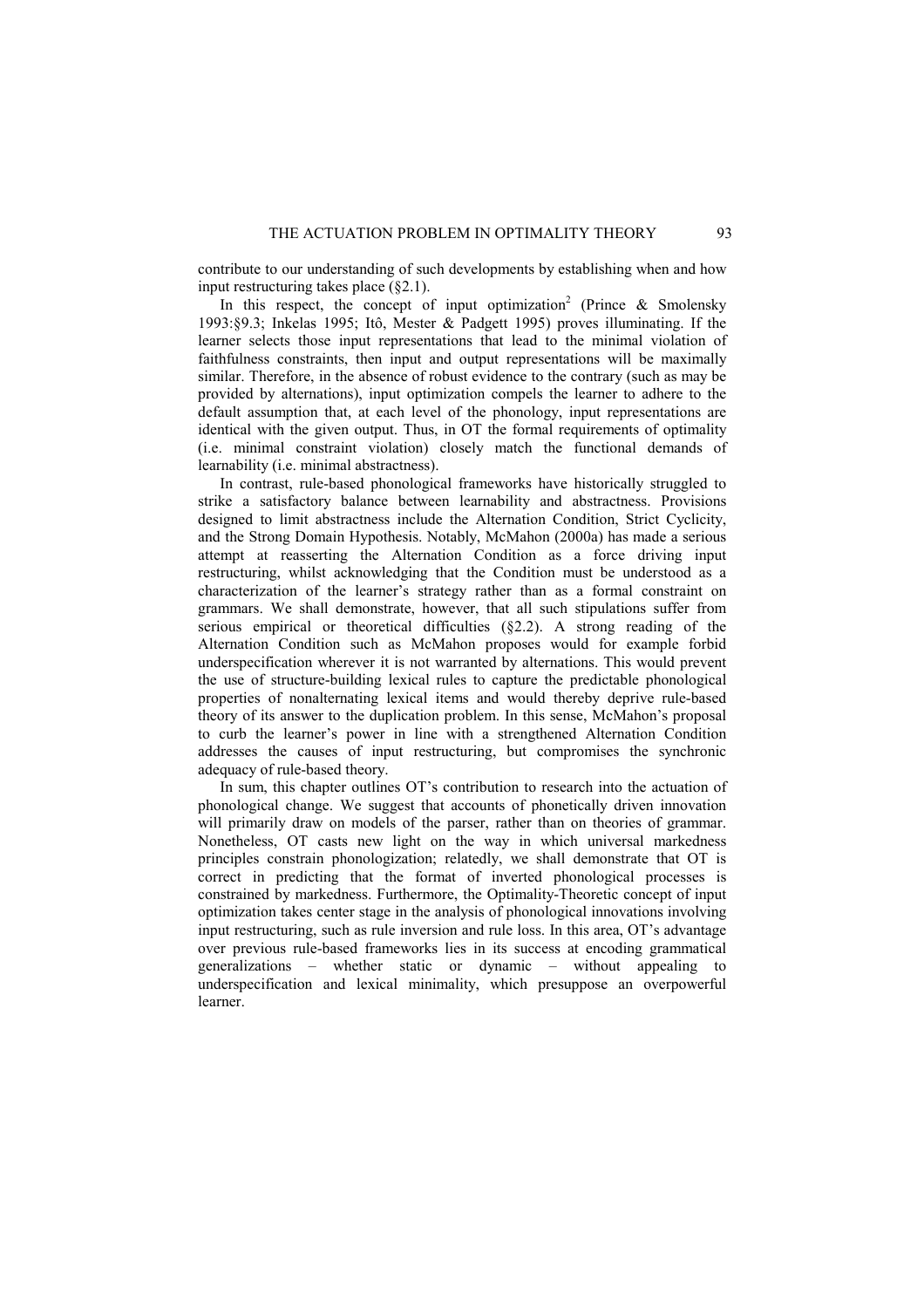The chapter closes with an illustrative case-study drawn from the West Saxon dialect of Old English  $(\xi_3)$ . During the tenth century, the phonology of this dialect underwent a series of developments that culminated in the loss of a process deleting certain inflectional vowels, whilst a number of epenthesis rules suffered inversion and were replaced by syncope. Our analysis will be couched in terms of an interleaved or cyclic OT model. As our discussion will make apparent, interleaved implementations of OT enjoy a significant advantage over strictly parallel alternatives (notably OO-correspondence and Sympathy Theory) in that input restructuring at one phonological stratum can be seen to actuate concomitant changes at higher levels in the grammar. More generally, interleaved OT continues to build on the insights into the life cycle of phonological processes gained by research in the Lexical Phonology (LP) tradition.

# 1. THE ACTUATION OF PHONOLOGICAL INNOVATION: PARSERS AND GRAMMARS

#### *1.1 Phonologization*

For well over a century, research in historical phonology has been informed by the observation that, in numerous instances of sound change, the innovative grammar replicates a previously unintended phonetic effect. In recent decades, Ohala has conducted a vigorous program of research into the causes of phonologization (see e.g. Ohala 1989, 1992, 1993). We interpret his results as indicating that phonologization generally arises through a malfunction of the phonological parser. By 'phonological parsing' we understand the mapping of an acoustic speech signal onto the overt part of a surface phonological representation. Admittedly, it is not easy to specify the precise nature of the device or set of devices that effect this mapping. Minimally, parsing presupposes the transduction of the acoustic stimulus into some sort of pattern of neural activation such as may provide the basis for computation; in this connection, see Pylyshyn (1984) and Hale & Reiss (2000). However, there is much more to phonological parsing: notably, we shall see below that parsing is sensitive to language-specific conditions and, in this respect, is not strictly stimulus-bound. The parser could accordingly be regarded as belonging to the class of cognitive systems that Fodor calls 'input analyzers' and that operate on the output of transducers (Fodor 1983:41, 48-49). Nonetheless, we would wish to see the output of the phonological parser as consisting of overt forms in the sense of Tesar & Smolensky (2000); we regard the computation of covert structural relationships (i.e. those lacking phonetic exponence, such as syllabic and metrical constituency) as a task for the grammar; cf. Fodor (1983:note 28). In this sense, the term 'feature extractor' approximately describes the notion of phonological parser that we will we have in mind in the following discussion; see e.g. Fitzpatrick  $\&$ Wheeldon (2000:140-142) for a sketch of a model of speech perception that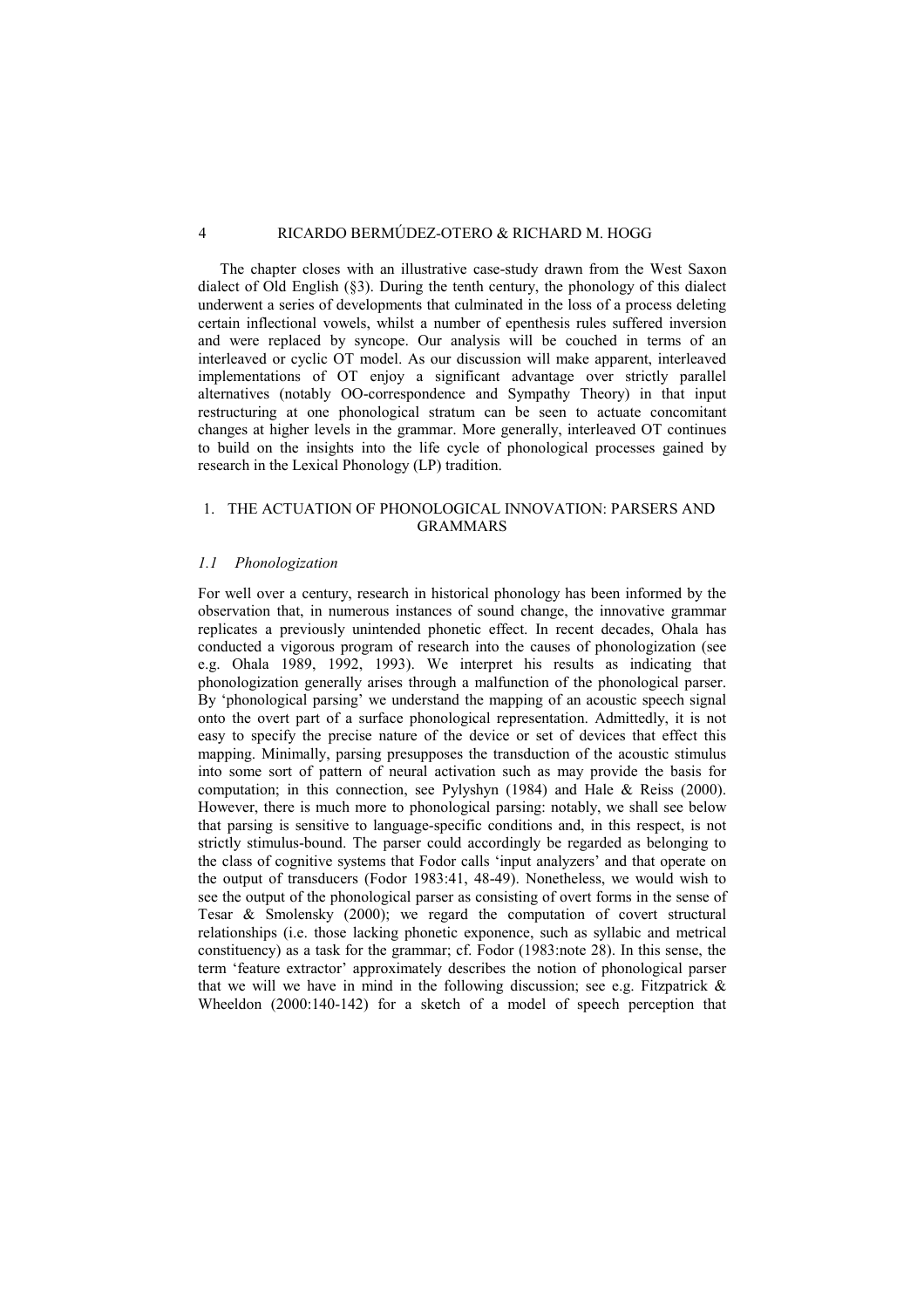similarly decouples feature extraction from the computation of covert structure in the grammar. $\frac{3}{2}$ 

Adapting Ohala's arguments to this conceptual framework, one must assume that parsing involves an element of correction, whereby during feature extraction the parser automatically filters out unintended distortions of the speech signal caused by predictable performance factors (physiological, aerodynamic, acoustic, etc.). The relevance of correction to language acquisition and language change is self-evident. If the parser fails to rectify the aberrations introduced into the speech signal during performance, then the learner's trigger experience will shift in relation to the grammatical output of the adult generation. More specifically, the learner will interpret an unintended distortion of the speech signal as manifesting a property of surface representations in the target grammar. In such cases, an unintended phonetic effect is said to become phonologized through hypocorrection.

As an example, let us consider velar softening, i.e. the process whereby velar stops become affricates before high front vowels (Ohala 1989:185-186, 1992:319- 321). In the articulation of a sequence such as [ki], the front of the tongue rises in preparation for the high front vowel as the velar closure is released. As a result, the stop burst is accompanied by relatively loud noise, for it takes place in a narrowed channel with high air velocity. When correction is successfully applied, the parser automatically compensates for such effects. However, when the noisy release of the stop is misinterpreted as the physical exponent of an affricated segment in the surface phonological representation, we have hypocorrection.<sup>4</sup>

Ohalaís work suggests that research into the properties of the parser can yield deductive-probabilistic explanations of aspects of sound change, such as the relative incidence of different types of phonologization (see e.g. Ohala 1993: $§6.6$ ). Notably, particular forms of hypocorrection can be assigned relative probabilities either by induction from experimental evidence (e.g. Winitz, Scheib & Reeds 1972) or by deduction from first principles (e.g. Hayes  $1999:§10$ ). On this basis, sound changes actuated by highly probable hypocorrection processes can be predicted to occur more frequently than those driven by comparatively improbable types of misparsing. Such predictions can be made precise through dynamical system modeling (e.g. Pulleyblank & Turkel 1996; see further Nigoyi & Berwick 1997). Consider the following examples:

• Confusion matrices for stop+vowel syllables indicate that the probability of [ku] being misperceived as [pu] is low compared with the likelihood that [ki] will be misheard as [ti]; Winitz, Sheib & Reeds (1972) quantify the difference as 0.24 against 0.47. This asymmetry would explain the fact that sound changes involving velar coronalization (1a) appear to be recorded far more frequently than developments involving velar labialization (1b); see Ohala (1989:182-185).

(1) (a) *Coronalization*:

West Germanic  $*$ /kiːðɑn/ > Old English /t $\int$ iːdɑn/ 'chide'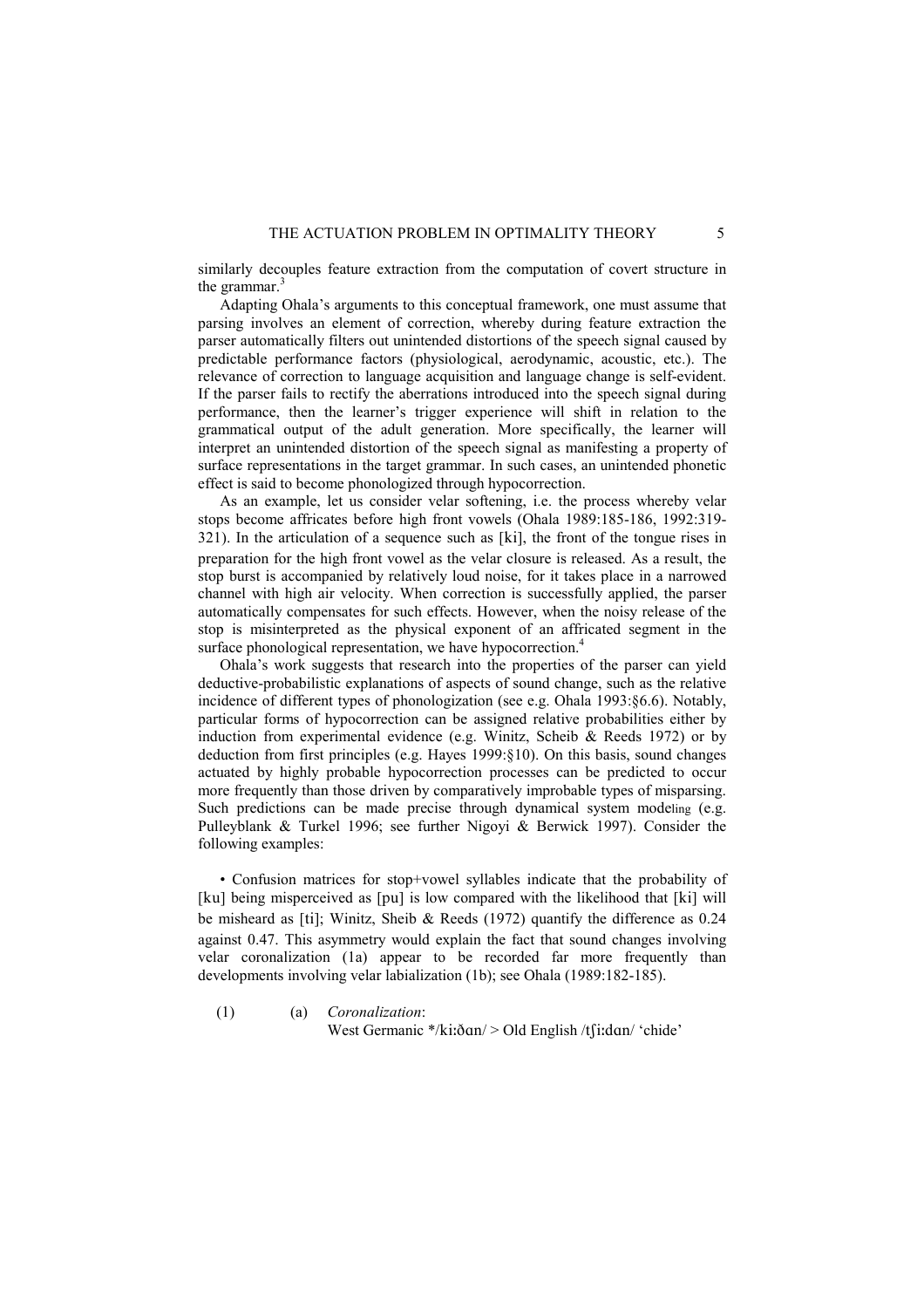#### (b) *Labialization*: Proto-Bantu \*/-kumu/ > West Teke /pfumu/ 'chief'

• Archangeli & Pulleyblank (1994) report a case of convergent drift in the Edoid language family (Niger-Kordofanian, Benue-Congo; SW Nigeria; see Elugbe 1989). The protolanguage had a symmetrical 5+5 ATR-harmony system, as shown in Figure 1. Among its present-day daughters, however, approximately 95% lack the low advanced vowel [a1], whilst a smaller proportion (around 60%) have lost the high retracted vowels  $[i]$  and  $[i]$  (Elugbe 1982). The comparative instability of  $[a]$ could plausibly be imputed to a greater liability to misparsing (Pulleyblank & Turkel 1996:678). Berm˙dez-Otero (1999:ß4.1.2) suggests that this hypothesis can be submitted to experimental testing: if correct, then a confusion matrix for a 5+5 ATRharmony system should show that the rate of misperception of [a] exceeds that of [i] and [u] by an appropriate margin.

> i i uu  $e e$   $0 q$ a a

*Figure 1. 5+5 ATR-harmony system in Proto-Ẹdoid.* 

Admittedly, language-particular developments remain unpredictable, partly owing to the influence of social factors on propagation. In crosslinguistic studies, however, it should be possible to control for the effects of sociolinguistic evaluation by using large enough language samples, given that social selection operates on grammatical variants regardless of their content (Croft 1995:524).

If our interpretation of Ohala's proposals is on the right track, then one must look to models of the parser  $-$  rather than to theories of grammar  $-$  for insights into the actuation of changes involving phonologization; the rise of OT as a model of phonological competence is unlikely to impinge upon this research program. However, this conclusion needs to be qualified in the light of evidence showing that the incidence of phonologization processes is constrained by grammatical factors, both universal and language-specific. In other words, the grammar would appear to exert a top-down selective pressure on the output of the parser (Kiparsky 1988:372, 391; 1995:ß2). If so, grammatical theory must after all play a role in accounting for innovations in which phonetic effects become phonologized.

One line of argument leading in this direction originates with Jakobson (1929). Jakobson pointed out that phonological universals constrain the range of innovations that are possible at any given point in the history of a language; but, if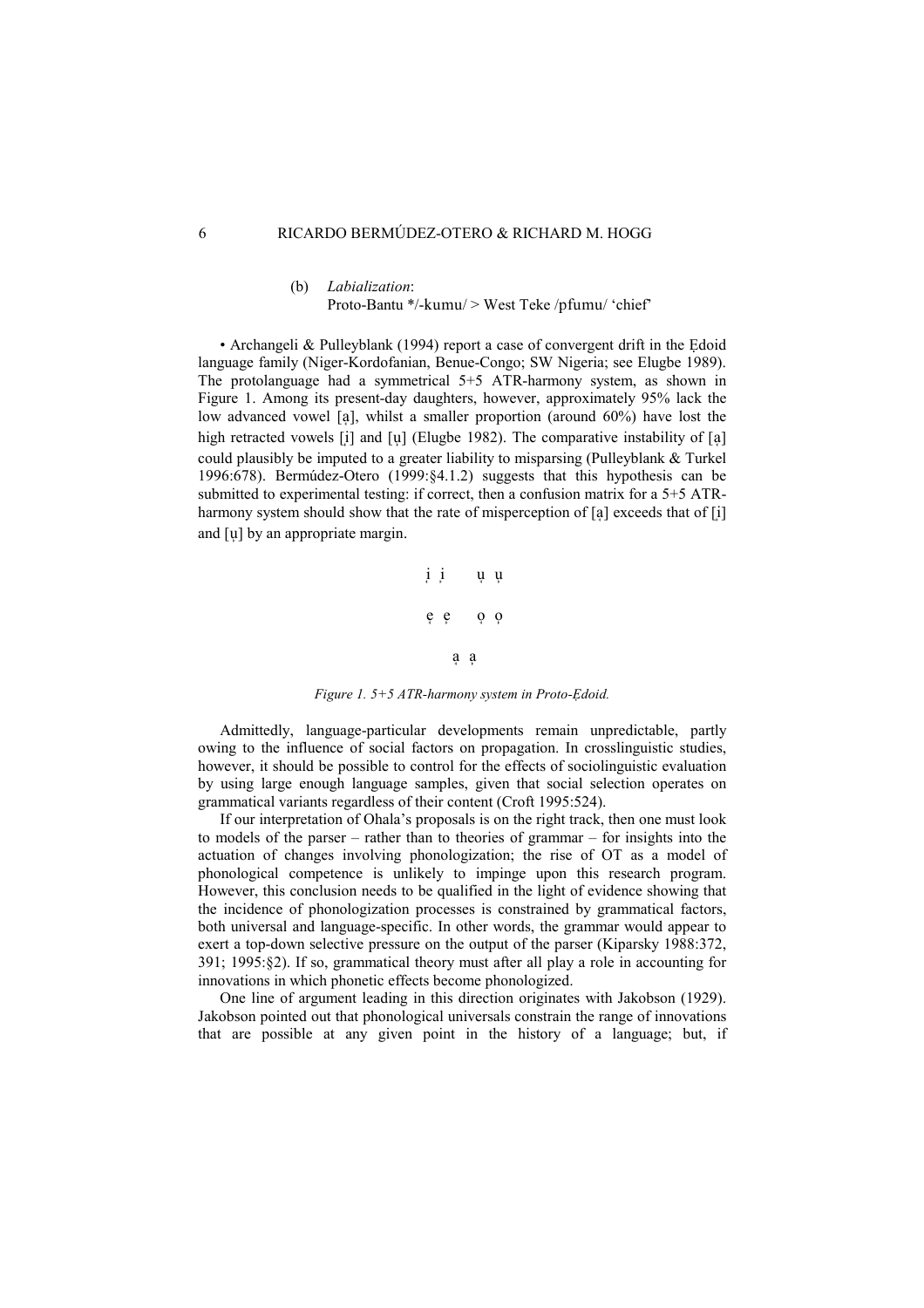phonologization were actuated by purely local phonetic factors, then certain global universal restrictions could not endure through time. Kiparsky (1995:641) provides a striking example: if lenition occurred without regard to grammatical principles, then it would be possible for a sequence of context-free lenitions to give rise to a language whose segment inventory lacked oral stops; yet languages of this nature are obviously not attested. It cannot be denied that, in numerous cases, compliance with phonological universals is precisely what one would expect in the light of the phonetic factors driving phonologization. From an acoustic viewpoint, for example, segmental contrasts are more robustly cued (and are therefore more resistant to loss by hypocorrection) in prevocalic than in preconsonantal position; accordingly, one does not expect a series of conditioned mergers to give rise to a situation where the coda supports more phonemic oppositions than the onset, in violation of phonotactic universals (Steriade 1997). Nonetheless, Kiparsky's context-free lenition scenario highlights the fact that the phonetic factors triggering hypocorrection do not always conspire to enforce phonological universals; in other circumstances, phonologization could, if given a free rein, create impossible phonological systems. Indeed, even in cases where a phonological universal appears firmly rooted in phonetic substance, the match is rarely perfect. Take again the example of the syllable coda as the preferred site of neutralization. In Eastern Andalusian Spanish, a process of aspiration cancels phonemic oppositions between obstruents in the coda. As Gerfen (2001) demonstrates, however, the phonetic grounding of this phenomenon is relatively indirect: notably, in this dialect of Spanish there are coda segments subject to aspiration that would *not* be predicted to undergo neutralization purely on the grounds of phonetic cue impoverishment, *pace* Steriade (1997).

Jakobson's reasoning is compelling, but it does not require that grammatical principles should be imported into the parser; on the contrary, his argument is compatible with the presumption that parsing is primarily stimulus-bound and independent from grammatical conditions (but see below for a qualification of this view). It suffices that, whenever the data supplied by the parser prove incompatible with principles of Universal Grammar (UG), the Language Acquisition Device (LAD) should fail to respond; if so, then misparsing will never trigger grammatically impermissible innovations. Interestingly, this proposal is far easier to implement in OT than in rule-based phonology. In rule-based frameworks, phonologization is typically taken to involve the addition of a new rule at the end of the grammar (see e.g. King 1969, 1973). To ensure that the output of the new rule complies with UG restrictions, particularly implicational universals, the learner has to run a global check over derivations from existing input forms; rule-based theories offer no alternative to such global checks because they treat surface generalizations as purely epiphenomenal. In OT, in contrast, universal constraints on inventories are directly incorporated into the formulation of CON (Prince & Smolensky 1993:ch. 9; Pulleyblank 1997; Kager 1999:§1.7, §1.8): using Kiparsky's example above, it should be impossible to rank the universal constraint set in such a way as to forbid the presence of oral stops on the surface.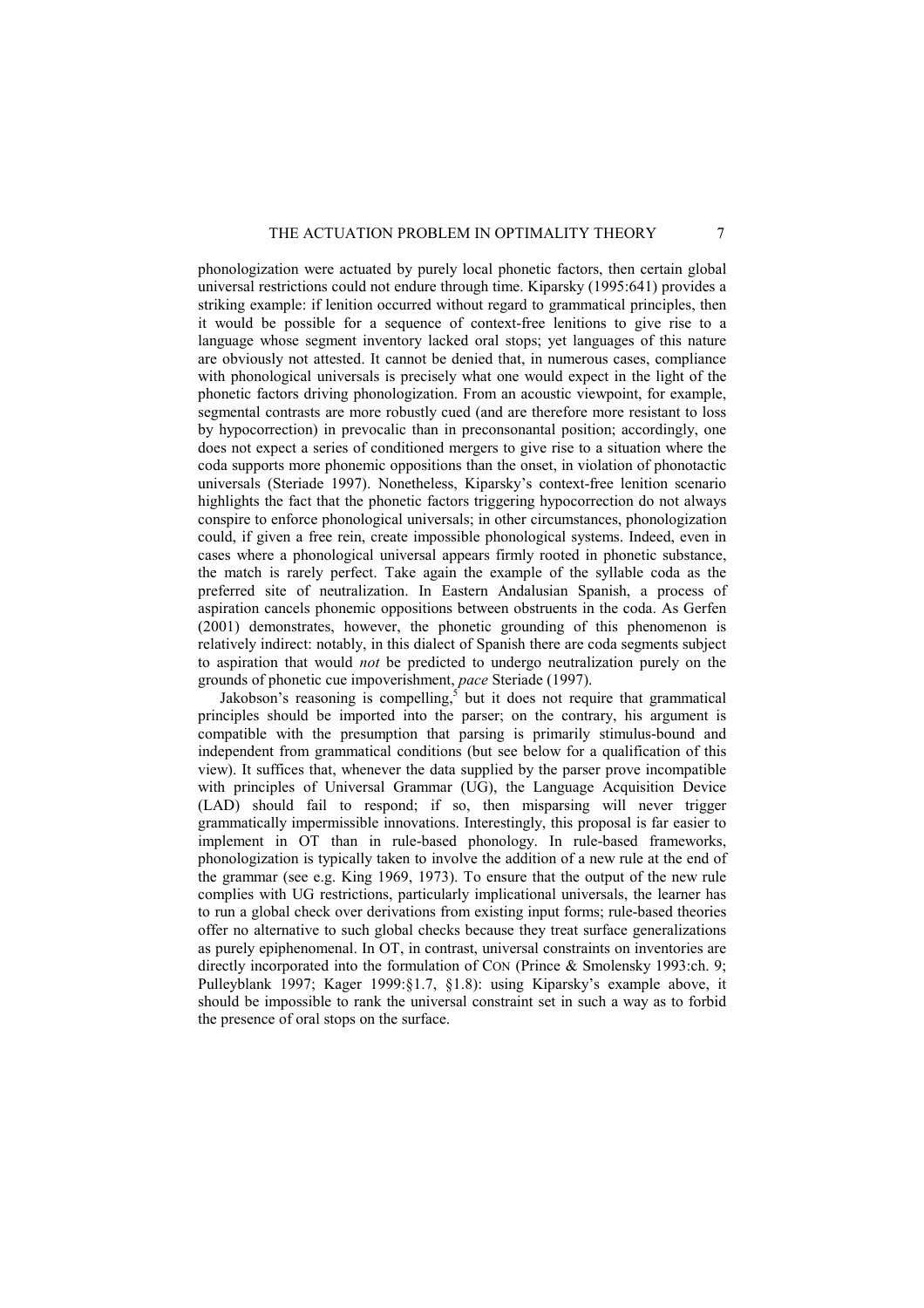Incidentally, the Jakobson-Kiparsky argument bears directly on the autonomy of phonology and, in particular, on the status of markedness constraints in OT. Haspelmath (1999) and Hale & Reiss (2000) argue that implicational universals are epiphenomenal properties of language, arising from the cumulative effect of performance-driven change. On these grounds, Hale & Reiss exclude markedness constraints from UG, declaring them to be redundant and in breach of Ockham's razor. The Jakobson-Kiparsky argument, however, shows that UG must supply the learner with markedness principles capable of filtering the innovations triggered by misparsing; otherwise, blind phonologization could lead to the violation of global phonological universals. In OT, of course, universals emerge from CON by factorial typology. For further arguments against the claim that markedness constraints are mere epiphenomena of performance-driven change, see Bermúdez-Otero & Börjars (in preparation). Note, however, that the Jakobson-Kiparsky argument does not require CON to be innate and biologically transmitted (on this subject, see e.g. McMahon 2000b:ch. 5). The argument simply demands that CON should be universal, finite, and available to the learner at the onset of grammar construction. These criteria are compatible with noninnatist approaches such as Hayes's (1999) theory of inductive grounding, where the learner is equipped with an algorithm for constraint discovery that guarantees universality.

Research has further shown that language-specific grammatical conditions can also exert a top-down selective influence upon processes of phonologization. Notably, performance distortions affecting a given phonetic variable appear far more likely to undergo phonologization when that variable is already involved in the realization of a phonological contrast in the grammar. In other words, phonological oppositions can have a priming effect upon phonologization (Kiparsky 1995: $\S 2.1$ ). Tonogenesis provides a good example. For apparently physiological reasons, voiceless consonants raise the fundamental frequency  $(F_0)$  of a following vowel; see Löfqvist et al. (1989) and Ohala (1993:240, 269). This  $F_0$  disturbance may be reinterpreted as the realization of phonological tone. An example is given in (2), where the Northern Kammu forms are innovative in relation to their cognates in Southern Kammu; the data are drawn from Ohala (1989:181; 1993:240), who cites Svantesson (1983:69).

| (2) | Southern Kammu | Northern Kammu |         |  |
|-----|----------------|----------------|---------|--|
|     | klaan          | kláan          | 'eagle' |  |
|     | glaan          | klàan          | 'stone' |  |

It turns out, however, that  $F_0$  differences associated with voicing distinctions tend to be phonologized only in languages that already possess lexical tone contrasts or that are in contact with tonal languages (Matisoff 1973, Svantesson 1989). This observation demonstrates that language-specific grammatical conditions have a significant effect upon the relative probability of phonologization processes;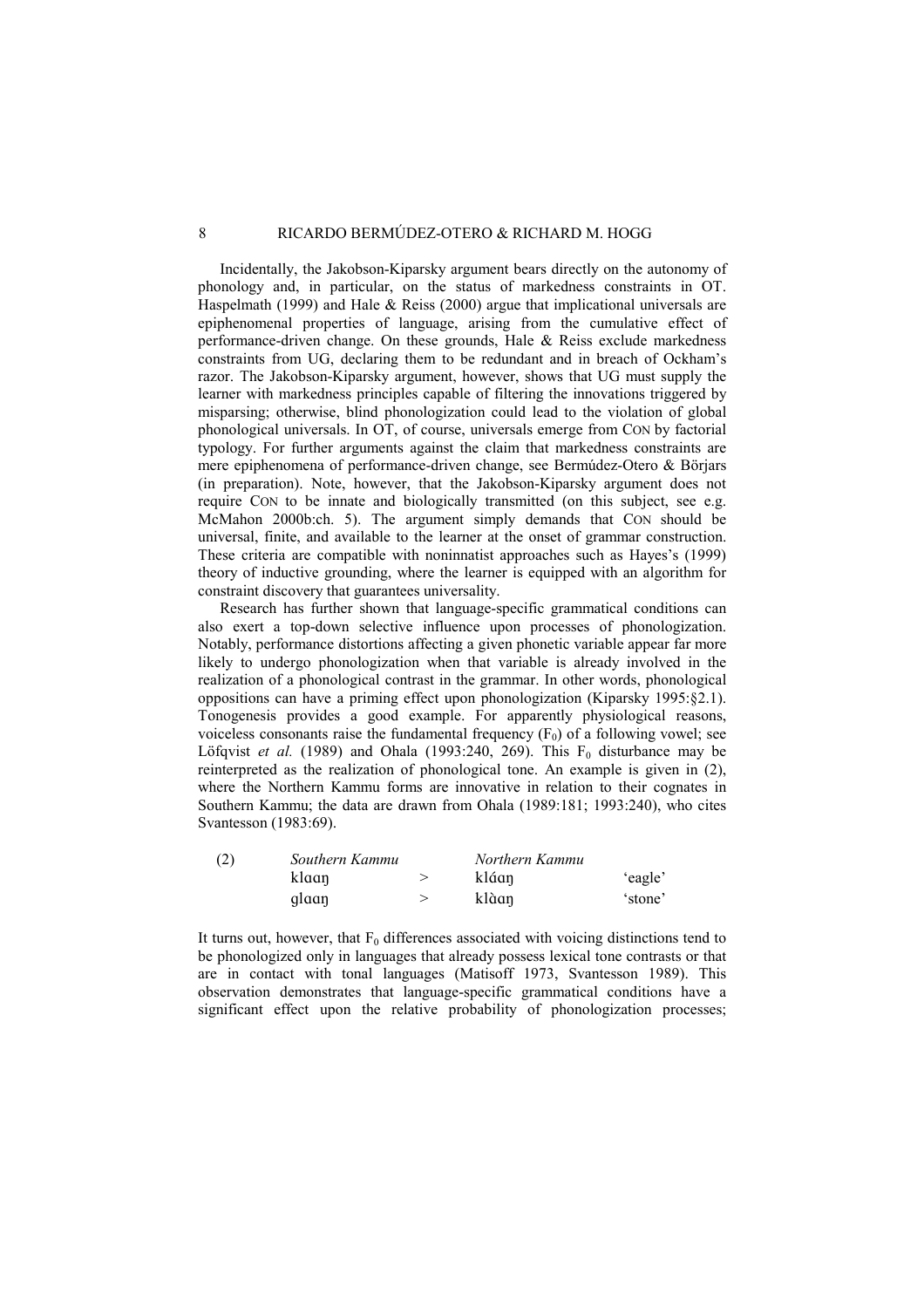predictions derived solely from the impact of phonetic factors upon the parser are bound to prove inadequate.<sup>6</sup>

In this sense, the evidence of phenomena such as tonogenesis indicates that, if phonologization is indeed caused by misparsing, particularly through hypocorrection, then the parsing process cannot after all be strictly stimulus-bound. This conclusion agrees with experimental phonetic evidence suggesting that speakers of different languages deploy partially different strategies in parsing: according to psycholinguistic research summarized in Cutler & Mehler (1993), for example, French speakers rely on a syllable-based speech segmentation strategy for lexical access, whilst English speakers use foot-based segmentation. Thus it appears that in the process of phonological acquisition the learner not only constructs a grammar but also attunes the parser's response to different phonetic variables according to their involvement in phonological patterns (for references, see Hume & Johnson 2001:§2.1, §4.2). This assumption would account for the existence of crosslinguistic variation in the relative probability of hypocorrection events.<sup>7</sup> Unfortunately, the coevolution of grammars and parsers during phonological acquisition has scarcely been explored in the generative tradition; it is therefore unclear at present whether OT could make a significant contribution in this area (although see Boersma 1998).

To conclude, mechanical phonetic effects become phonologized through parsing errors. The actuation of such innovations involves a host of performance factors lying beyond the purview of grammatical theory. Nonetheless, the Jakobson-Kiparsky argument indicates that universal markedness principles supplied by UG (innately or via inductive grounding) exert a filtering effect upon the output of the parser. In this area, OT eliminates the need to run costly global checks over derivations to ensure compliance with implicational universals; the latter emerge directly from the formulation of Con. Considerable uncertainty remains, however, over the mechanisms whereby language-specific grammatical properties affect the behavior of the parser.

# *1.2 Rule inversion*

If our proposals are correct, phonologization is actuated in the mapping from the acoustic speech signal to the set of overt forms that provide the input to grammatical acquisition. It has long been recognized, however, that phonological change may be caused by nonphonetic factors. Innovations of this nature are traditionally discussed under the heading of analogy. In rule-based taxonomies of change (e.g. Kiparsky 1968, King 1969), most of the relevant instances fall in categories such as rule reordering, rule inversion, and rule  $loss - as$  opposed to rule addition at the end of the grammar. Here we shall concentrate on rule inversion and rule loss. We will argue that the theory of grammar must play a key role in accounting for such innovations, because the actuating factors are located in the process whereby a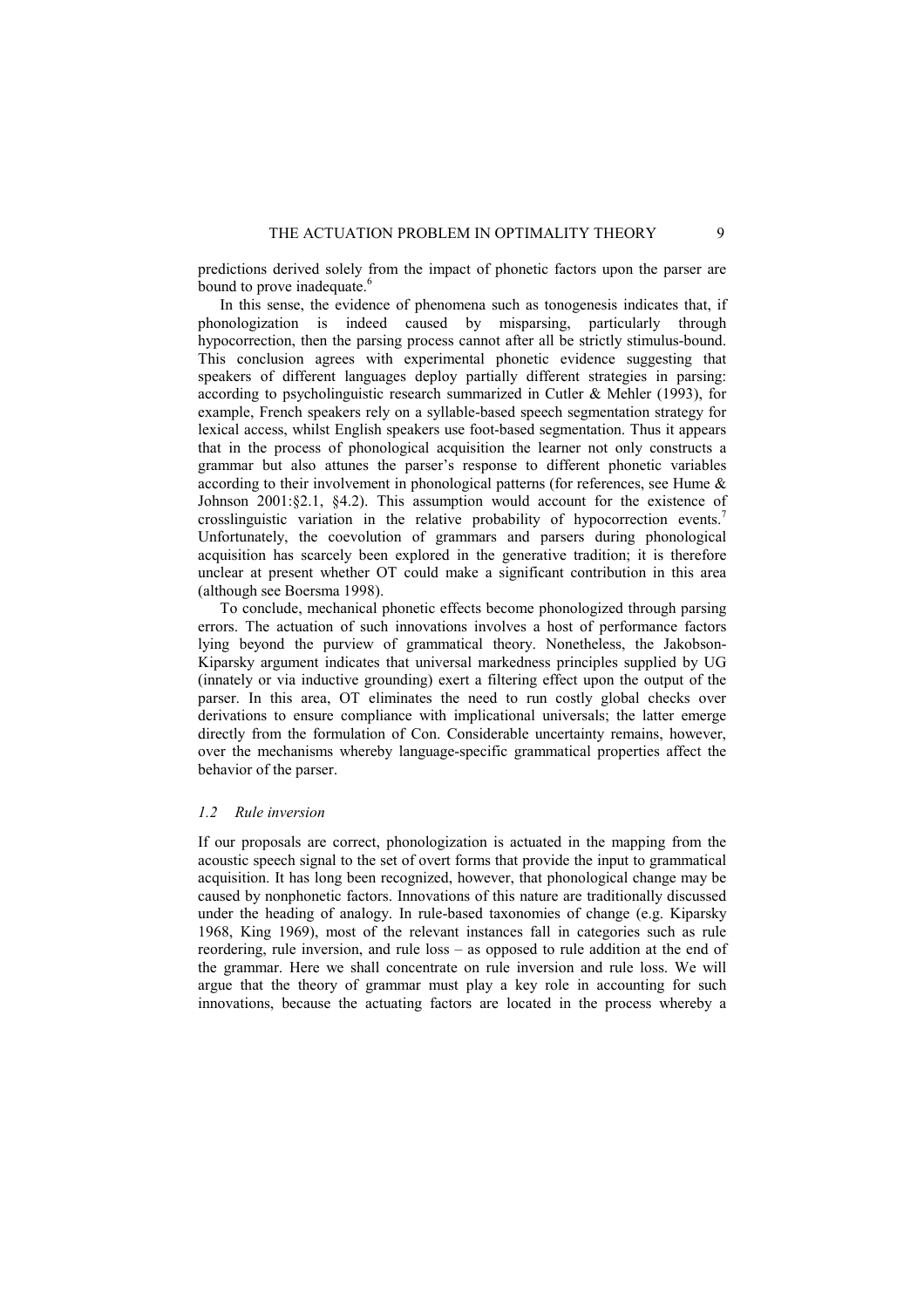grammar is constructed on the basis of overt surface representations in the primary linguistic data (PLD).

Rule inversion (Vennemann 1972) affects the relationship between input and output representations within the grammar. Let the grammar generate a surface alternation between two elements  $\alpha$  and  $\beta$  respectively occurring in the environments  $[\_\]_A$  and  $[\_\]_B$ . Assume that, in the initial state of affairs,  $\alpha$  is a faithful realization of the input representation common to both elements; if so, *β* will be generated by a mapping  $\alpha \rightarrow \beta$  in environment  $[\_\]_B$ . Rule inversion takes place if the learner reanalyzes  $\beta$  as being identical with the input representation and concomitantly posits an innovative mapping  $\beta \rightarrow \alpha$  in environment  $[\_]\_A$ ; see Figure 2.

|         | Stage I                        | Stage II                                |
|---------|--------------------------------|-----------------------------------------|
| input   | α<br>$\downarrow$ $\downarrow$ | ß<br>ะ√                                 |
| output  | $[\alpha]_A [\beta]_B$         | $[\alpha]_A [\beta]_B$                  |
| mapping |                                | $\beta \rightarrow \alpha / \vert$    A |

*Figure 2. Rule inversion.* 

The classic example of rule inversion is the rise of 'hiatus rules' (Vennemann 1972:ß2). At stage I, the grammar contains a process deleting an underlying consonant *C* in coda position; in certain lexical items, the process creates an alternation between  $\emptyset$  in the coda and *C* in (postvocalic) onset position. At stage II, the input representation of those items is restructured by eliminating *C*, and an innovative rule is posited that inserts *C* into postvocalic empty onsets (i.e. in hiatus environments). The development of intrusive  $\langle r \rangle$  in nonrhotic dialects of English is commonly taken to instantiate this scenario (Vennemann 1972:216), although the claim has lately stirred a great deal of controversy; see McMahon (2000a:ch. 6) for a restatement of the case for inversion and a survey of alternative analyses.

What causes rule inversion? In the light of Figure 2, the actuating factor must be some circumstance prompting the learner to model the input representation on *β* rather than  $α$ . A number of more or less speculative hypotheses have been advanced in this area. Vennemann  $(1972:§8)$  surmises that the most frequent alternant is likely to be preferred as the input representation. This is empirically plausible in the case of hiatus rules, particularly English /r/-intrusion: in English, a word-final segment is three times less likely to be followed by a vowel than by a consonant or pause (Bybee 1998:73). Moreover, relatively frequent alternants should have a better chance of becoming cognitively entrenched early in the process of lexical acquisition. Vennemann further suggests that input representations tend to be modeled on unmarked, morphologically basic categories. Asymmetries between paradigm members are well documented in work on analogical change (e.g. Kuryłowicz 1949, Mańczak 1958, Lahiri 1982, Lahiri & Dresher 1983-84, Dresher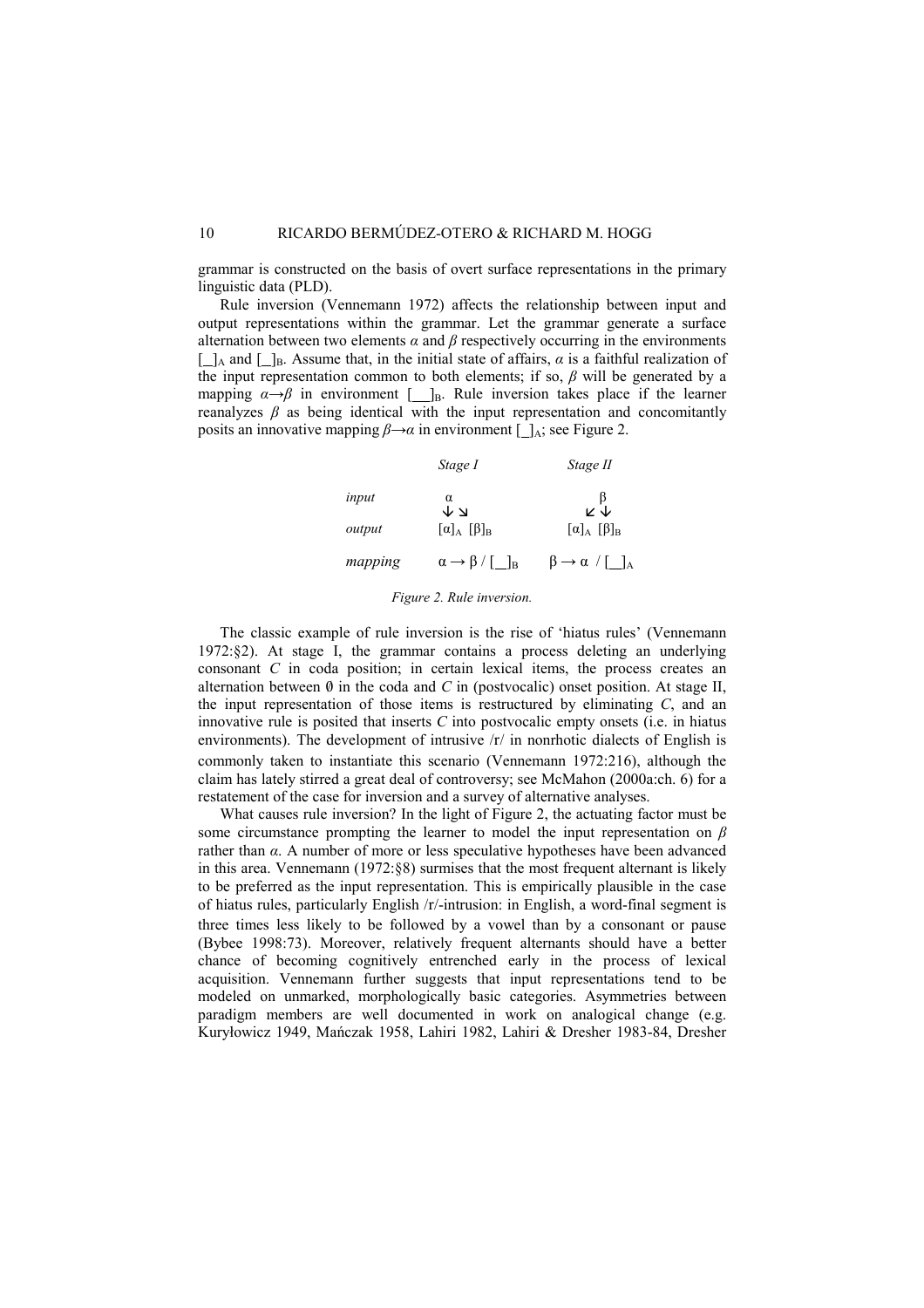2000). In this connection, the choice of input may also plausibly be affected by the prevalent direction of alternations in the language (cf. the notion of ësystem congruity' in Natural Morphology; Wurzel 1989).

Thus, rule inversion is actuated by factors bearing on the selection of input representations within the grammar; phonetics does not play a role. This assertion can be clearly established in the subset of rule inversion cases where the phonological and lexical distribution of alternants remains unchanged. In the case of /r/-intrusion, inversion became manifest when /r/ started to occur as a hiatus breaker in words where etymological linking /r/ had previously been absent. Nonetheless, the symptoms of inversion can be far subtler. In ß3, for example, we discuss a case of rule inversion in Old English whereby the vowels inserted in obstruent+sonorant clusters under certain conditions were reanalyzed as underlying; thereafter, vowelless clusters were derived by an innovative process of syncope. Crucially, the surface distribution of vowels in the environment [-son] [+son] remained unaltered. Inversion can be detected through the effects of input restructuring upon other rules in the grammar: in certain inflectional forms, the restructured inputs should have fed an independent process of apocope; however, their surface correspondents showed that they did not, and apocope was consequently lost. Therefore, since inversion affected neither the realization nor the distribution of the formerly anaptyctic vowels, we can safely conclude that phonetic factors were not at play in the actuation of the change.

We have argued that, diachronically, rule inversion is actuated by nonphonetic factors; but does the historical origin of inverted rules have a bearing on their synchronic properties? This question turns out to have profound implications for the theory of grammar, for by definition inverted rules must, like all others, comply with UG principles. In some cases, inverted rules turn out to have exactly the same format as phonological processes created by phonetically driven change: e.g. in our Old English case-study, the innovative syncope rule is indistinguishable from a process originating in hypocorrection. It has been argued, however, that rule inversion may produce synchronically arbitrary effects. In particular, a number of authors claim that the choice of epenthetic consonant in hiatus rules arising via inversion cannot be synchronically motivated. In the case of English /r/-intrusion, this view is adopted by Vennemann (1972), McCarthy (1993), Blevins (1997), Halle & Idsardi (1997), Hale & Reiss (2000), and McMahon (2000a, b). The consequences for OT are momentous: if grammars may contain parochial stipulations that cannot be derived from universal markedness constraints, then either the theory is fundamentally misconceived or else its formal resources must be expanded.

However, several authors have countered this attack by suggesting that English /r/ has a special qualitative affinity with the preceding vowels in the intrusion environment, particularly /ə/ (e.g. Broadbent 1991; Donegan 1993; Harris 1994; McMahon, Foulkes & Tollfree 1994; Baković 1999; Gick 1999; Giegerich 1999; Gick 2002; Gick, Kang & Whalen 2002).<sup>8</sup> Notably, Gick (2002) adduces evidence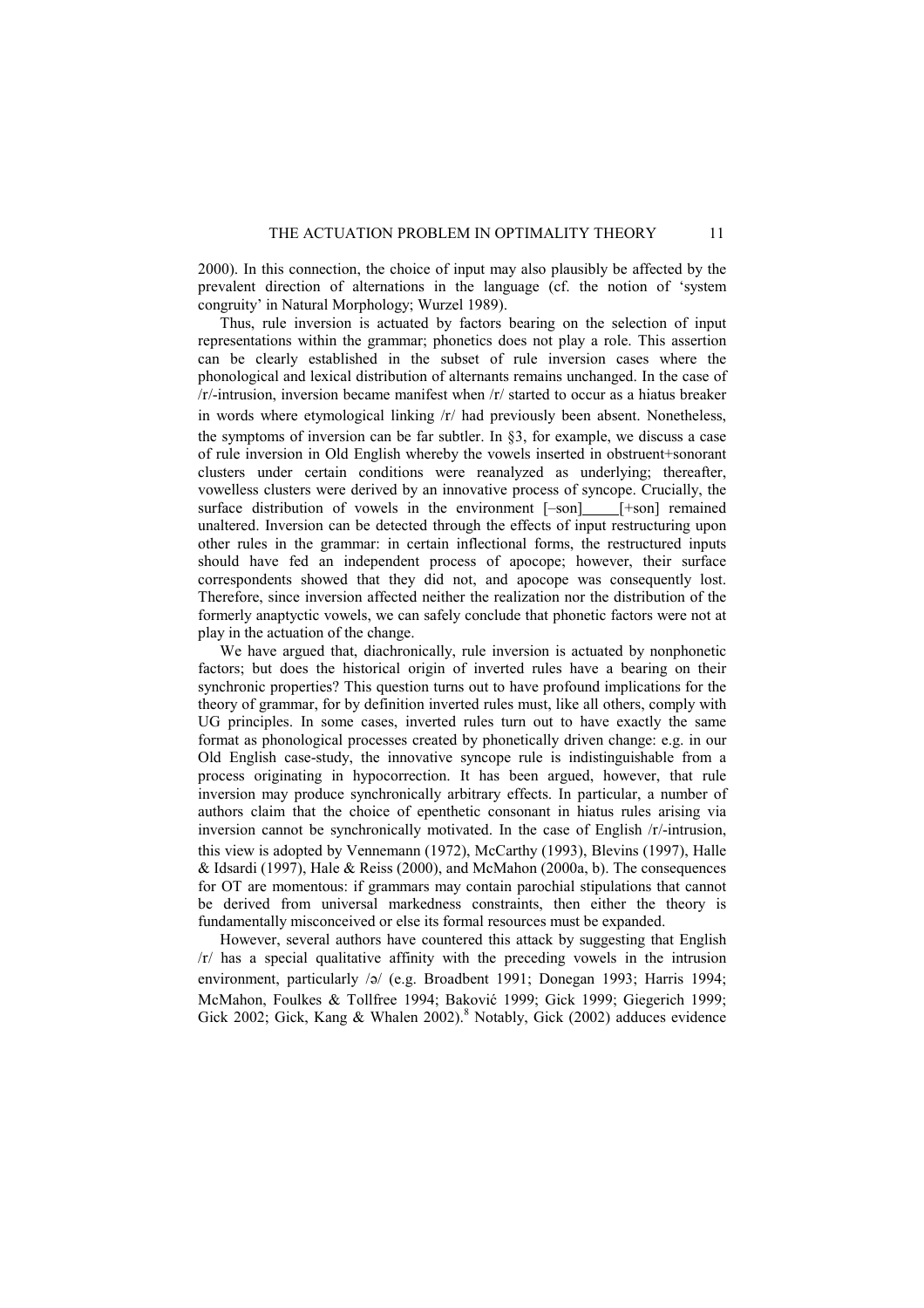from X-ray cinematography to argue that American English schwa does not lack place features, as is generally suggested, but, like /r/, involves a gesture of tongue root retraction causing mid-pharyngeal constriction. If this is correct, then one can argue that, synchronically, either faithfulness or contextual markedness constraints (Kager 1999:125) are instrumental in the selection of epenthetic /r/. Certain English dialects spoken in the Northeast of the United States (Gick 1999, personal communication) provide empirical support for this approach to inverted hiatus rules. In these dialects, /l/ undergoes vocalization in the coda, but is retained in onset position (linking /l/). This alternation between /l/-vocalization and linking /l/ creates the conditions for the development of intrusive /l/ via rule inversion. Significantly, whilst the crucial alternation is found after the entire vowel set, in many of these dialects intrusive /l/ only occurs following / $\sigma$ *l*: e.g. *law*[1]-*abiding*, but *the bra is*. Magnetic resonance images obtained by Gick, Kang & Whalen (forthcoming) show that, in this dialect area,  $\frac{1}{a}$  and  $\frac{1}{2}$  incorporate identical gestures of tongue dorsum backing, leading to similar vocal tract configurations in the pharyngeal and uvular regions; in phonological terms, this suggests that both segments possess identical specifications under the V-place node (see Sproat & Fujimura 1993 and Gick 1999:40 on C-gestures and V-gestures). Thus, rule inversion, leading to /l/-intrusion, has not taken place wherever /l/-vocalization alternates with linking /l/, but is restricted to those alternating environments where epenthetic /l/ is maximally similar to the preceding vowel. This proves that the distribution of the intrusive segment is synchronically controlled by constraints sensitive to the relationship between the hiatus breaker and the preceding vowel (for further discussion, see Bermúdez-Otero  $&$  Börjars in preparation).

There is a further argument disproving the arbitrariness of inverted hiatus rules. According to Vennemann (1972:216), "The particular consonant(s) introduced by a hiatus rule can only be explained historically." If taken seriously, this claim implies that, in the appropriate circumstances, any coda deletion process can undergo inversion; the feature content of the target consonant is allegedly immaterial. This proposal makes a strong typological prediction capable of empirical disconfirmation: the class of hiatus breakers epenthesized by inverted rules must constitute a *random* subset of the class of consonants susceptible to synchronic coda deletion. To give but one example, since Oromo has a rule of preconsonantal  $d/d$ deletion (Lloret-Romanyach 1988), it should be possible in principle for the implosive [d] to function as an epenthetic hiatus breaker. In practice, however, the class of consonants reported in the literature as being inserted by inverted hiatus rules appears far from random, consisting mostly of coronal sonorants, often with secondary dorsal or pharyngeal articulations: e.g.  $\pi$  in nonrhotic English dialects and possibly in Yukulta (Blevins 1997:ß5.2); /l/ in Bristol and certain American English dialects (Ash 1982; Blevins 1997:233; Gick 1999; McMahon 2000a:244, 262); /n/ in certain Dutch idiolects (Booij 1996:227). Thus, inverted hiatus rules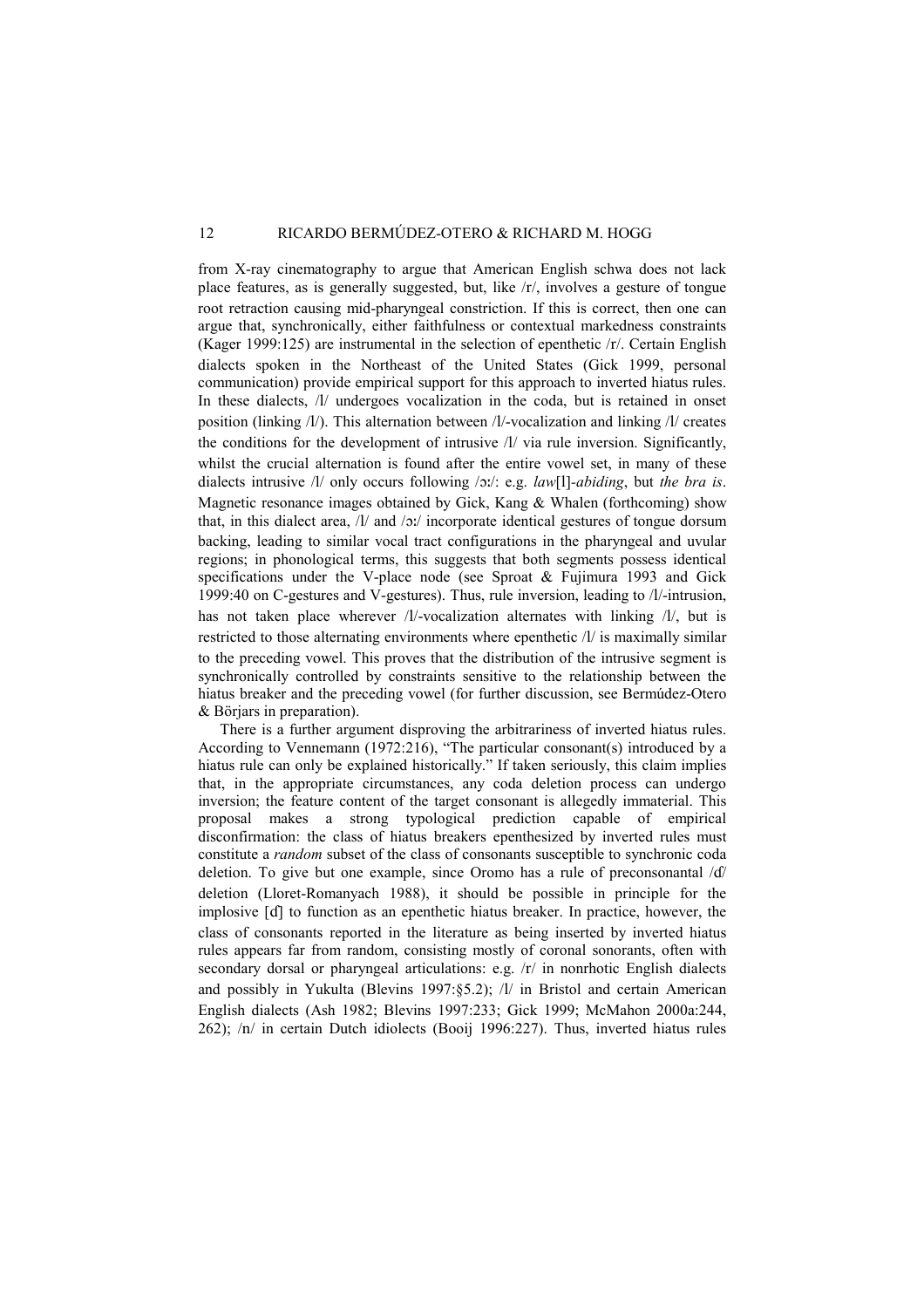appear to favor a small set of coronal sonorants over other types of consonant subject to coda deletion. If this impression is true to the typological facts, then we must conclude that, even in cases of rule inversion, the choice of hiatus breaker is constrained by markedness (inherent and contextual).

In sum, our conclusions in the area of rule inversion are similar to those of Jakobson (1929) and Kiparsky (1988, 1995) in respect of phonologization. Despite claims to the contrary, the format of inverted rules is subject to universal markedness principles supplied by UG (whether innately or via inductive grounding); when such principles are not complied with, the LAD blocks rule inversion. In contrast, Hale & Reiss (2000) assert that phonological markedness generalizations are epiphenomena of recurrent patterns of phonologization; accordingly, markedness constraints are banned from the grammar. Rule inversion, however, does not involve phonologization; as we have demonstrated, it is actuated by nonphonetic factors. Hale & Reiss therefore predict that inverted rules need not comply with markedness generalizations; their content will be 'arbitrary'. Typology falsifies this prediction if, as we surmise, the class of hiatus breakers epenthesized by inverted rules is a *nonrandom* proper subset of the class of coda consonants susceptible to deletion.<sup>9</sup> Similarly, the evidence of /l/-intrusion in American English dialects shows that the application of inverted hiatus rules is synchronically controlled by constraints sensitive to the relationship between the hiatus breaker and the preceding vowel.

#### *1.3 Rule loss*

Another type of phonological innovation commonly discussed under the heading of analogy is rule loss (see e.g. King 1969:46-51). This term may cover various forms of phonological obsolescence; here we shall focus our attention on the endogenous loss of contextual rules of full neutralization. In other words, we are interested in the process whereby a learner may acquire a grammar that permits a phonemic contrast to be realized in an environment where neutralization was enforced by the grammar of the adult generation. In this sense, rule loss involves the undoing of conditioned merger. This type of innovation must be carefully distinguished from the reversal of a near-merger, for in situations of near-merger contrasts are maintained  $-$  however  $t_{\text{enuously}} - \text{in production}$  and are only suspended perceptually (see e.g. Labov 1994:ch. 12). More generally, it is vital to distinguish instances of categorical neutralization in the phonology from gradient phonetic effects. Additionally, we are not concerned here with exogenous developments whereby a contrast is reestablished in the wake of massive lexical borrowing from a different language. Rather, our discussion will refer to rule loss in circumstances of excessive opacity.

A classic example of rule loss, in this restricted sense, is the restoration of obstruent voicing contrasts in word-final position in Yiddish (Kiparsky 1965, 1968; King 1969, 1976). As shown in Table 1, Middle High German had a process of coda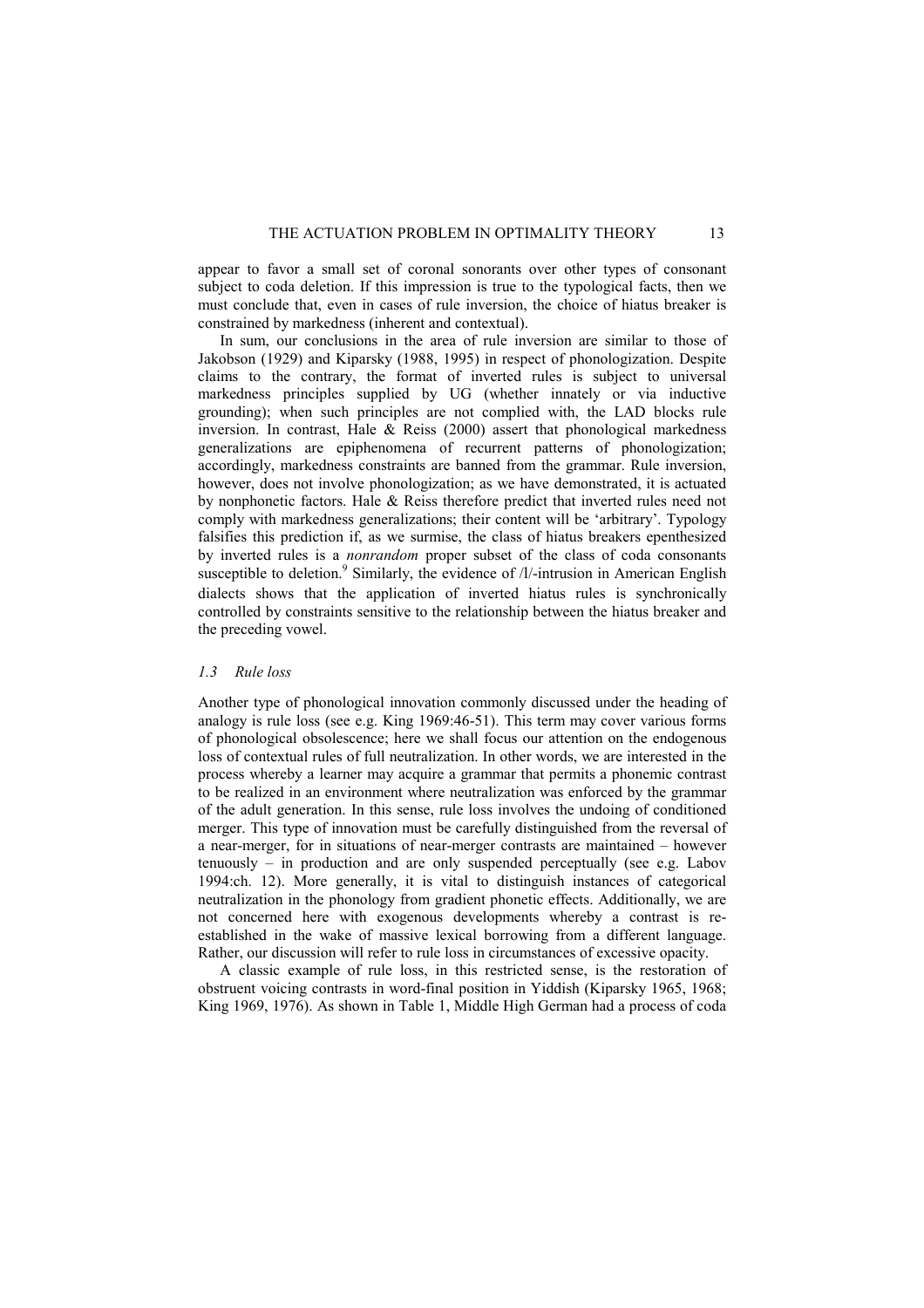devoicing that gave rise to alternations; in Yiddish, however, these alternations were leveled and voiced obstruents were reintroduced in word-final position.

|                    |     | Alternating items | Non-alternating items |
|--------------------|-----|-------------------|-----------------------|
| Old High German    | tag | taga              | aveg                  |
| Middle High German | tac | tage              | avec                  |
| Yiddish            | tog | teg               | avec                  |
|                    | day | 'days'            | away                  |

*Table 1. The loss of coda devoicing in Yiddish* 

The loss of devoicing in word-final position appears to have been precipitated by a previous grammatical innovation whereby final schwas underwent apocope. The new process of final schwa deletion caused a crucial shift in the learner's trigger experience. In Table 2, examples from King (1976:22) show how final devoicing ceased to be surface-true (McCarthy 1999:332); it appeared to underapply (Wilbur 1974). In this situation, the PLD failed to provide consistent evidence for final devoicing, and the neutralization rule was not acquired. In cases such as that of 'day', the leveling of alternations results from the learner's failure to accommodate them under some phonological or morphological generalization (Dresher 1998, 2000; Lahiri & Dresher 1999:698-699).

*Table 2. Apocope causes final devoicing to underapply in Yiddish* 

|      | <i>Before apocope</i> |        |       |       |       | After apocope |       |       |  |
|------|-----------------------|--------|-------|-------|-------|---------------|-------|-------|--|
|      | Sing.                 | Plur.  | Sing. | Plur. | Sing. | Plur.         | Sing. | Plur. |  |
| Nom. | gebe                  | gebe   | tac   | tage  | geb   | geb           | tac   | tag   |  |
| Acc. | gebe                  | gebe   | tac   | tage  | geb   | geb           | tac   | tag   |  |
| Gen. | gebe                  | geben  | tages | tage  | geb   | geben         | tages | tag   |  |
| Dat. | gebe                  | geben  | tage  | tagen | geb   | geben         | tag   | tagen |  |
|      |                       | 'gift' |       | 'day' |       | 'gift'        | 'day  |       |  |

As in rule inversion, however, input restructuring plays a key role in the actuation of rule loss. In the Yiddish case, it is crucial that, after apocope, certain inflectional endings should have been reanalyzed as underlyingly null. This prevented learners from converging on a grammar whose derivations recapitulated history: see Figure 3, where a synchronic apocope rule counterfeeds final devoicing.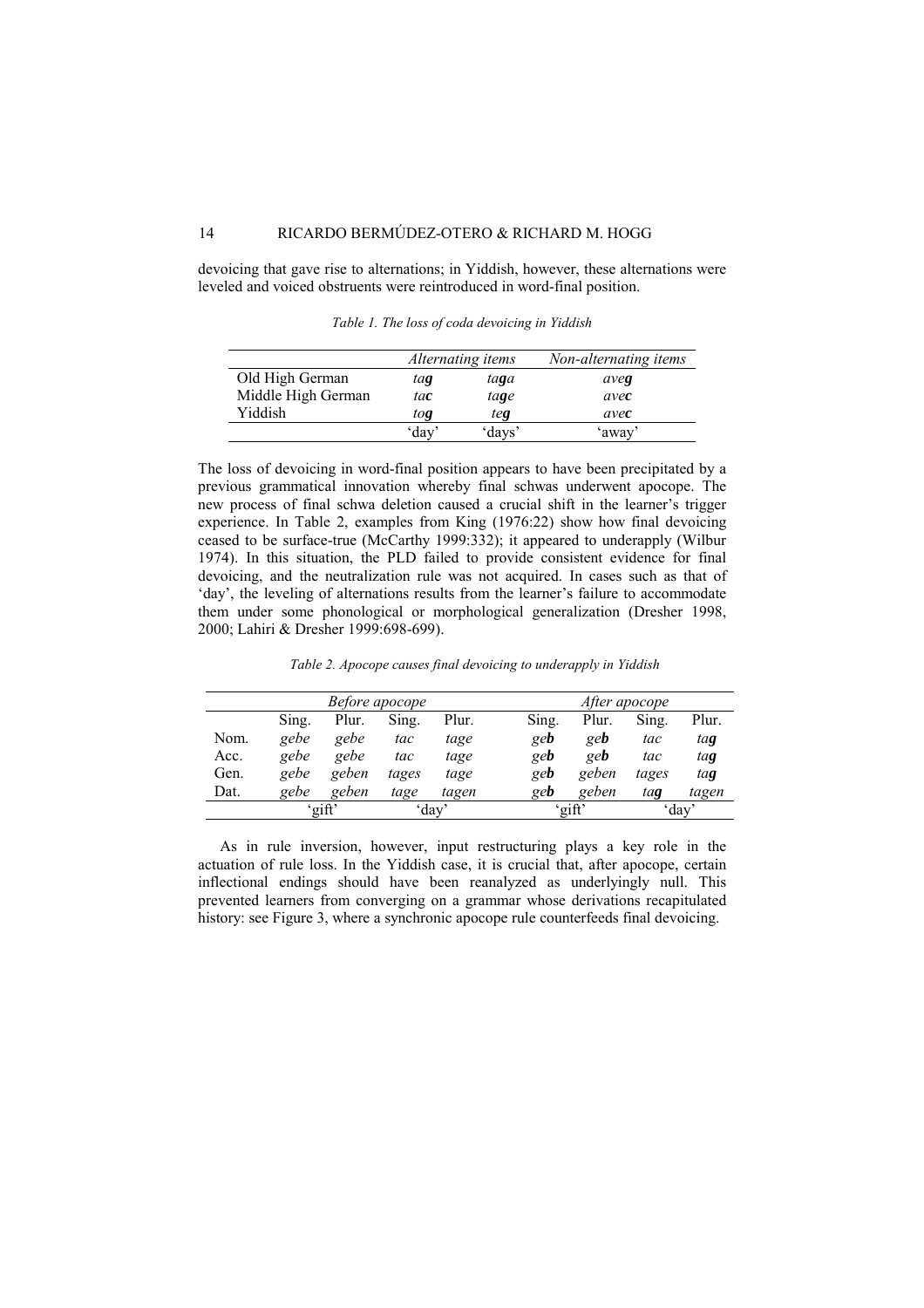# THE ACTUATION PROBLEM IN OPTIMALITY THEORY 15

|           | nom.sg.                    | nom.pl              |
|-----------|----------------------------|---------------------|
| UR        | /tag/                      | $/$ tag-ə $/$       |
| Devoicing | tak                        |                     |
| Apocope   |                            | taq                 |
| SR.       | $\lceil \text{tak} \rceil$ | $\lceil \text{tag}$ |

*Figure 3. Counterfeeding derivation.* 

It is not unlikely that grammars of this nature were acquired whilst apocope remained variable. Observe that the implementation of this derivation poses no serious obstacles to interleaved or stratal OT (see references in ß4), for devoicing clearly took place at the word level and apocope may safely be assumed to have entered the grammar as a postlexical innovation. In the event, however, schwa deletion became obligatory, and learners equated the input representation of the nom.pl. ending with its surface realization, namely  $\frac{1}{9}$ .

Like rule inversion, therefore, rule loss is ultimately driven by principles governing the relationship between input and output representations. Moreover, it is easy to demonstrate that opaque neutralization processes cannot be lost through misparsing. We assume, uncontroversially, that the implementation module (see note 4) has access to output phonological representations but cannot look back into derivations. By implication, categorical mergers leave no phonetic traces capable of affecting the parser. Furthermore, let us suppose for the sake of argument that the parser could occasionally undo the effects of a neutralization process through hypercorrection.<sup>10</sup> Nonetheless, the parser only hypercorrects in the presence of factors triggering a putative coarticulation effect (Ohala 1989:189-190, 1992:334, 1993:255). Hence, hypercorrection cannot undo a neutralization process whose conditioning environment fails to surface.

#### *1.4 Recapitulation*

The facts of phonological change show that universal markedness principles must be available to the learner at the onset of grammar construction, *pace* Haspelmath (1999) and Hale & Reiss (2000). Knowledge of markedness is required to filter the output of the parser so as to ensure that phonologization complies with phonological universals, particularly those imposing global requirements on phonological systems (e.g. most implicational universals). Similarly, despite contrary claims in the literature, markedness principles prevent rule inversion from creating synchronically arbitrary phonological processes. In this area, OT has achieved a significant advance in relation to rule-based grammatical frameworks. The theory directly incorporates markedness generalizations into the grammar; phonological universals emerge from CON by factorial typology. In the acquisition process, therefore, the learner is no longer compelled to evaluate grammatical hypotheses according to external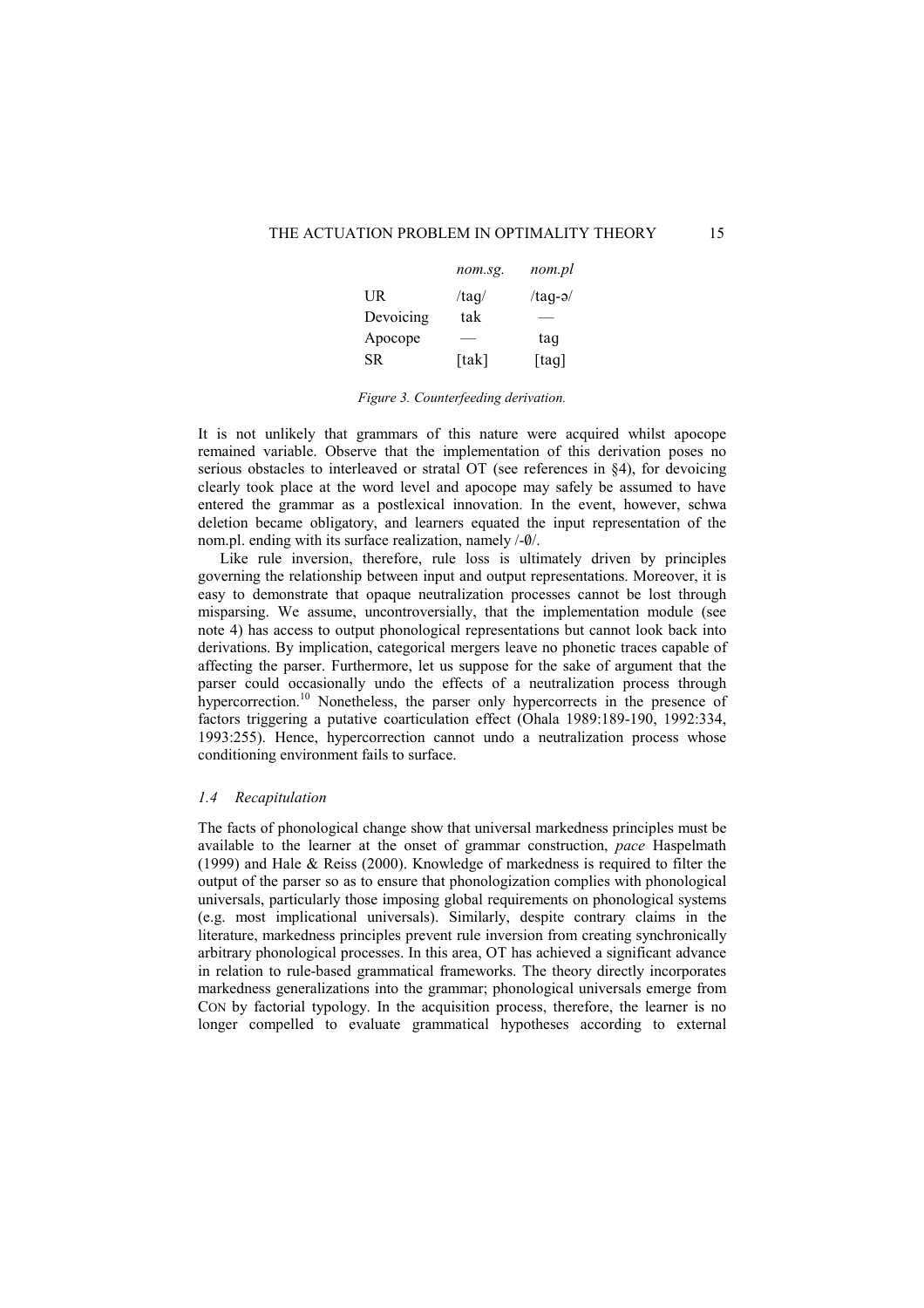markedness criteria, for compliance with universals, implicational or otherwise, is guaranteed.

Our discussion has further shown that accounts of phonologization will have to rely heavily on models of the parser. In contrast, analogical changes such as rule inversion and rule loss are actuated by factors bearing on the relationship between input and output representations within the grammar. Grammatical theory must therefore be expected to cast light on the actuation of such changes.

## 2. INPUT RESTRUCTURING

#### *2.1 Input optimization*

Lightfoot (1999:225) argues that, in any case of grammatical innovation, a solution to the actuation problem must consist of two elements:  $\cdot$ (a) an account of how trigger experiences have shifted and (b) a theory of language acquisition that matches PLD with grammars in a deterministic way." Our discussion in §1.2 and ß1.3 suggests that, in processes of rule inversion and rule loss, the crucial shift in the learner's trigger experience is usually caused by some independent development in the grammar of previous generations (which may itself have arisen through phonologization). In the case of English /r/-intrusion, for example, the earlier rise of /r/-deletion altered the PLD by creating a new set of alternations where the innovative unfaithful alternant was more salient than its faithful counterpart. Similarly, the loss of final devoicing in Yiddish followed the advent of apocope, which destroyed the conditioning environment of obstruent voicing alternations. According to Lightfoot's methodological guidelines, therefore, grammatical theory must explain how such shifts in the PLD triggered the ensuing changes in the grammar.

Our analysis suggests that, on both occasions, the immediate effect of the PLD shift was input restructuring: the learner posited innovative input representations identical with the corresponding outputs (or, in the case of alternating items, with the most salient output alternant). Interestingly, the state of affairs where input representations are identical with their respective outputs can be described as the initial or default position in the acquisition process: since input representations are not given in the PLD but have to be constructed, in the initial stages of lexical development learners must store observed surface forms (see Hale & Reiss 1998, Reiss this volume). It follows, therefore, that PLD shifts leading to rule inversion and rule loss remove crucial cues that the learner needs to depart from the default state. More generally, to explain phonological analogy the theory of grammar must define the range of data that can lead a learner to posit unfaithful input-output mappings; analogical innovations are predicted to occur when such data cease to be robustly represented in the trigger experience.

Defining the cues for input acquisition is to a large extent an empirical task and, as we shall see presently, one that remains surrounded by considerable uncertainty.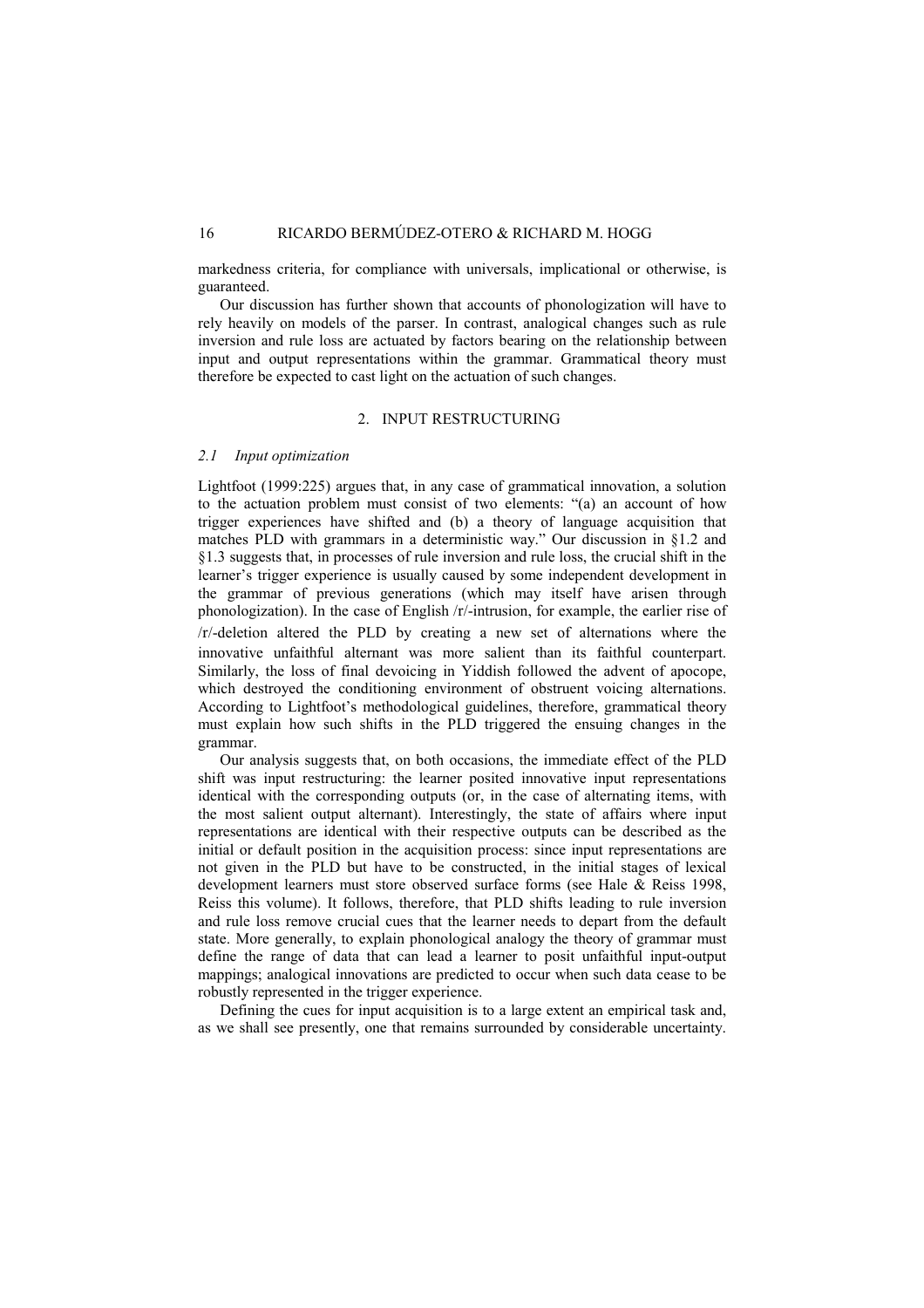Nonetheless, OT has made a substantial contribution in this area through the principle of input optimization (Prince  $\&$  Smolensky 1993:§9.3). Under the latter, the optimal state of an OT grammar coincides with the learner's default position in the acquisition process. This fact can be established by means of a simple deductive argument. According to the principle of output orientation, the scope of markedness constraints is limited to the output (for discussion, see Bermudez-Otero 1999:50-52). As a result, the content of input representations does not affect the satisfaction of markedness constraints; inputs will only be relevant to the evaluation of faithfulness. Faithfulness constraints, in turn, penalize disparities between input and output representations. For any given output, therefore, the input-output mapping will be maximally harmonic if the input is identical with the output. Thus, the formal requirements of optimality in OT (i.e. minimal constraint violation) closely match the functional demands of learnability (i.e. minimally abstract inputs). This result contrasts sharply with the tensions that arise in rule-based phonology, whether in relation to the evaluation measure (see e.g. Koefoed 1974) or the use of underspecification (see ß2.2).

In generative phonology it has been traditionally assumed that alternations provide learners with the best cues for non-surface-true inputs. According to Kiparsky & O'Neil (1976:550), for example, "Underlying representations that are supported by purely distributional regularities are less well entrenched [*scilicet* are more liable to change by reanalysis] than those supported by phonological alternations". Indeed, as a matter of pure logic, the underlying representation of an alternating morpheme can only be identical with one of its surface allomorphs; hence, phonological (as opposed to purely morphological or lexicalized) alternations must always involve input-output disparity.

Inkelas (1995) develops this line of thought in a highly restrictive way. In her theory of Archiphonemic Underspecification, she proposes that underlying representations are calculated separately for each individual morpheme: i.e. input optimization applies to each allomorph set and finds that input form that allows maximum harmony in the derivation of the entire set. This implies that the input representation of a morpheme *m* can differ from its surface realization only if the learner has encountered positive evidence that *m* is subject to alternation.

However, recent research suggests that Inkelas's original proposals are too restrictive. In a study of languages with root-controlled vowel harmony, for example, Harrison & Kaun (2000) used evidence from word games to probe the input representation of harmonic and disharmonic vowels in nonalternating environments (typically, in root domains). The theory of Archiphonemic Underspecification predicts that nonalternating segments will be fully specified in the input, whether they behave harmonically or disharmonically. However, Harrison & Kaun found that, in word games, harmonic root vowels usually behaved as though they were underlyingly unspecified for the harmonic feature: i.e. they patterned like alternating harmonic vowels in suffixes and unlike disharmonic segments. These results appear to indicate that learners sort segments into classes according to their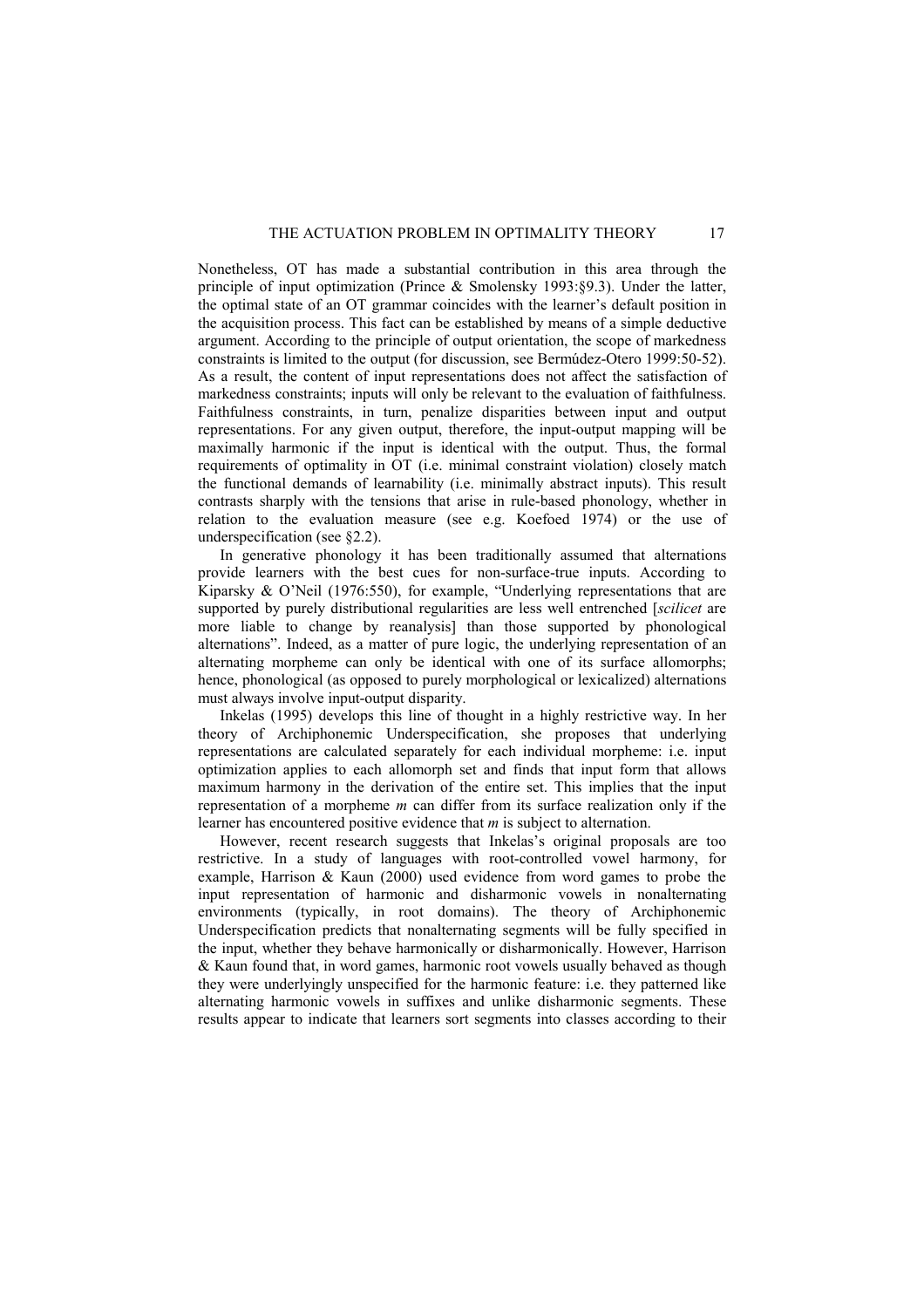phonological behavior and generalize input representations from alternating to nonalternating environments. Interestingly, this hypothesis suggests that allophonic information will not be stored in lexical representations as long as the relevant allophonic pattern produces some instances of alternation.

Along similar lines, Inkelas (2000) claims that learners use the observable phonological properties of newly encountered morphemes to assign them to existing lexical classes; the class to which the morpheme is assigned determines its input representation. Input-output disparities can thus arise in individual morphemes for which the learner has not yet encountered positive evidence of alternation.

In sum, the evidence adduced by Harrison & Kaun (2000) and Inkelas (2000) indicates that properties of the input acquired on the basis of alternations can be extended to nonalternating environments. Learners sort segments and morphemes into classes; optimal inputs are then computed for entire classes, rather than individual units.<sup>11</sup> There is, however, no compelling evidence that abstract input representations can be motivated on the basis of purely distributional evidence without the aid of alternations. Like Harrison  $\&$  Kaun (2000), Yip (1996) uses noncore linguistic phenomena such as word games and poetic rhyme to probe the contents of underlying representations in Chinese dialects, where alternations are characteristically rare; her results fail to provide consistent support for non-surfacetrue inputs.

#### *2.2 Restructuring in rule-based theory*

In the previous section we have claimed that OT renders it relatively straightforward to account for input restructuring. In the absence of adequate cues for input-output disparity, the theory favors surface-true input representations, which arguably constitute the default option from the viewpoint of learnability. Admittedly, research is still ongoing to determine what counts as an ëadequate cue for input-output disparity', but our general assessment of the advantages of input optimization remains valid. A brief comparison with antiabstractness provisions in rule-based theories will serve to establish this point.

In rule-based LP, abstractness was moderated to some extent by the Strict Cycle Condition (Kean 1974, Mascaró 1976), which prevented underived lexical items from taking a free ride on cyclic rules (see e.g. Kaisse & Shaw 1985:ß4.1). Strict cyclicity, however, is severely limited in scope: as Giegerich (1999) and McMahon (2000a) emphasize, a rule can avoid nonderived environment blocking simply by being assigned to a noncyclic stratum. Additionally, structure-building rules are normally exempt from strict cyclicity, which in effect allows underspecified structures to take free rides on cyclic rules applying in feature-filling fashion (see McMahon 2000a and below). More seriously, the link between cyclicity and nonderived environment blocking has failed to withstand empirical scrutiny, casting doubt on the very existence of the Strict Cycle Condition (Kiparsky 1993, Cole 1995).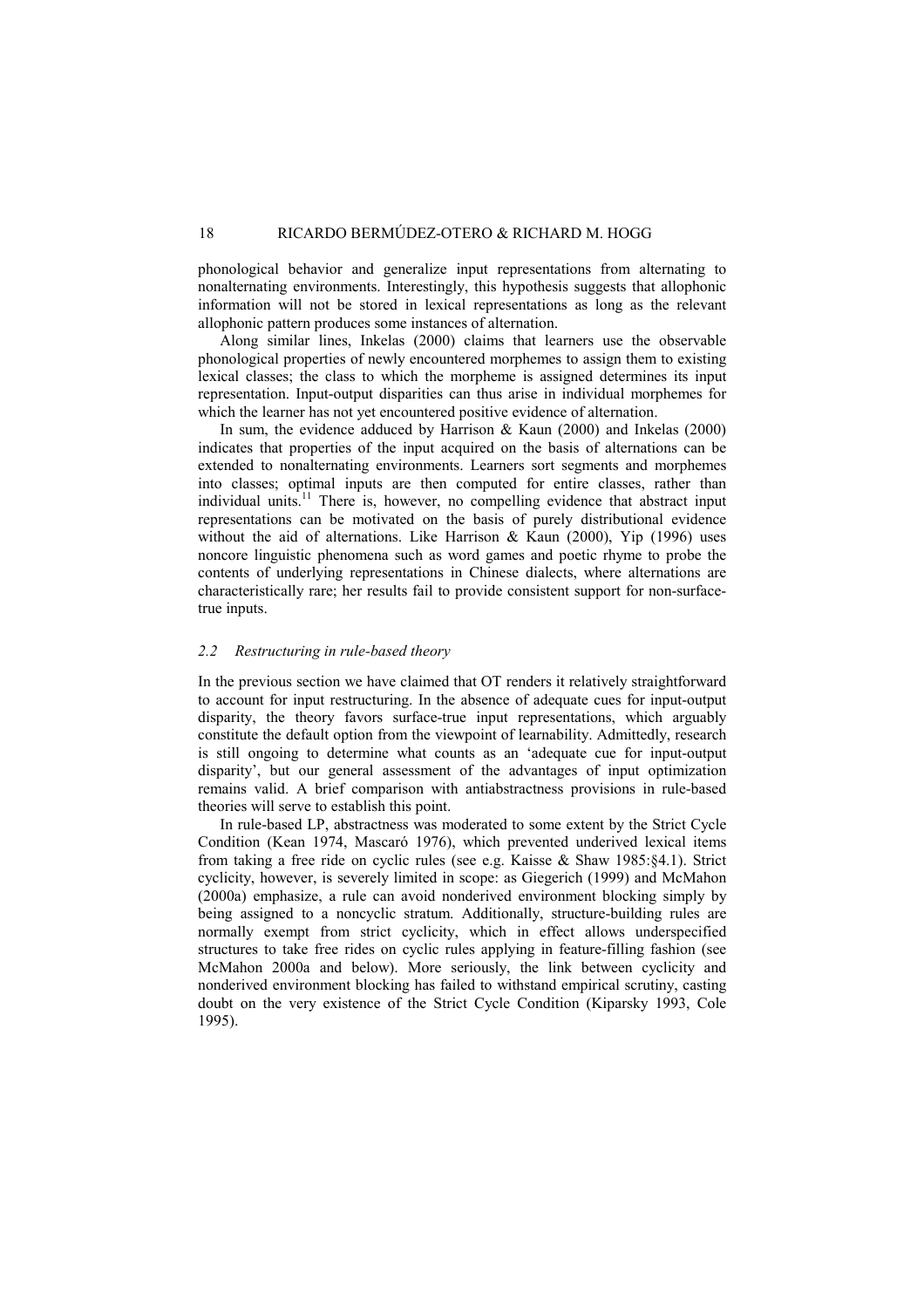Kiparsky's  $(1984:§1.5)$  Strong Domain Hypothesis also has the effect of minimizing abstractness. The Strong Domain Hypothesis stipulates that rules cannot become active at noninitial levels: if a rule applies at level  $n$ , then it must also apply at all levels higher than *n*. Under this provision, the operations undergone by the output of a noninitial stratum *n* are largely similar to those undergone by the input to *n* in the immediately preceding stratum  $n-1$ . In this sense, the Strong Domain Hypothesis indirectly expresses a general preference for input-output identity; the latter emerges as an epiphenomenon of similarities between mappings at different levels in the grammar. However, Kiparsky's proposal can only be regarded as a statement of preference, for counterexamples are known to exist (Orgun 1996a:ß4.4.2). Moreover, even as a statement of preference, the Strong Domain Hypothesis can only play a limited role in promoting restructuring: the hypothesis may motivate changes in the stratal assignment of rules; but it condones opaque interactions within strata, and it cannot motivate input restructurings that leave the rule system unaffected (as is often the case in analogical extension).

McMahon (2000a) adopts a more radical stance in relation to input restructuring in rule-based LP. Notably, she advocates the reinstatement of the Alternation Condition (Kiparsky 1973) in a strengthened reading inspired by Lass & Anderson (1975:231). A recent formulation of the Alternation Condition can be found in Giegerich (1999:126):

# (3) *Alternation Condition*  Structure-changing rules cannot apply to all occurrences of a given morpheme.

In this formulation, structure-changing rules are allowed to apply only if they create alternations. Note, however, that Giegerich's statement permits structure-building operations in nonalternating environments; by implication, (3) is compatible with the underspecification of predictable nonalternating structure (cf. Inkelas 1995). In contrast, McMahon (2000a) rejects underspecification altogether, claiming that it undermines other LP principles such as Structure Preservation; similarly, she suggests that the underspecification of nonalternating structure reintroduces free rides by the back door. In McMahon's framework, therefore, the force of the Alternation Condition is to penalize all rules that fail to create alternations.

To this extent, McMahon's deployment of the Alternation Condition produces results similar to those of Inkelas's (1995) version of input optimization: the underlying representation of nonalternating items is expected to be surface-true. Unlike input optimization, however, the Alternation Condition cannot be derived from first principles in rule-based theory; it is a stipulation imposed from without. This is connected to the fact that the Alternation Condition cannot be interpreted as a formal constraint on rules, since compliance can only be ascertained through a global check of derivations (Kiparsky 1982a:148, 1993:277-8; Giegerich 1999:ß4.3.3). Thus, McMahon asserts that the Condition reflects a property of the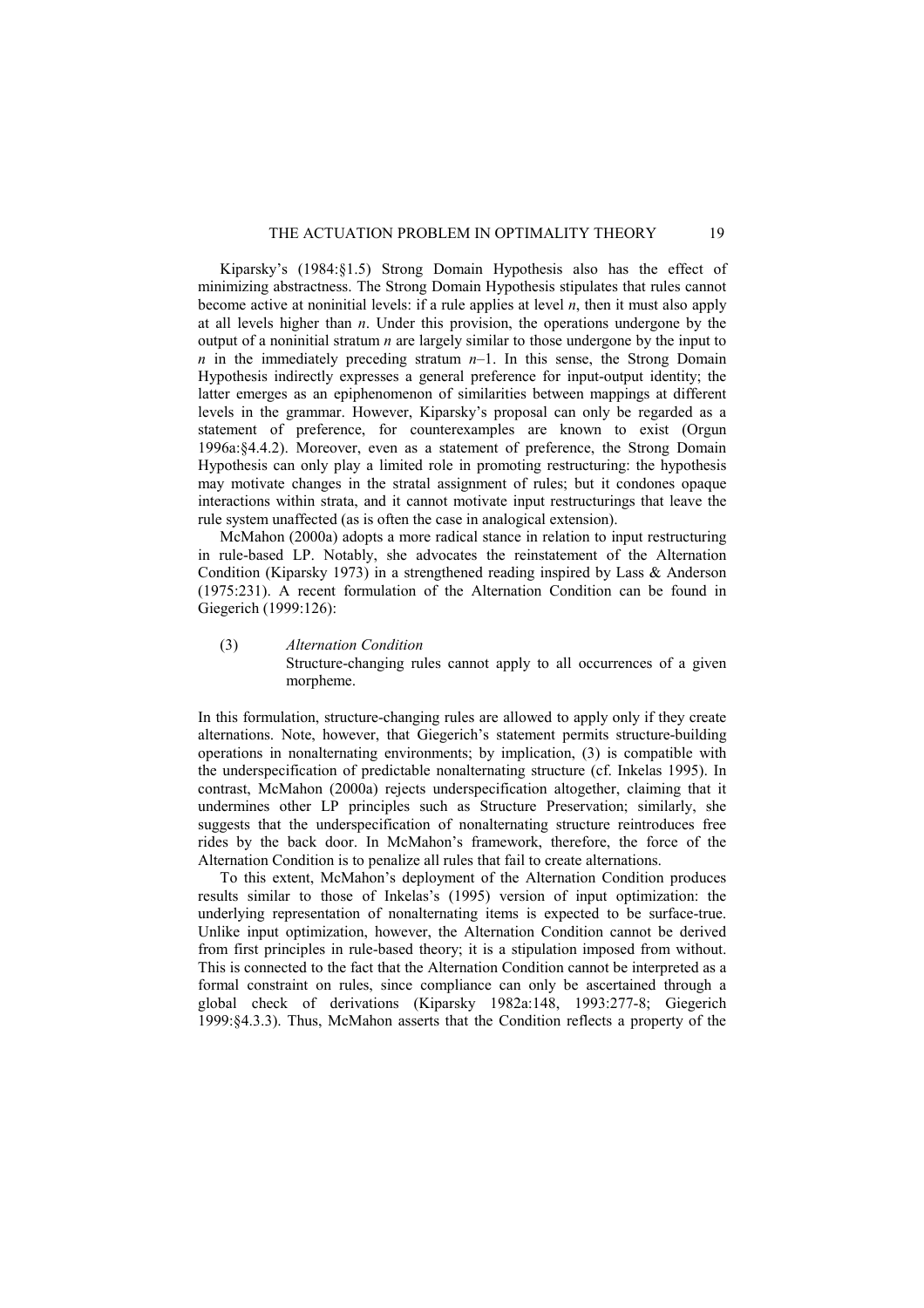learner's acquisition strategy, but concedes that it has no logical link with rule-based formalism.

Despite these drawbacks, McMahon's version of the Alternation Condition achieves the goal of providing a general motivation for input restructuring. Nonetheless, this diachronic success comes at a dear price from a synchronic viewpoint. McMahon's rejection of underspecification entails abandoning the use of structure-building rules to capture the predictable properties of nonalternating lexical items (see e.g. Kiparsky 1982a:167-8, 1982b:ß3). This leaves rule-based theory on the horns of a dilemma. On the one hand, predictable nonalternating structure could be defined by morpheme structure constraints; such constraints, however, would substantially overlap with structure-changing rules, leading to a resurgence of the 'duplication problem' (Clayton 1976, Kenstowicz & Kisseberth 1977). On the other hand, predictable nonalternating structure could simply be treated as a matter of lexical stipulation. However, this alternative ultimately leads to absurd conclusions: languages with few or no alternations, such as Chinese, would be treated as having little or no phonology, in spite of possessing a rich and productive system of phonotactic regularities.

In essence, the problem lies in the fact that rule-based theories express phonological generalizations in a dynamic fashion, i.e. as operations. In nonalternating environments, however, rules can only apply if predictable structure is stripped off by underspecification. In turn, underspecification requires a powerful learner pursuing a strategy of lexicon minimization (Steriade 1995:114ff.). The diachronic evidence of input restructuring, however, calls for a weaker learner, whose default strategy is "what you see is what you get" (Anderson 1981:530). Thus, rule-based frameworks impose contradictory demands on acquisition theory. McMahon's (2000a) proposals highlight this contradiction, as she sacrifices synchronic adequacy in the interests of diachronic evidence. In OT, in contrast, this tension is resolved. Regularities are expressed in a static fashion, i.e. as constraints. Phonological generalizations can therefore be enforced in nonalternating environments without recourse to underspecification, and the principle of lexical minimality is exposed as factitious.

# 3. A CASE-STUDY: RULE INVERSION AND RULE LOSS IN LATE WEST SAXON

# *3.1 Apocope, anaptyxis, and parasiting in Ælfricís* a*-stem nouns*

We shall illustrate the preceding discussion with a case-study of rule inversion and rule loss in the late West Saxon dialect of Old English. Our analysis will show that, during the tenth century, children's trigger experiences were crucially altered by the increased incidence of a process of anaptyxis that targeted coda-onset clusters with rising sonority. This development eroded previously well-established vowel~0/ alternations, prompting the reanalysis of epenthetic vowels as underlying and the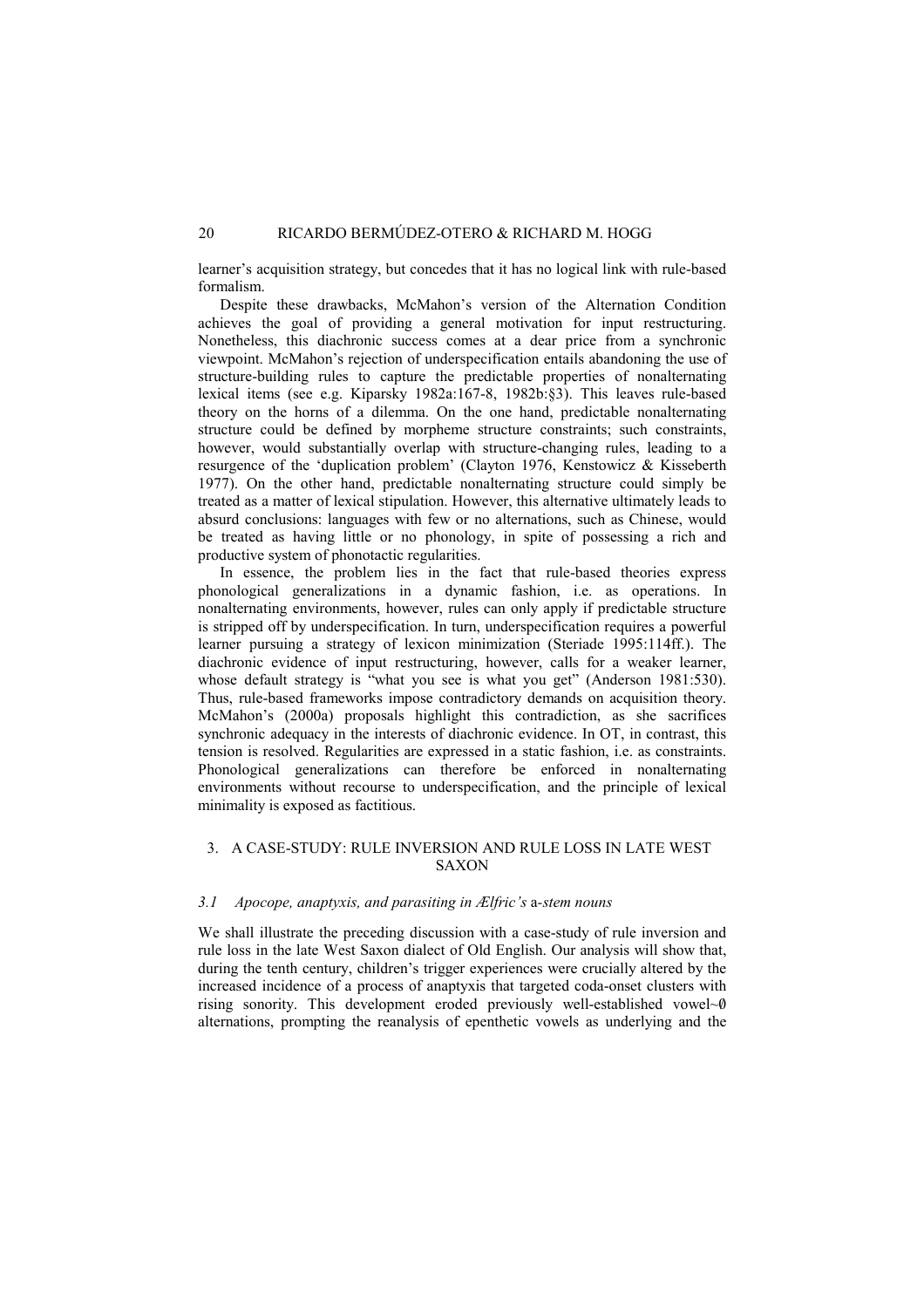replacement of anaptyxis by an inverted syncope rule. Input restructuring was simultaneously attended with the loss of an opaque process of apocope. This set of changes will be charted through its impact on the morphophonology of a subset of neuter *a*-stem nouns. Our discussion will be confined to directly relevant forms; for the wider synchronic context and historical background, see Bermúdez-Otero (2000, in preparation).

The writings of Ælfric (*circa* 950 - *circa* 1010) represent a standardized, relatively conservative variety of late West Saxon. Table 3 illustrates the morphophonological behavior of four major types of neuter *a*-stem noun in Ælfric's dialect. For each noun type we give nom.acc.sg., nom.acc.pl., and gen.pl. forms, with the gen.pl. representing all other oblique forms.

| UR          | $/$ ip- $/$    | /word-/ | /werod-/ | $/wætr-$   |
|-------------|----------------|---------|----------|------------|
| nom.acc.sg. | scip           | word    | werod    | wæter      |
| nom.acc.pl. | $scipa$ , $-u$ | word    | werod    | wætera, -u |
| gen.pl.     | scipa          | worda   | weroda   | wætera     |

gloss 
ship' 
"word' 
"
troop' 
"
water'

*Table 3. Neuter* a*-stem noun paradigms in Ælfric* 

In the *a*-stem noun class, the neut.nom.acc.pl. ending occurs in two variants: /-u/ and  $/-a/$ . The former reflects the etymology of the suffix (< Germanic  $*-\bar{o}$ ). The low variant  $\ell$ - $\alpha$ , in contrast, constitutes a morphological innovation, already attested in some early West Saxon manuscripts (Cosijn 1886:7, 15) and statistically prevalent in Ælfric's texts (Pope 1967-8:183). As shown in Table 3, both variants are subject to apocope after stems meeting certain prosodic requirements, such as *word-* and *werod-*; the prosodic conditions are discussed below. Intriguingly, however, the gen.pl. ending /-A/ fails to undergo deletion in the same environments, even though it is identical with the predominant variant of the neut.nom.acc.pl. suffix.

Apocope had entered Old English in prehistoric times as one of the manifestations of a wider process of high vowel deletion.<sup>12</sup> At this stage, the behavior of *a*-stem noun endings was simply determined by vowel height: the original neut.nom.acc.pl. suffix /-u/ underwent apocope, whilst gen.pl. /-a/ was exempt. In Ælfric's dialect, however, apocope has ceased to be solely dependent on height and can apply to low as well as high vowels. In particular, the innovative neut.nom.acc.pl. suffix  $[-a]$  reflects underlying  $\overline{A}$ ; it cannot be synchronically derived from underlying /-u/ by an optional lowering process ordered after apocope. As Hogg (1997:§4, 2000:§4) points out, the  $\bar{\sigma}$ -stem nom.sg. suffix /-u/ – also subject to apocope in the appropriate environments  $-$ remains unlowered: e.g. fem.nom.sg.  $g$ *ifu*, \*\* $g$ *ifa* 'gift'.<sup>13</sup>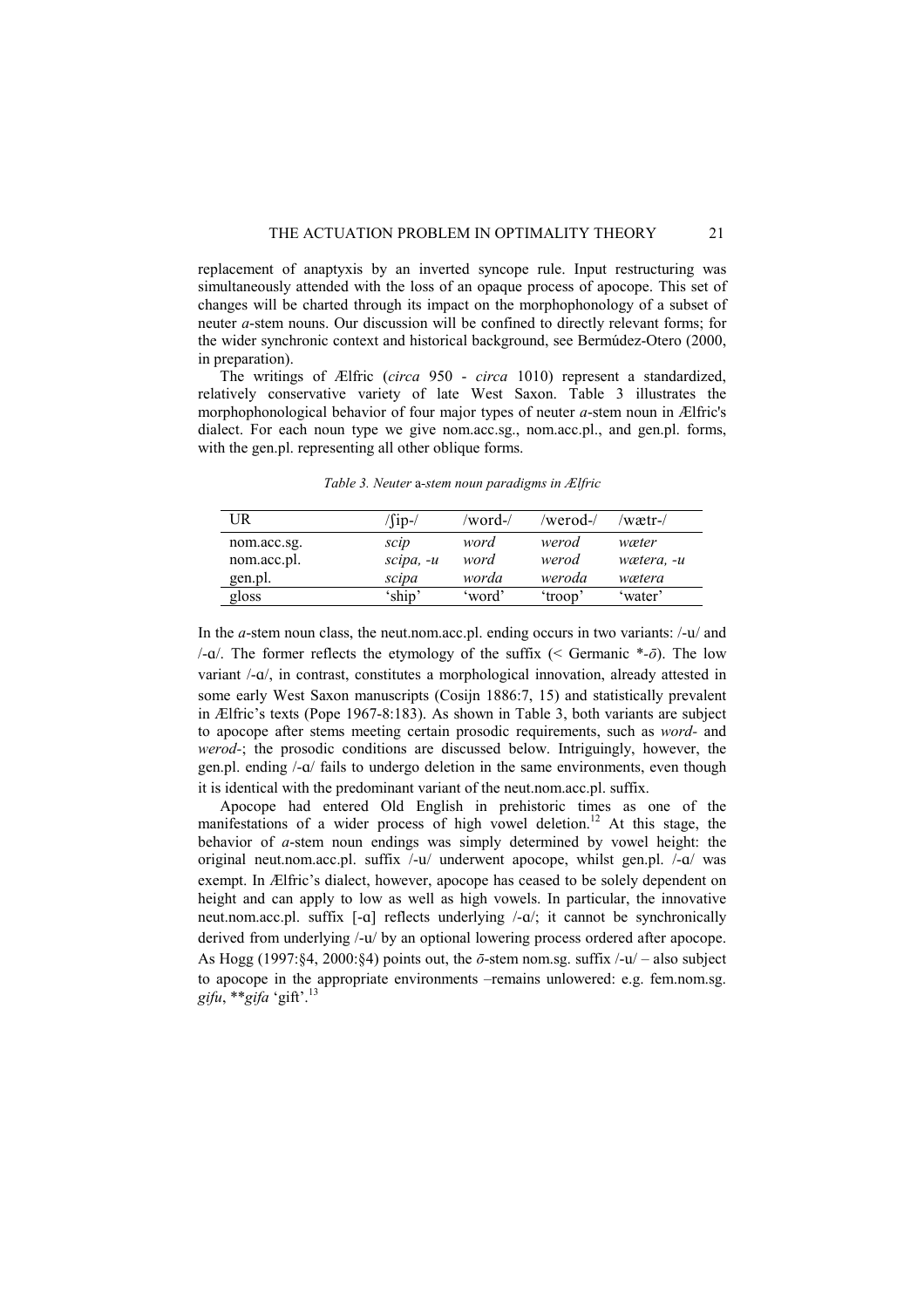The contrast between neut.nom.acc.pl.  $\frac{A}{A}$ - $\frac{A}{A}$  and gen.pl.  $\frac{A}{A}$  in respect of apocope reveals a stratal split in the inflectional system of West Saxon: the neut.nom.acc.pl. suffix is inserted at level I; other *a*-stem noun endings, including gen.pl. /-a/, are introduced at level II. Apocope targets both high /-u/ and low /-a/, but only applies at level I. There is similar evidence of phonological stratification in other dialects (Dresher 1993). In Anglian and early Kentish, for example, apocope applies to the neut.nom.acc.pl. suffix of *a*-stem nouns but fails in the 1sg.pres.ind. of strong verbs: e.g. *bīdu* 'I wait', *haldu* 'I hold' (Campbell 1959:§346, §731 note 1; Suzuki 1988). The stratal split between apocope-prone and apocope-resistant nominal inflections may in fact have taken place fairly early in the history of Old English, when vowel reduction in unstressed syllables (Campbell 1959:§369, §373) obliterated height contrasts to which apocope had initially been sensitive: e.g. the apocope-prone *i*-stem nom.acc.sg. ending /-i/ fell together with apocope-resistant dat.sg.  $/-x$ , both yielding  $[-e]$  (Bermúdez-Otero 2000:§§36-37, in preparation).

Let us now examine the prosodic conditioning of apocope. The evidence of Table 3 suggests that the relevant final vowels undergo deletion when they would otherwise be preceded by a heavy syllable (e.g. \*\**wor.du*) or a sequence of two lights (e.g. \*\**we.ro.du*). Thus, if stress is assigned in Old English by erecting a moraic trochee at the left edge of the domain (Hutton 1998a:ß3; cf. Dresher & Lahiri 1991), then apocope can be interpreted as avoiding stray syllables. In Optimality-Theoretic terms, the constraint hierarchy of level I will rank PARSE-σ, which requires exhaustive footing (see e.g. Kager 1999:153), above the faithfulness constraint preventing vowel deletion (MAX-V; see McCarthy & Prince 1995); see Tableau 1.

|             | Level I                                                                                  | $PARSE-σ$ | MAX-V  |
|-------------|------------------------------------------------------------------------------------------|-----------|--------|
| $\int$ ipa/ | $\mathcal{F}[\mathcal{D}[\Sigma,\mathcal{G}]$ .pa.]]                                     |           |        |
|             | $\left[\begin{smallmatrix}\n\infty & \infty \\ \infty & \infty \end{smallmatrix}\right]$ |           | *1     |
| /worda/     | $\mathcal{F}[\mathcal{L}_0[\Sigma, \text{wor.}]d]$                                       |           | $\ast$ |
|             | $_{\omega}$ [ <sub>2</sub> .wor.].da.]                                                   | $*1$      |        |
| /weroda/    | $\mathcal{F}[\mathcal{L}_0[\Sigma, \text{we}.\text{ro.}]d]$                              |           | $\ast$ |
|             | $\lceil_{\omega} \lceil_{\Sigma}$ we.ro.].da.]                                           | $*1$      |        |
|             | $\lceil_{\omega} \lceil_{\Sigma}$ wer. ].da.]                                            | $*1$      | $\ast$ |

#### *Tableau 1. Apocope*

At first blush, however, the absence of apocope in the nom.acc.pl. of *weter* is unexpected, as the final syllable is not incorporated into foot structure:  $\int_{\omega}$ [ $\sum$ ]. We at e. | **.rg.**]. The key to this underapplication effect lies in the fact that, underlyingly, the stem ends with a sequence of obstruent+sonorant: /w $\mathcal{X}$ tr-/. The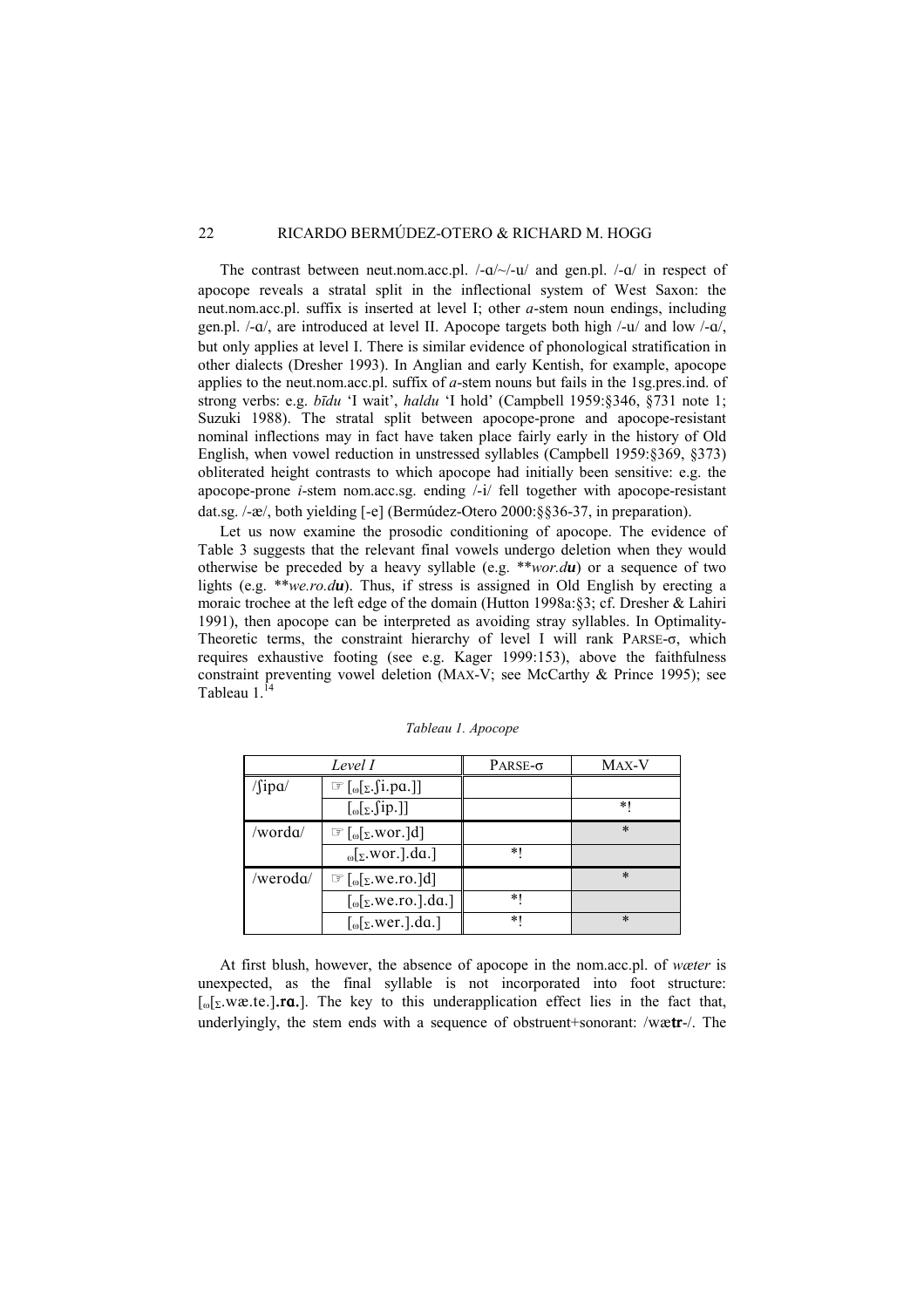medial vowel of *watera* is absent at level I, being inserted by a level-II process of anaptyxis that counterfeeds apocope.

Consider first the derivation of underlying /wætr-a/ at level I. The word-medial cluster /-tr-/ constitutes a potential onset in Old English. Like Common Germanic, however, Old English treats such consonant sequences as heterosyllabic when immediately preceded by a short stressed vowel.<sup>15</sup> Accordingly, input /wætr- $a$ / is mapped onto output  $\left[\begin{array}{cc} \alpha & \beta \\ \alpha & \beta \end{array}\right]$ . The final syllable remains unfooted; nevertheless, apocope cannot apply because it would create a word-final consonant cluster with rising sonority. As Tableau 2 shows, such a configuration would violate either SONPK $\rightarrow$   $\sigma$ , which requires sonority maxima to constitute syllable nuclei (Selkirk 1984), or NUC $\rightarrow$ V, which penalizes syllables headed by a nonvocalic segment (see Prince & Smolensky 1993:16).

| Level I |                                                                                                                                | $NUC \rightarrow V$ | SONPK $\rightarrow$ | PARSE- $\sigma$ | MAX-V |
|---------|--------------------------------------------------------------------------------------------------------------------------------|---------------------|---------------------|-----------------|-------|
|         | $\lbrack_{\omega}$ [ <sub>2</sub> .wæt.].ra.] $\Rightarrow$                                                                    |                     |                     |                 |       |
| /wætra/ | $\left[\Omega_{\mathcal{D}}\left[\Sigma\mathbf{.}\right]\right]$                                                               |                     | $*$                 |                 |       |
|         | $\left[\begin{smallmatrix} 0 \\ 0 \end{smallmatrix}\right]\left[\begin{smallmatrix} 0 \\ 2 \end{smallmatrix}\right]$ . wæ.tr.] | $*1$                |                     |                 |       |

*Tableau 2. Apocope blocked after obstruent+sonorant clusters* 

The blocking of apocope after underlying obstruent+sonorant consonant clusters is a dialectal feature that opposes West Saxon to other Old English dialects (Hogg 1997:ß3, 2000:ß6): cf. nom.acc.pl. *weter* in the *Vespasian Psalter* (early Mercian), *weter* in *Rushworth2* (late South Northumbrian). Historically, blocking is an innovation; although systematic in Ælfric, it was still variable in the early West Saxon dialect of the Alfredian translations: cf. nom.acc.pl. *wætru* 'water' with *wolc* 'cloud' (underlying /wolkn-u/) in the Hatton manuscript of the *Cura Pastoralis* (Sweet 1871:373/13, 285/24). The development of blocking was a complex process involving input restructuring and the percolation of constraint rankings from level II to level I; see Bermúdez-Otero (2000: §§38-50, in preparation).

The epenthetic vowel in *Ælfric's wætera, -u* is inserted at level II by a process that we shall label ëanaptyxisí; see Tableau 3. Anaptyxis is fuelled by CONTACT, the constraint that requires that sonority fall across syllable boundaries (Clements 1990, 1992; Vennemann 1988:40; Bat-El 1996:304). At level II, CONTACT outranks DEP-V, the faithfulness constraint that penalizes vowel insertion (McCarthy & Prince 1995). Interestingly, anaptyxis is moderated by PARSE-σ, for the epenthetic vowel must not give rise to an extra unfooted syllable: e.g. nom.acc.gen.pl. *w* $\bar{e}$ *pna* rather than \*\**w* $\bar{e}$ *pena* 'weapon'.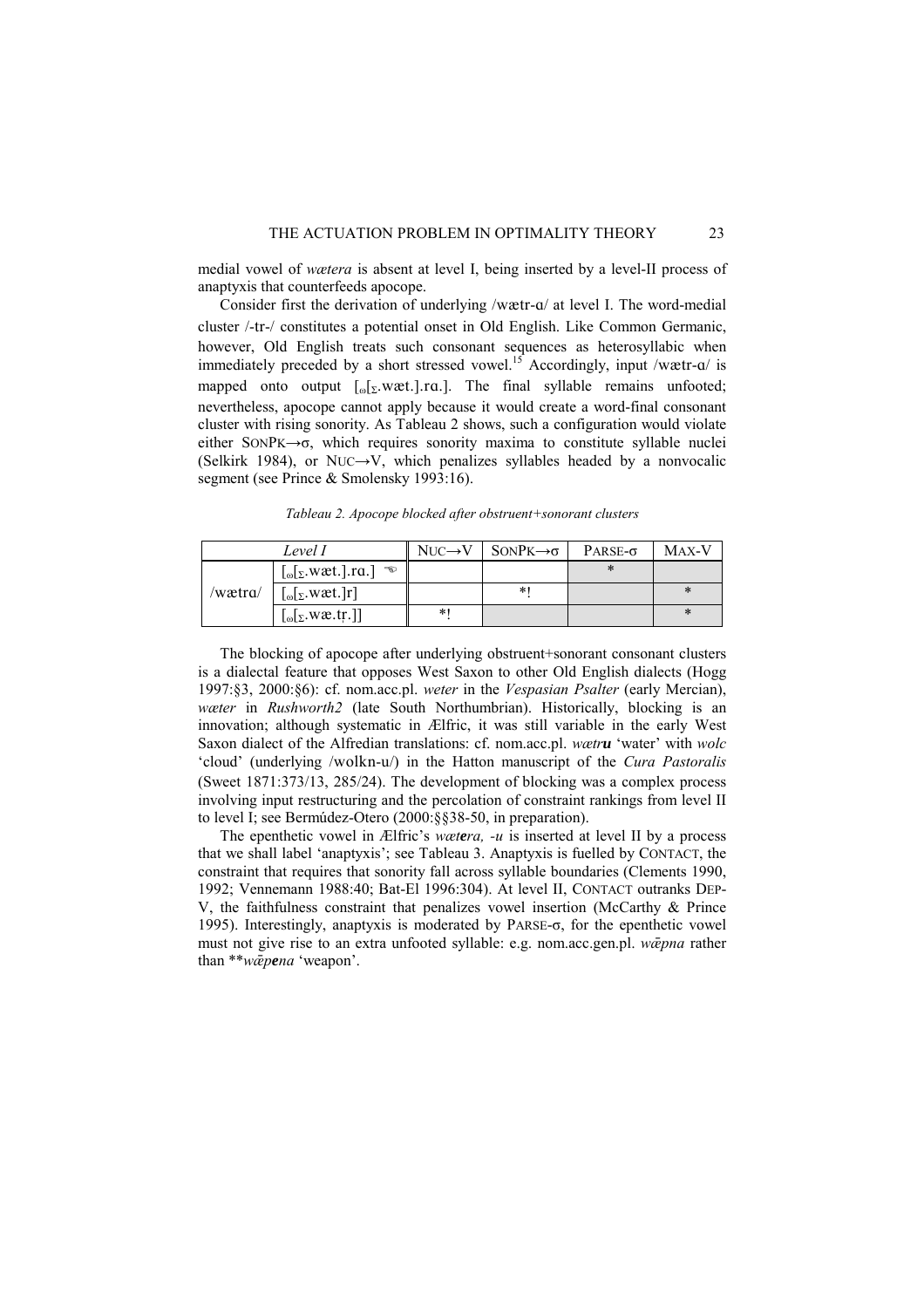| Level II                                                   | PARSE- $\sigma$                                                                                  | <b>CONTACT</b> | DEP-V |        |
|------------------------------------------------------------|--------------------------------------------------------------------------------------------------|----------------|-------|--------|
| $\lceil_{\omega} \lceil_{\Sigma}$ .wæt.].ra.]              | $\lceil_{\omega} \lceil_{\Sigma}$ .wæ.te.].ra.] $\mathcal{D}$                                    | (*)            |       | $\ast$ |
|                                                            | $\lceil_{\omega} \lceil_{\Sigma}$ was t.   .ra.                                                  | (*`            | *1    |        |
| $\lceil_{\omega} \lceil_{\Sigma} w \mathfrak{X}$ :p.].na.] | $\left[\begin{smallmatrix} 0 \\ 0 \end{smallmatrix}\right]$ [ $\Omega$ . Waxip. ] .na.]<br>ಇಾ    | (*`            | *     |        |
|                                                            | $\left[\begin{smallmatrix} 0 \\ 0 \end{smallmatrix}\right]$ [ $\infty$ W $\infty$ : .] . pe.na.] | ′*)*l          |       | $\ast$ |

#### *Tableau 3. Anaptyxis*

Historically, anaptyxis entered the language considerably later than apocope. Thus, the stratal ascription of the two processes in Ælfric's grammar is consistent with their relative age: the older process occupies a higher level (see Table 4 below). Indeed, anaptyxis remained variable throughout the Old English period: in Ælfric, for example, one finds both dat.pl. *næglum* and *nægelum* 'nail' (Pope 1967-8:11/36, 11a/138). Additionally, anaptyxis competed with a rival repair strategy of gemination (Campbell 1959:ß408): e.g. in the Hatton manuscript of the early West Saxon *Cura Pastoralis*, dat.sg. *wætere* occurs alongside *wætre* and *wættre* (Sweet 1871:293/8, 261/8, 309/7). In late West Saxon, though, the incidence of anaptyxis rose steadily during the tenth century (see ß3.3). Throughout, the probability of application was directly governed by sonority and followed the cline  $-C_r$  -  $\ge$  -C<sub>1</sub>  $>$  -C\_n- (see Cosijn 1883:149-151; Brunner 1965:§160).

As shown in Table 3, nom.acc.sg. *weter* also surfaces with an epenthetic vowel. This epenthetic vowel is inserted by a process traditionally known as 'parasiting', which repairs word-final consonant clusters with rising sonority. Like anaptyxis, parasiting must be assigned to level II; it cannot apply to bare stems at level I, as this would pre-empt optional anaptyxis in forms with level-II endings, incorrectly ruling out unepenthesized variants such as *næglum* (see above). This implies that DEP-V dominates NUC $\rightarrow$ V and SONPK $\rightarrow$  at level I, but is demoted in the level-II hierarchy. Unlike anaptyxis, however, parasiting is allowed to create unfooted syllables, and so NUC→V and SONPK→σ must outrank PARSE-σ: e.g. nom.sg.  $\int_{\omega}$ [ $\sum$ ].w $\alpha$ °.].pen.] 'weapon' from underlying /w $\alpha$ °pn/. The operation of parasiting is illustrated in Tableau 4.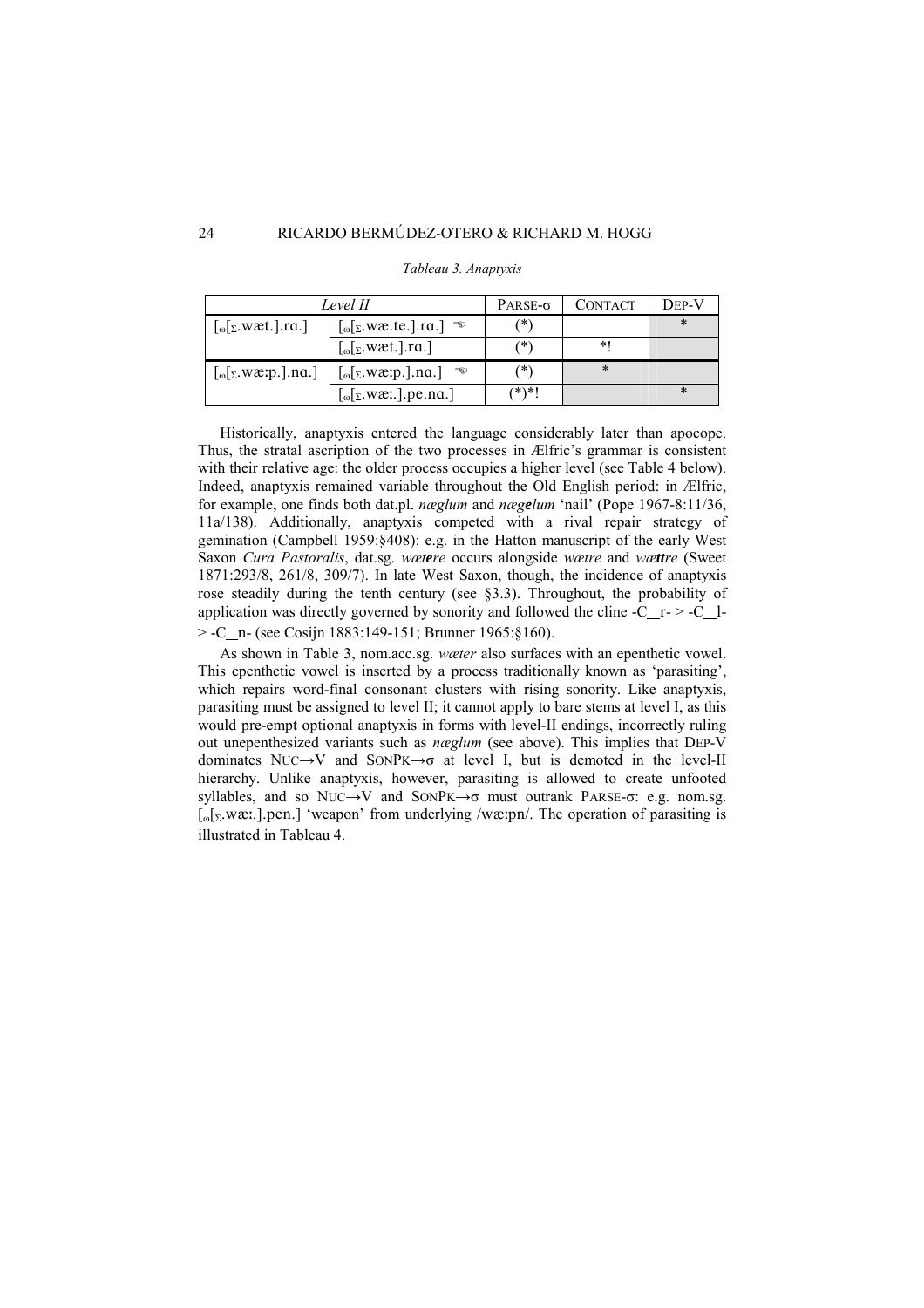|                                                       | Level II                                                                                                                                                                    | $NUC \rightarrow V$ | $SONPK \rightarrow \sigma$ | PARSE- $\sigma$ | DEP-V   |
|-------------------------------------------------------|-----------------------------------------------------------------------------------------------------------------------------------------------------------------------------|---------------------|----------------------------|-----------------|---------|
| $\lceil_{\omega} \lceil_{\Sigma}$ .wæt.]r]            | $\lceil_{\omega} \lceil_{\Sigma}$ wæ.te.   r  <br>ಕಾ                                                                                                                        |                     |                            |                 | $\star$ |
|                                                       | $\left[\Omega_{\mathcal{L}}\right]$ .wæt.]r]                                                                                                                                |                     | $*$                        |                 |         |
|                                                       | $\left[\begin{smallmatrix}\n\alpha & \mathbf{k} & \mathbf{0}\n\end{smallmatrix}\right]$                                                                                     | $*1$                |                            |                 |         |
| $\lceil_{\omega} \lceil_{\Sigma} w \mathbf{x}$ :p.]n] | $\left[\begin{smallmatrix} 0 \\ 0 \end{smallmatrix}\right]$ [ $\infty$ ]. We are 1.] $\infty$                                                                               |                     |                            | $\ast$          | $\ast$  |
|                                                       | $\left[\Omega_{\infty}[\Sigma, \text{Wæ:}p.]n\right]$                                                                                                                       |                     | $*$                        |                 |         |
|                                                       | $\left[\begin{smallmatrix} 0 & \mathbf{X} \\ 0 & \mathbf{X} \end{smallmatrix}$ was , $\left[\begin{smallmatrix} 0 & \mathbf{X} \\ 0 & \mathbf{X} \end{smallmatrix} \right]$ | $*1$                |                            | $\ast$          |         |

#### *Tableau 4. Parasiting*

From a diachronic viewpoint, parasiting is older than anaptyxis but younger than apocope. Indeed, apocope feeds parasiting in those dialects in which the former is not blocked after obstruent+sonorant clusters (Brunner 1965:§148, Anm. 2; Campbell 1959:ß574.3; Dresher & Lahiri 1991:279-281; Keyser & OíNeil 1985:141-142; Luick 1964:ß304). Again, these facts accord well with the stratal location of apocope and parasiting in Ælfric's grammar (see Table 4 below).

In sum, in Ælfric's dialect the morphophonology of the *a*-stem nouns under consideration is governed by the grammatical system represented in Table 4.

*Table 4. The morphophonology of neuter* a*-stem nouns in Ælfric* 

| Level | Morphology                            | Phonology                                |
|-------|---------------------------------------|------------------------------------------|
|       | neut.nom.acc.pl. $\frac{-u}{\sim}$ -a | apocope (blocked after obs+son clusters) |
|       | other $a$ -stem noun endings          | parasiting, anaptyxis                    |

In Figure 4 we give a representative sample of derivations.

|       |                         |       | nom.sg.          |          | nom.acc.pl.      |                        | gen.pl.        |
|-------|-------------------------|-------|------------------|----------|------------------|------------------------|----------------|
| UR    |                         |       | /wætr-/ /werod-/ | $/wætr-$ | /werod- $/$      | $\sqrt{wart}$ /werod-/ |                |
| LI    | morphology<br>phonology |       |                  | wætr-a   | werod-a<br>werod |                        |                |
| L II. | morphology<br>phonology | wæter |                  | wætera   |                  | wætera                 | wætr-a werod-a |
|       |                         | wæter | werod            | wætera   | werod            | wætera                 | weroda         |

*Figure 4. Derivation of neuter* a*-stem nouns in Ælfric.*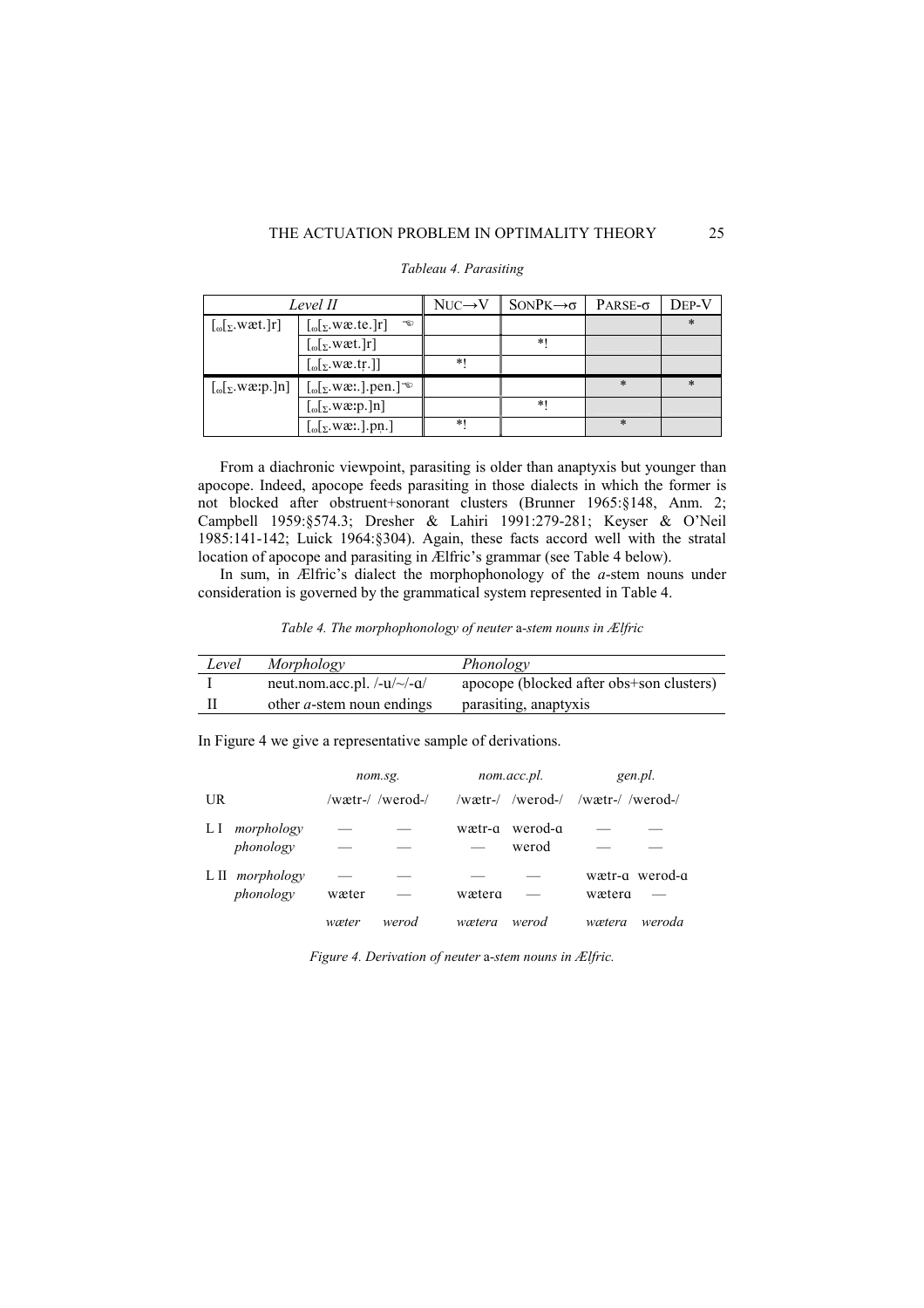#### *3.2 Apocope lost and anaptyxis inverted*

As we noted above, *Ælfric*'s works are linguistically conservative. In other late West Saxon texts, the system of alternations depicted in Table 3 shows signs of incipient obsolescence. The gloss to the *Regius Psalter*, for example, contains forms such as *wordu* 'words' and *weorcu* 'works', where the neut.nom.acc.pl. suffix /-u/ surfaces in the apocope environment after monosyllabic heavy stems (Hogg 1997:121). Disyllabic stems are subject to the same development, and so plural forms like *werodu* begin to appear; indeed, this item already occurs once in the Ælfrician manuscripts alongside prevalent *werod* (Pope 1967-8:18/405). It is therefore clear that, as late West Saxon evolved, apocope became subject to loss.

There are also good reasons to believe that, at the same time as apocope was lost, stems ending in an obstruent+sonorant cluster underwent restructuring, and anaptyxis was replaced by an inverted rule of syncope. Observe that, with the demise of apocope, the inflectional paradigm of *weter* becomes identical with that of *scip*, *word*, and *werod*; compare Tables 3 and 5.

*Table 5. Neuter* a*-stem noun paradigms after the loss of apocope* 

| nom.acc.sg. | scip      | word      | werod      | wæter      |
|-------------|-----------|-----------|------------|------------|
| nom.acc.pl. | scipa, -u | worda, -u | weroda, -u | wætera, -u |
| gen.pl.     | scipa     | worda     | weroda     | wætera     |

The new set of surface forms provides no grounds to posit /w $\&$ tr-/ as the lexical representation of the stem. One can therefore safely assume that the medial vowels formerly inserted by parasiting and anaptyxis have now been incorporated into the underlying representation: i.e. /w $\alpha$ ter-/. In line with Richness of the Base (Prince  $\alpha$ Smolensky 1993:§3), a systematic restructuring of underlying representations involves a concomitant change in the grammar:<sup>16</sup> the ranking {NUC→V, SONPK $\rightarrow$ σ} » DEP-V percolates upwards from level II to level I, thereby prohibiting final obstruent+sonorant clusters in level-I domains. Given this ranking at level I, both input /wætr/ and input /wæter/ yield output [wæter], satisfying Richness of the Base; but input optimization favors /wæter/, this avoids faithfulness violations.

The *Ormulum* (South Lincolnshire, *circa* 1180) provides solid independent evidence that stems ending in an obstruent+sonorant cluster were indeed forbidden in early Middle English  $-$  although, admittedly, this evidence casts light on late West Saxon developments only indirectly, as Orm's East Midlands dialect derives from an Anglian ancestor. In the *Ormulum*, the composition of underlying representations can be diagnosed by reference to the application of a level-I process of closed syllable shortening (CSS), which is counterfed by level-II syncope (Bermúdez-Otero 1999:  $(4.2.3)$ ). A sample of derivations is given in Figure 5. (Note that final consonants are extrasyllabic.)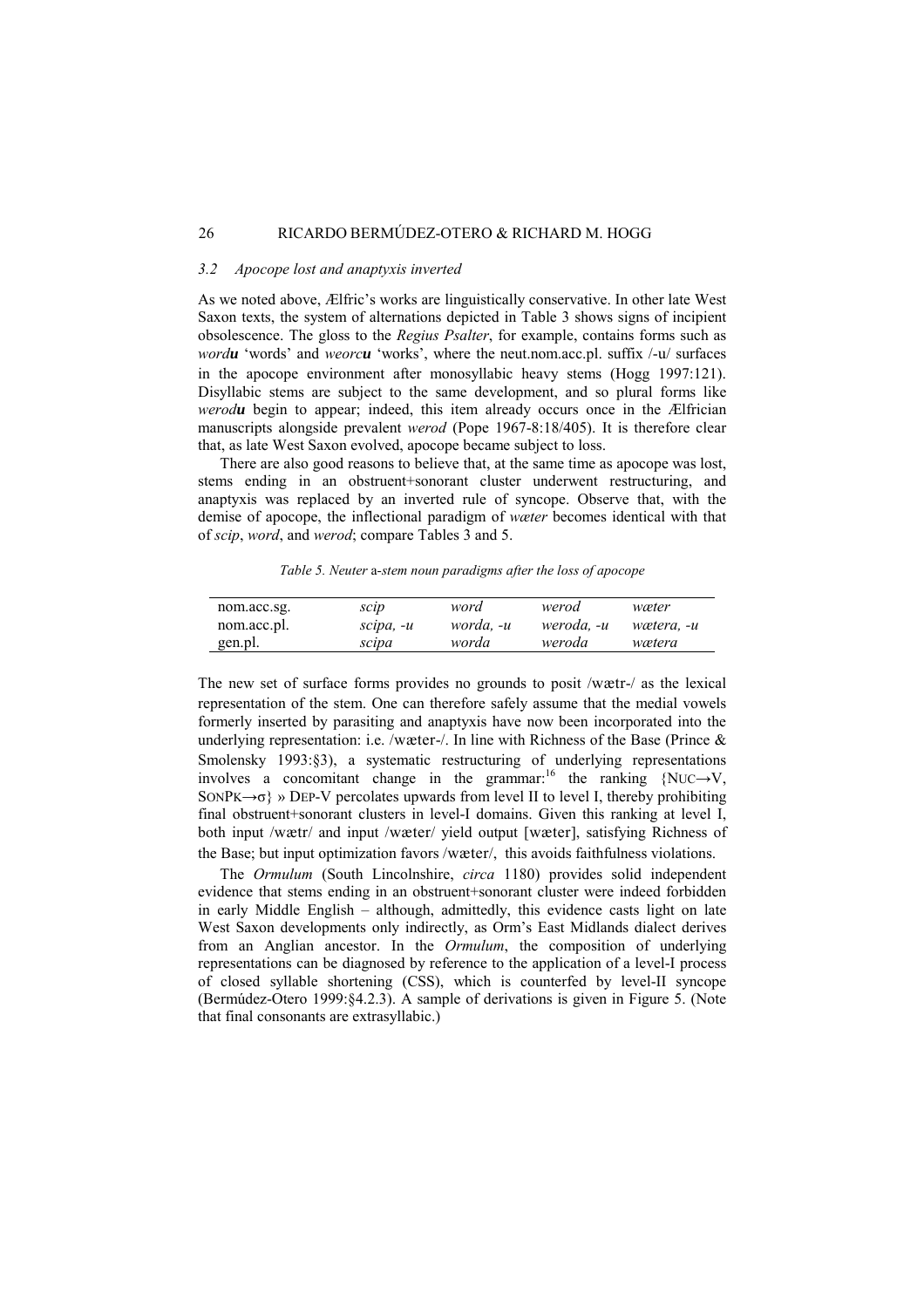# THE ACTUATION PROBLEM IN OPTIMALITY THEORY 27

|                            | nom.acc.sg. |                |               | infinitive nom.acc.pl. gen.sg.                            |                      | 3sg.pret.         |
|----------------------------|-------------|----------------|---------------|-----------------------------------------------------------|----------------------|-------------------|
| UR                         | /tɑːkən-/   | $/hef$ an- $/$ | $/$ de:m- $/$ | /tɑːkən-/                                                 | /hefən-/             | $/$ de:m- $/$     |
| $L$ I morphology<br>CSS    |             |                |               |                                                           |                      | de:m-də<br>dem.də |
| L II morphology<br>syncope |             |                | de:m-ən       | ta: kən-əs<br>ta:k.nəs                                    | he fan-as<br>hef nas |                   |
| <b>SR</b>                  | [tɑː.kən]   |                |               | $[he.von]$ $[de:mon]$ $[ta:k.nos]$ $[hev.nos]$ $[dem.do]$ |                      |                   |
| spelling                   | tákenn      | hefenn         | demenn        | tacness                                                   | heffness             | demmde            |
| gloss                      | 'token'     | 'heaven'       | 'deem'        | 'token'                                                   | 'heaven'             | 'deem'            |

*Figure 5. Syncope counterfeeds closed syllable shortening in the* Ormulum.

In nom.acc.sg. [taː.kən], the second vowel must already be present at level I, for the root-vowel would otherwise be subject to closed syllable shortening. Similarly, the plural /taːkən-əs/ only undergoes syncope at level II, whence the underapplication of shortening. The ranking  ${NUC}\rightarrow V$ , SONPK $\rightarrow \sigma$ } » DEP-V is therefore in force at level I in Orm's early Middle English grammar.

Returning now to late West Saxon, after the restructuring of stems ending in obstruent+sonorant clusters a form such as *nægelum* 'nail' dat.pl. becomes a faithful correspondent of the new underlying representation, i.e.  $/n$  $\alpha$  $q$ el- $/$ . By implication, variants such as *nœglum* are now derived by means of an optional level-II process of syncope, which is the mirror image of anaptyxis. This inverted syncope rule constitutes a genuine innovation. West Saxon already had a process deleting unchecked medial vowels, but this applied only to unfooted syllables preceded by a heavy root-syllable: e.g. nom.acc.sg. *hēafod* ~ dat.sg. *hēafde* ëheadí, from underlying  $/\hbar\alpha$ :gfod-/ (see e.g. Campbell 1959:§351). In contrast, the new inverted syncope rule is quantity-insensitive  $\overline{\phantom{a}}$  like Orm's  $\overline{\phantom{a}}$  and applies after light syllables.

# *3.3 As trigger experiences shift, input optimization prompts restructuring*

We have seen that late West Saxon underwent two simultaneous changes: the loss of apocope at level I, and the inversion of vowel epenthesis rules at level II. In the light of our discussion in  $\S1$  and  $\S2$ , one is therefore led to surmise that, during the tenth century, children's trigger experiences shifted, and input optimization caused underlying representations to be restructured accordingly. This section will show that this was indeed the case. The incidence of anaptyxis rose at an accelerated rate during the period. In a subset of cases, this development eliminated vowel $\sim 0$ alternations altogether, concealing the epenthetic nature of the vowels involved.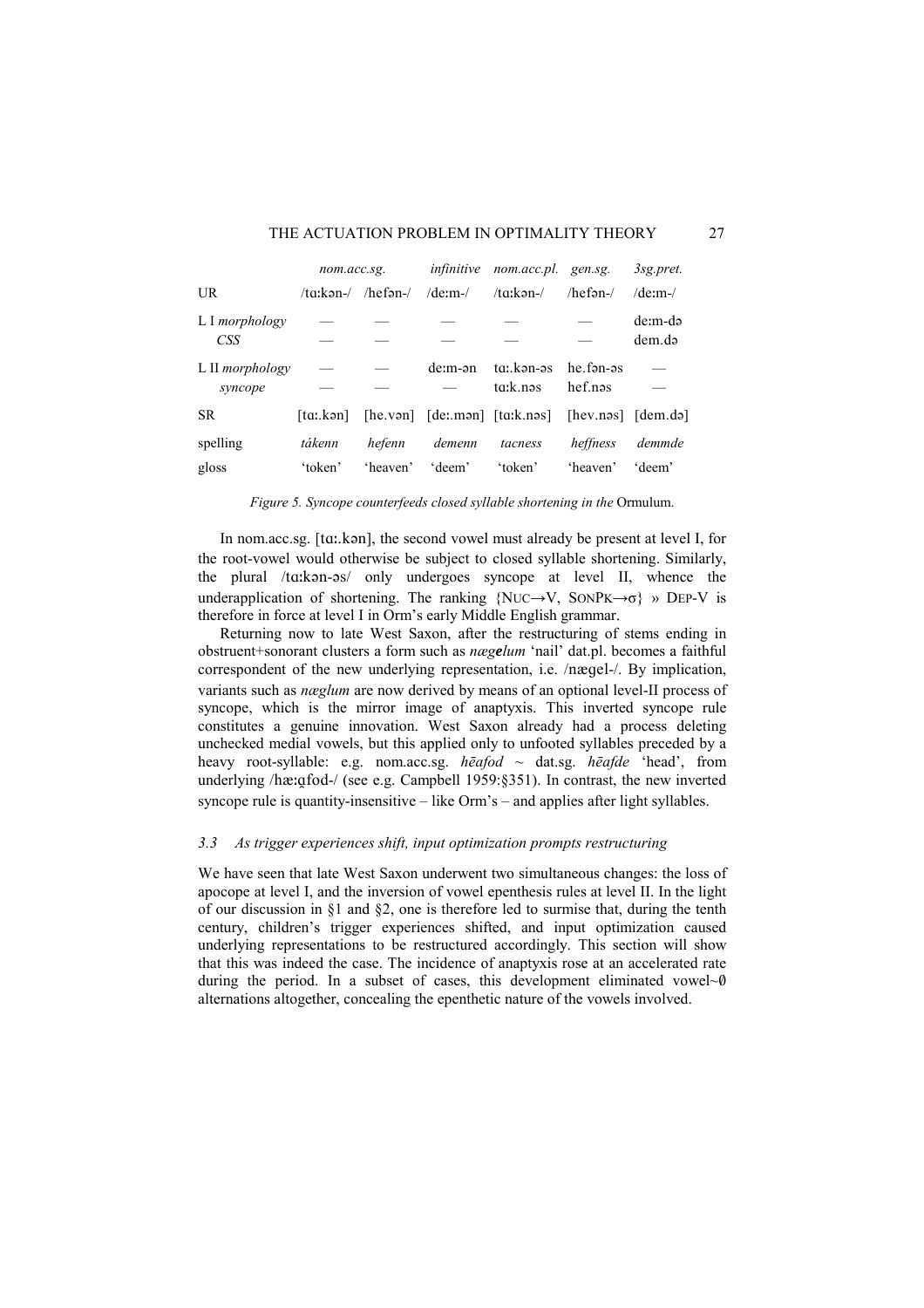In ß3.1 we pointed out that anaptyxis remained variable throughout late West Saxon. Unsurprisingly, insertion applied more frequently to C.r than to C.l or C.n clusters, as the formerincurred the most serious violations of CONTACT. In absolute terms, however, the rate of anaptyxis increased sharply during the tenth century. Berm $i$ dez-Otero & Hogg (1999) sampled the prevalence of anaptyxis in the environment C r at three different stages and obtained the results summarized in Table 6.

*Table 6. Incidence of anaptyxis in the environment* C r *in tenth-century West Saxon* 

| Source    | Date                  | Incidence |  |
|-----------|-----------------------|-----------|--|
| Alfred    | circa 900             | 45%       |  |
| Leechbook | mid $10^{th}$ century | 54%       |  |
| Ælfric    | circa 1000            | $100\%$   |  |

Strikingly, by Ælfric's time anaptyxis ceased to be optional in C.r clusters.<sup>17</sup> This development had a dramatic effect upon  $a$ -stem nouns like *weter*: the nom.acc.sg. continued to undergo parasiting as before, but overtly inflected forms were now obligatorily subject to anaptyxis. As a result, the underlying stem-final cluster /-Cr-/ now surfaced with an epenthetic vowel in every paradigmatic form without exception; see Table 7.

*Table 7. Evolution of* a*-stem nouns with underlying stem-final obstruent+sonorant clusters in West Saxon* 

|             | Alfred         |                | Ælfric     |                |  |
|-------------|----------------|----------------|------------|----------------|--|
| nom.acc.sg. | wæter          | nægel          | wæter      | nægel          |  |
| nom.acc.pl. | wætru~ wæteru  | næglas         | wætera, -u | næglas~nægelas |  |
| gen.pl.     | wætra~ wætera  | nægla          | wætera     | nægla~nægela   |  |
|             | water' (neut.) | 'nail' (masc.) | water'     | 'nail'         |  |

Towards the end of the tenth century, therefore, learners encountered no alternations in the paradigm of nouns such as *weeter*. Accordingly, they were led to posit /wæter-/ as the representation of the stem in the input to level II; cf. Figure 4. The PLD no longer provided direct evidence against this default option, whereas alternative /wætr-/ would have caused violations of DEP-V throughout the paradigm. The input to level II was accordingly restructured, and stem-final obstruent+sonorant clusters eliminated. Nouns with stem-final /-Cl-/ and /-Cn-/ clusters still showed alternations (often only variably); but this evidence was insufficient to prevent restructuring, probably because the restructured input representations coincided with the surface realization of the stem in the nom.acc.sg.,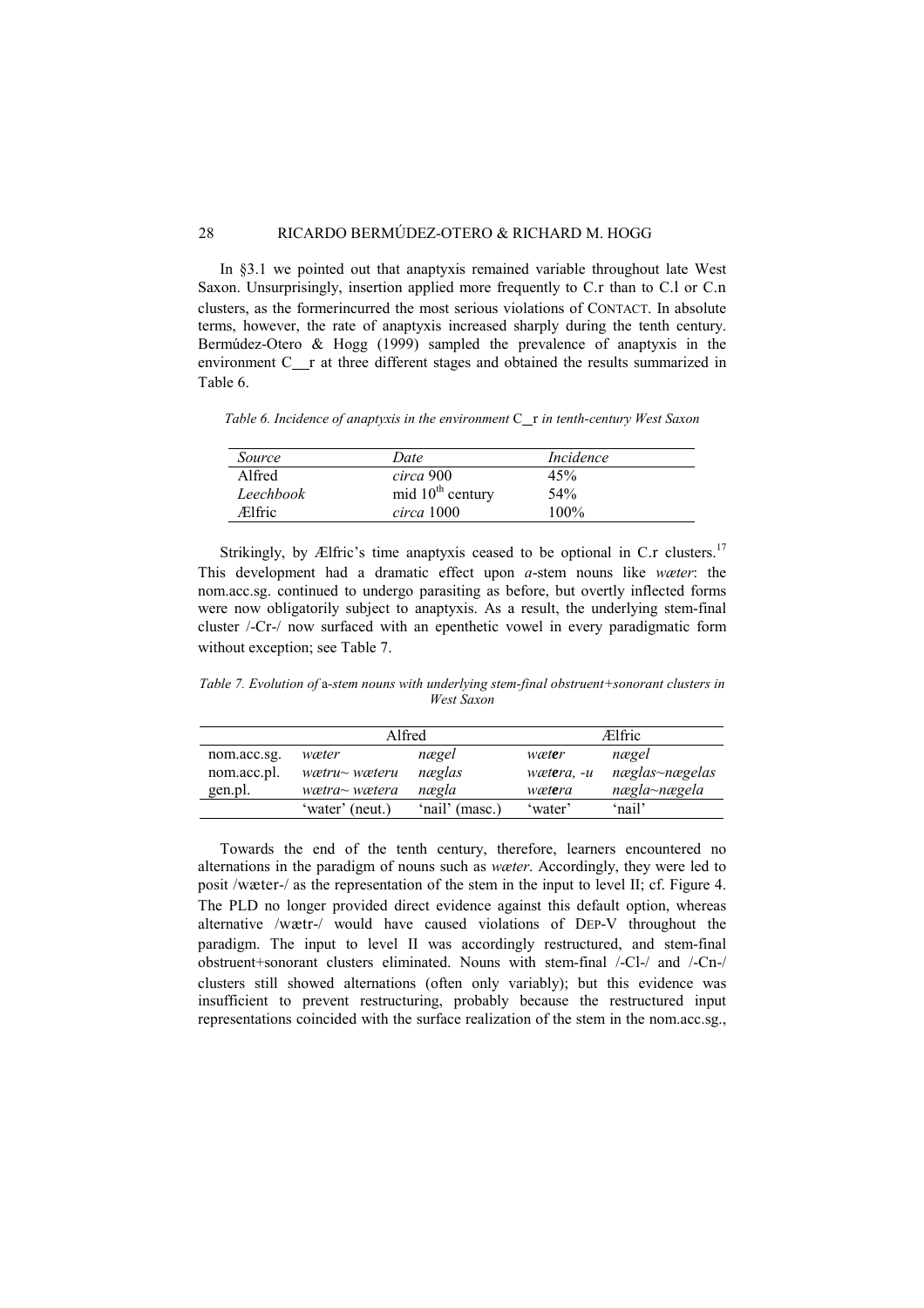that constituted the basic form in the paradigm (Lahiri 1982, Lahiri & Dresher 1983- 84, Dresher 2000; see ß1.2). Concomitantly, anaptyxis was replaced by an inverted process of syncope. In turn, the reanalysis of the input to level II was attended with constraint reranking at level I, with the hierarchy  $\text{NUC}\rightarrow\text{V}$ , SONPK $\rightarrow$ <sub>0</sub> » DEP-V climbing to the highest stratum in the grammar. Ultimately, restructuring reached underlying representations by input optimization with respect to the output of level I.

Interestingly, this development had a knock-on effect on level-I mappings. Following restructuring, the absence of apocope in nom.acc.pl. *wetera*, -u could no longer be imputed to blocking after obstruent+sonorant clusters. By the same token, the presence or absence of the nom.acc.pl. suffix  $[-u] \sim [-a]$  became a lexical idiosyncrasy, as a new class of neuter *a*-stem nouns emerged in which the suffix failed to delete in an unfooted syllable; see Figure 6. Thus, apocope was lost as a phonological regularity, paving the way for the restoration of the suffix in environments that had previously induced deletion.



*Figure 6. After restructuring, apocope becomes a lexical idiosyncrasy.* 

We should observe that apocope had survived for centuries despite considerable opacity. Notably, it underapplied in heavy neuter *ja*-stems as a result of the syncope of the thematic vowel  $*-i$ : e.g.  $*w\bar{t}$ *.ti.u* >  $w\bar{t}$ *.tu* 'punishment' nom.acc.pl. (see e.g. Hogg 1997:121). In this sense, the restructuring of *a*-stems ending in obstruent+sonorant clusters appears to have been enough to tip the balance. Note, moreover, that with the loss of apocope all evidence of a phonological split among *a*-stem noun inflections disappears. For what it is worth, the evidence of the *Ormulum* shows that in Orm's early Middle English dialect all nominal inflection was assigned to level II (Bermúdez-Otero 1999:§4.2.3).

In sum, the accelerated rise in the incidence of anaptyxis in late West Saxon caused a crucial shift in the trigger experience of children. In stems containing a short root-vowel followed by a /Cr/ cluster, vowel~ $\emptyset$  alternations were altogether eliminated. As a result, epenthetic vowels were reanalyzed as underlying, in compliance with the requirements of input optimization. In turn, input restructuring disrupted the prosodic conditioning of apocope, which was accordingly lost.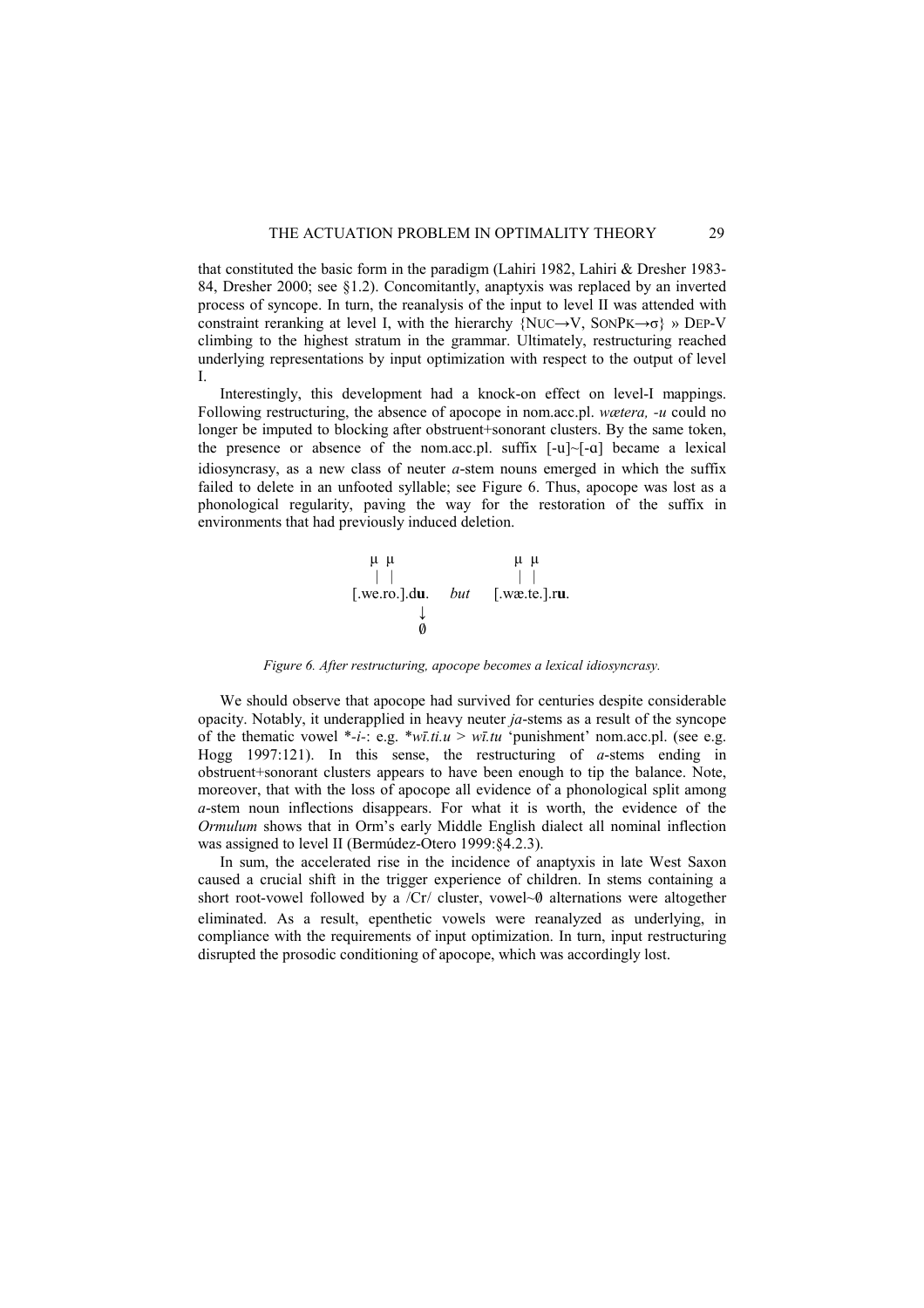#### 4. PROSPECTS: THE LIFE CYCLE OF CONSTRAINT RANKINGS

During the 1980s and early 1990s, work in rule-based LP sought to effect a synthesis of disparate observations in synchronic and diachronic phonology. From a synchronic viewpoint, the mode of application of a phonological rule was seen as following from its position in a hierarchy of grammatical levels; notably, ascription to a particular level determined the morphosyntactic domain of the rule. Diachronically, rules were characterized as gradually percolating from lower to higher levels. This claim captured major properties of the life cycle of phonological processes, such as the rise of opacity, morphologically conditioned misapplication, and ultimate loss through lexicalization (Kiparsky 1988, 1995; Harris 1989; McMahon 1991, 2000a; Zec 1993).

Initially, the advent of OT appeared to compromise this synthesis of synchronic and diachronic evidence. In particular, Correspondence Theory (McCarthy & Prince 1995) has fostered a research program that rejects the interleaving of phonology with morphology and syntax, favoring instead a fully parallel treatment of the underlying-surface mapping. Nonetheless, an alternative strand of research has revealed major flaws in novel applications of correspondence such as OO-identity (e.g. Benua 1997) and Sympathy Theory (McCarthy 1999); this work demonstrates the need to reinstate cyclicity and level segregation as the major mechanisms governing the phonology-morphology interface (Orgun 1996a,b, Bermúdez-Otero 1999, Kiparsky 2000, forthcoming; see also Gess this volume, Jacobs this volume). Within the framework of interleaved OT, therefore, LP's insights into the life cycle of phonological patterns can be preserved and further developed.

In this connection, this chapter has shown that one of interleaved OT's major contributions to diachronic research lies in dissolving the conceptual difficulties that surround input restructuring in rule-based LP. As we have seen, the synchronic architecture of rule-based LP calls for a powerful learner pursuing a strategy of lexicon minimization. The evidence of analogical change, however, indicates that learners only countenance input-output disparity when presented with alternations. Interleaved OT resolves this tension by replacing lexical minimality with input optimization. As a result, the formal requirements of optimality and the functional demands of learnability converge.

# *University of Newcastle (Berm˙dez-Otero), University of Manchester (Hogg)*

#### 5. NOTES

<sup>&</sup>lt;sup>1</sup> Parts of the research reported in this chapter were presented at the Linguistics Seminar, Department of Linguistics, University of Manchester, May 5, 1998 (Berm˙dez-Otero); at the XIV International Conference on Historical Linguistics, Vancouver, August 9-13, 1999 (Bermúdez-Otero & Hogg); and at the XI International Conference on English Historical Linguistics, Santiago de Compostela, September 7- 11, 2000 (Bermúdez-Otero). We thank the audiences on all three occasions for their comments. We have also received helpful suggestions from Randall Gess, Bryan Gick, Eric Holt, April McMahon, and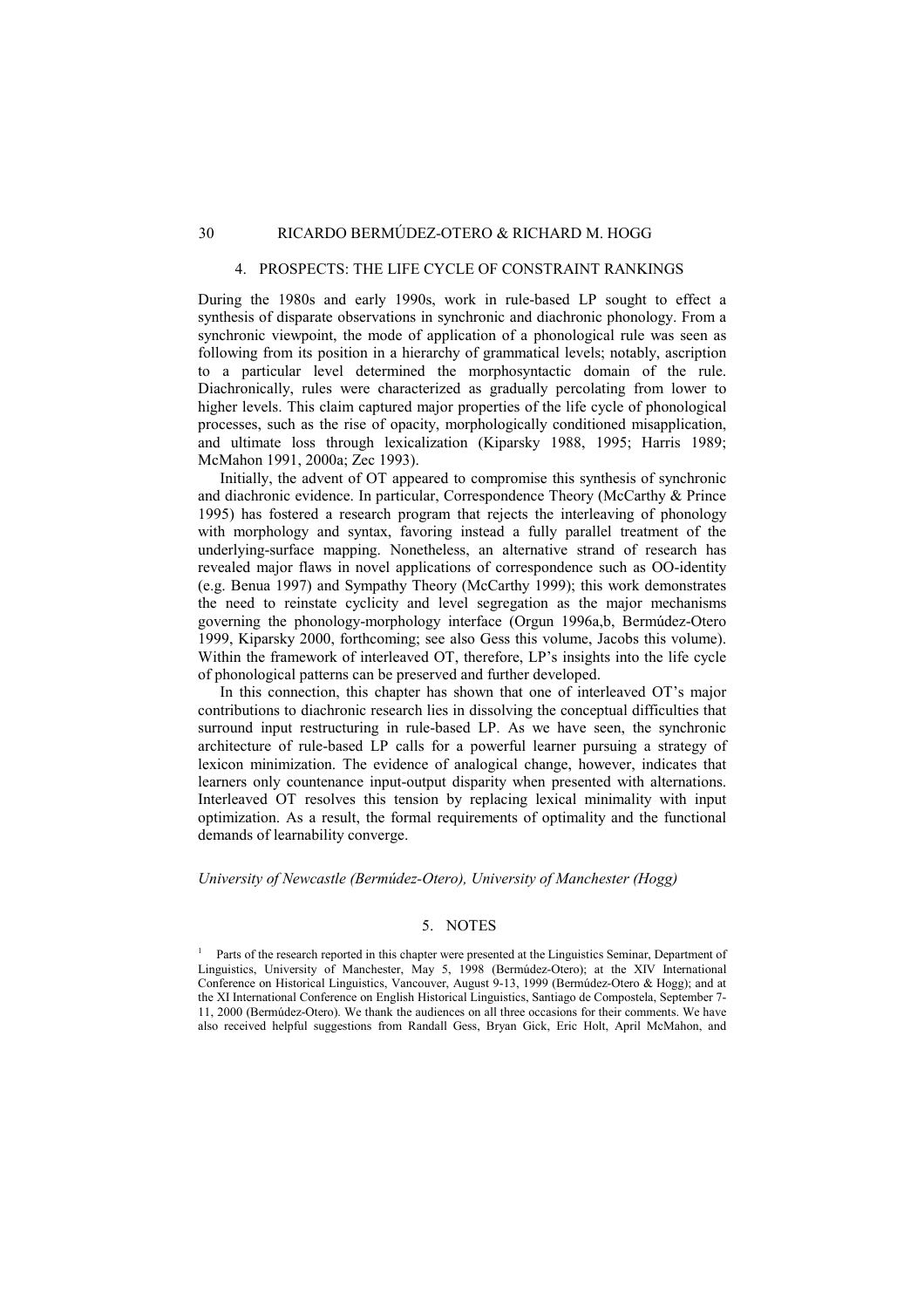Charles Reiss. We gratefully acknowledge the support of a British Academy Postdoctoral Fellowship to Ricardo Bermúdez-Otero and of the Leverhulme Trust to Richard Hogg.

2 Prince & Smolensky's original term is 'lexicon optimization', which is perfectly adequate for strictly parallel implementations of OT. In interleaved or stratal models, however, the principle can be seen as regulating input-output relationships at each level of the grammar; see Bermúdez-Otero (1999:§3.3.3.2) and below. In such a context, therefore, the term 'input optimization' is preferable, for input forms coincide with underlying representations only at the highest grammatical level.

3 Stress may be used to illustrate the distinction between the overt and covert components of a surface representation: one can assume that, for any given stimulus, the parser yields a representation of observable prominence relations (perhaps in the shape of a primitive grid; see Dresher 1996:253); in contrast, covert relationships such as foot constituency and foot headship will have to be assigned by the grammar. The task of learning such covert structure is a vital element in the logical problem of language acquisition: see e.g. Dresher (1994:72, 1996:251), Tesar & Smolensky (2000:6ff.). Note, incidentally, that Tesar & Smolensky (2000) use the term 'interpretive parsing' for the mapping of an overt form onto a full structural description, complete with covert structure. It is vital not to confuse this process with parsing understood  $-$  as here  $-$  as the mapping from an acoustic signal to an overt phonological representation. Similarly, Fitzpatrick & Wheeldon (2000) use the term 'feature extraction' for what we call 'parsing', and reserve the term 'parsing' for the computation of covert structure, involving grammatical derivations.

4 A slightly different type of hypocorrection may affect the language-specific gradient patterns generated in the implementation module of the grammar (see Clements and Hertz 1996 for the nature of this module and Myers 2000 for the categorical/gradient distinction). The learner may successfully recover the output intended by the speaker, but may underestimate the speech rate, wrongly interpreting a fast-speech form as representing normal speech. This may initiate a feedback loop leading to categorical change in higher grammatical modules. See Gess (this volume) for germane discussion.

5 Less compelling is Jakobson's (1929) appeal to universal implicational tendencies as engines of change. Essentially, Jakobson suggests that, given an implicational tendency P→Q, then the introduction of P in a system having  $\neg Q$  will create pressure in the direction of Q. The logic of this argument is fatally flawed; see Hawkins (1979:ß5; 1983:ß5.4.1) and McMahon (1994:ß6.2) for a critique of similar proposals in diachronic syntax.

6 The challenge is compounded by the fact that priming effects operate probabilistically: diachronic structure-preservation requirements formulated in absolute terms have failed to withstand empirical scrutiny. *Pace* de Chene & Anderson (1979) and Hayes (1989), for example, consonant deletion can trigger compensatory vowel lengthening without priming from phonological contrasts in either vowel length or syllable quantity (Hock 1986, Hayes 1989, Morin 1992, Lin 1997, Gess 1998).

In a more speculative vein, Bermúdez-Otero (1999:199) suggests that, if the learning process is deterministic (Marcus 1980, Berwick 1985), then grammatical properties acquired relatively early will constrain the range of options available further down the learning path (Lightfoot 1989), potentially blocking certain types of phonologization.

8 This suggestion is often accompanied by the claim that /r/-intrusion did not in fact arise by inversion, but this is by no means a necessary inference.

9 'Nonrandom' is the operative word in this statement. Charles Reiss (personal communication) points out that inversion may be supposed to affect a rather small percentage of coda deletion rules. If so, the failure of  $\lceil d \rceil$  to be attested as a hiatus breaker need not have anything to do with markedness, but may simply reflect the fact that implosives (and implosive deletion rules) are statistically rare. However, in the light of our observation that most inverted hiatus rules appear to insert coronal sonorants, Reiss's argument entails the peculiar prediction that deletion rules targeting rhymal coronal sonorants are much more frequent than processes deleting any other type of coda consonant.

Like 'hypocorrection' above, the term 'hypercorrection' here designates a type of misparsing (Ohala 1989, 1992, 1993). This should not be confused with hypercorrection in the sociolinguistic sense, which involves overgeneralization in the suppression of a stigmatized variant.

11 Further research should determine how these sorting processes take place. At this stage, however, it is natural to surmise that sorting will be vulnerable to interference from frequency, proximity, and priming effects; see Reiss (this volume: §9.2). This could account for observed cases of sporadic 'four-part' analogy that increase allomorphy and input-output disparity (Vincent 1974, Reiss this volume).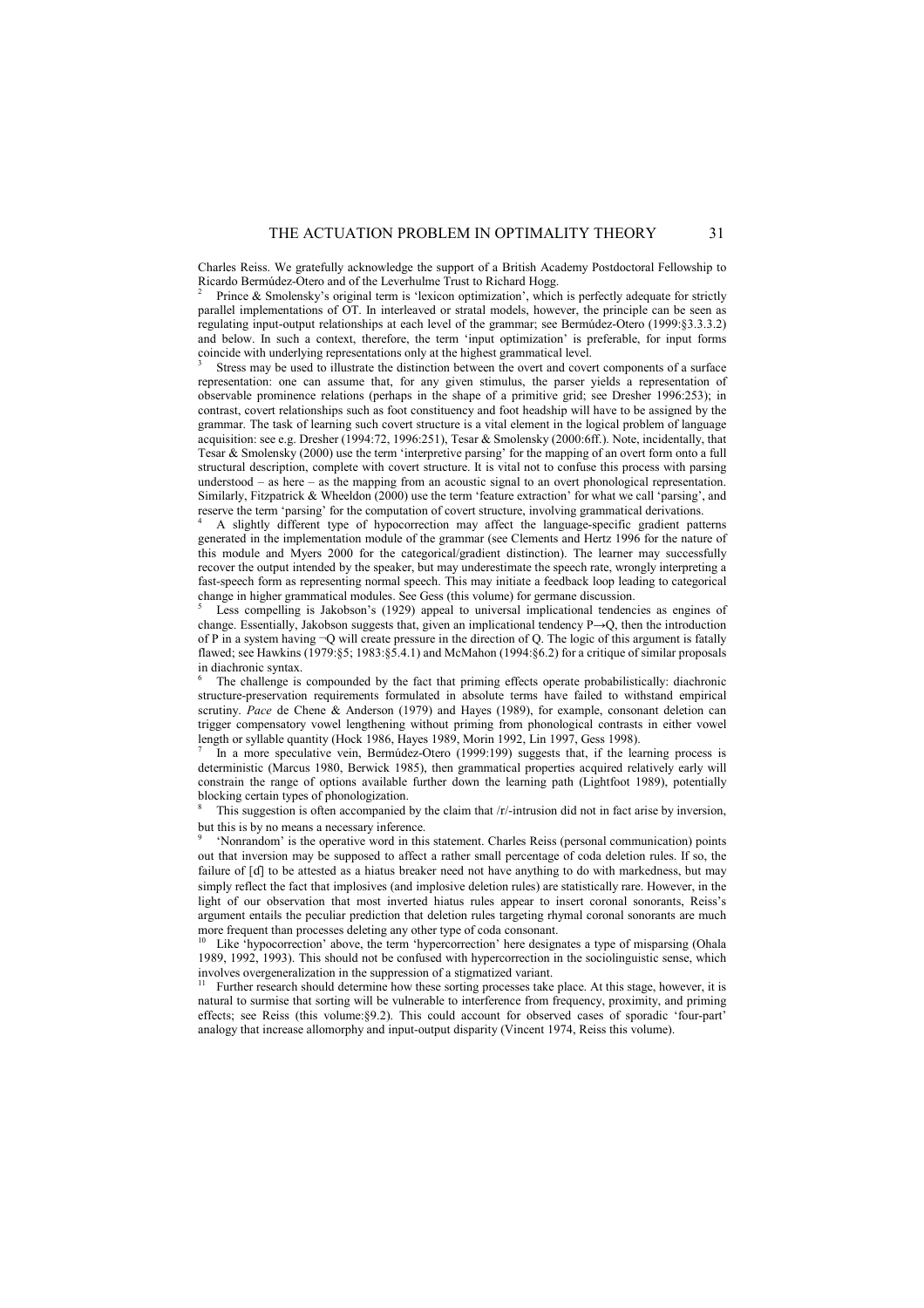<sup>12</sup> The literature on high vowel deletion is extensive: for handbook descriptions, see e.g. Brunner (1965), Campbell (1959), Hogg (1992), Luick (1964); for linear analyses in the style of SPE, see e.g. Dresher (1978), Kiparsky & O'Neil (1976), Peinovich (1979), Wagner (1969); for nonlinear treatments, see e.g. Bermúdez-Otero (2000, in preparation), Dresher & Lahiri (1991), Hutton (1998b), Idsardi (1994), Keyser & O'Neil (1985).

13 We indicate ungrammaticality by means of a double asterisk and reserve single asterisks for reconstructed forms.

14 As suggested to us by Randall Gess (personal communication), one could conceivably deal with the divergent behavior of nom.acc.pl. /-a/ and gen.pl. /-a/ by allowing faithfulness constraints to refer to morphological class, i.e. MAX-V(gen.pl.) » PARSE-σ » MAX-V(nom.acc.pl.), rather than postulating a stratal split. Fukazawa, Kitahara & Ota (1998) make a similar proposal in their analysis of Japanese, allowing faithfulness constraints to be indexed to different lexical classes. This proposal must however be rejected on general grounds. First, the cophonologies associated with different affixes can demonstrably differ in respect of the ranking of markedness constraints. Secondly, this strategy, unlike stratification, fails to yield a comprehensive solution to the opacity problem. See Bermudez-Otero (1999) for discussion.

This pattern of syllabification can in fact be traced back to the application of Sievers' Law in Indo-European. For an Optimality-Theoretic analysis, see Kiparsky (1998:§7) and Bermúdez-Otero (1999:ß3.5.2.2, ß3.5.2.5). For empirical corroboration from Old English manuscripts, see Wetzel (1981) and Lutz (1986).

<sup>16</sup> In stratal OT, Richness of the Base applies only to the input to the first stratum, i.e. to underlying representations. Systematic gaps in the input to noninitial strata are accounted for by constraints holding at higher levels. See Bermúdez-Otero (1999).

17 In the pursuit of a standard *Schriftsprache*, Ælfric is known to have studiously avoided orthographic variation. Hence, sociolinguistic factors may partly account for the absolute regularity of Ælfric's data in Table 6. Recall, however, that the Ælfrician manuscripts do display variation in respect of anaptyxis in clusters other than C.r: e.g.  $n\alpha g lum \sim n\alpha g e lum$  (see §3.1).

#### 6. REFERENCES

Anderson, Stephen R. (1981). Why phonology isn't "natural". *Linguistic Inquiry* 12: 493-539. Archangeli, Diana & Douglas Pulleyblank (1994). *Grounded phonology.* Cambridge, MA: The MIT Press.

Ash, Sharon (1982). The vocalization of intervocalic /l/ in Philadelphia. *SECOL Review* 6: 162-175.

- Baković, Eric. (1999). Deletion, insertion, and symmetrical identity. *Harvard Working Papers in Linguistics* 7.
- Bat-El, Outi (1996). Selecting the best of the worst: the grammar of Hebrew blends. *Phonology* 13: 283-328.
- Benua, Laura (1997). *Transderivational identity: phonological relations between words*. PhD dissertation, University of Massachusetts, Amherst.
- Berm˙dez-Otero, Ricardo (1999). *Constraint interaction in language change.* [*Opacity and globality in phonological change.*] PhD dissertation, University of Manchester & Universidad de Santiago de Compostela.
- Bermúdez-Otero, Ricardo (2000). The morphophonology of *a*-stem nouns in West Saxon. Handout of paper presented at the XI International Conference on English Historical Linguistics, Santiago de Compostela, 11 September 2000.
- Bermúdez-Otero, Ricardo (in preparation). *The life cycle of constraint rankings: studies in early English morphophonology*. Ms., University of Newcastle upon Tyne.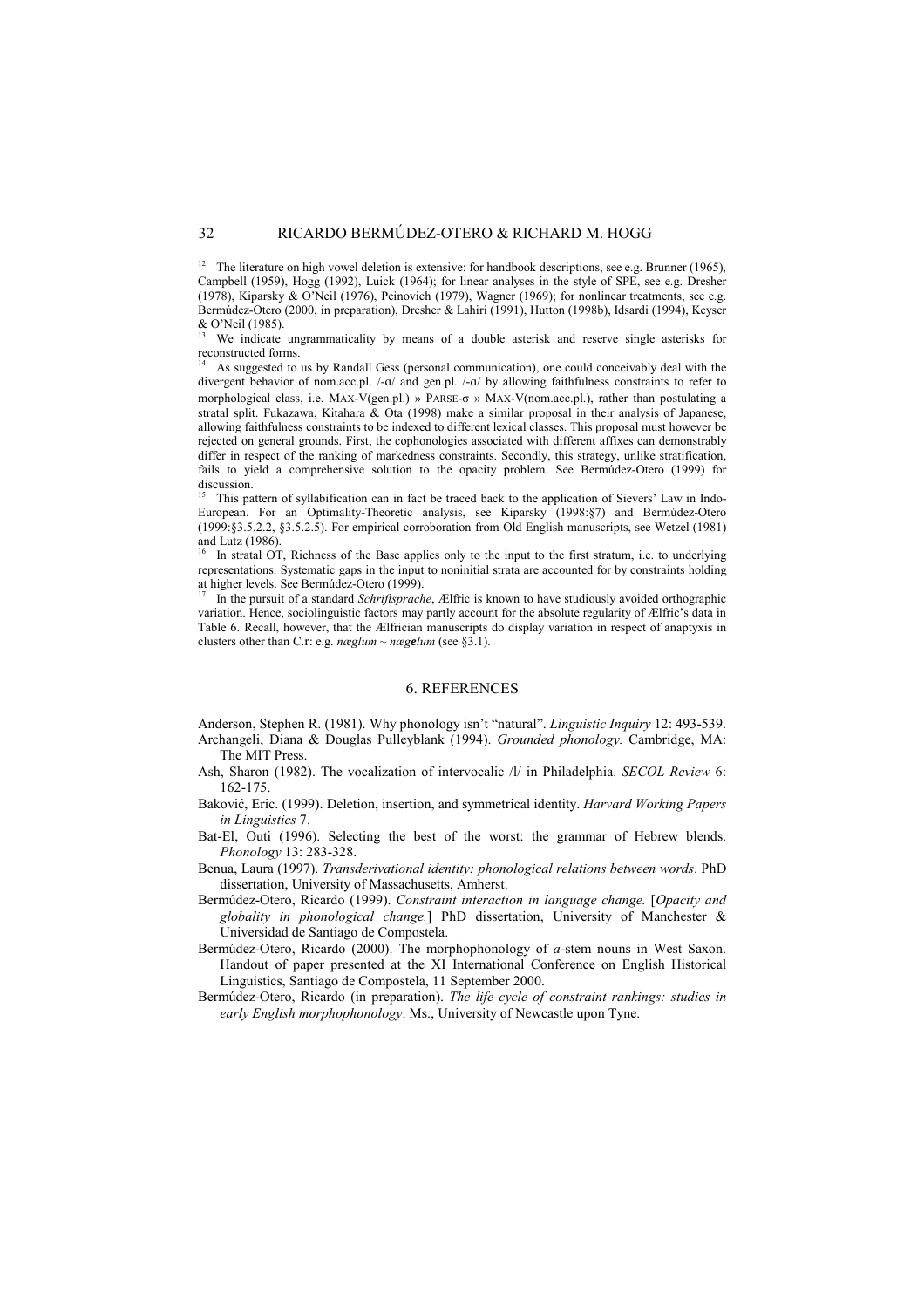- Bermúdez-Otero, Ricardo & Kersti Börjars (in preparation). Phonology, syntax, and the problem of grounding. In Patrick Honeybone & Ricardo Bermúdez-Otero (eds). Linguistic knowledge: perspectives from phonology and from syntax. *Lingua*: Special Issue.
- Bermúdez-Otero, Ricardo & Richard M. Hogg (1999). High Vowel Deletion in late Old English: optimality, opacity and learnability. Handout of paper presented at the XIV International Conference on Historical Linguistics, Vancouver, 9-13 August 1999.
- Berwick, Robert C. (1985). *The acquisition of syntactic knowledge.* Cambridge, MA: MIT Press.
- Blevins, Juliette (1997). Rules in Optimality Theory: two case studies. In Roca, Iggy (ed.) *Derivations and constraints in phonology*. Oxford: Clarendon Press. 227-260.
- Boersma, Paul (1998). *Functional phonology: formalizing the interactions between articulatory and perceptual drives*. The Hague: Holland Academic Graphics.
- Booij, Geert (1996). Cliticisation as prosodic integration: the case of Dutch. *The Linguistic Review* 13: 219-242.
- Broadbent, Judith (1991). Linking and intrusive *r* in English. *University College London Working Papers in Linguistics* 3: 281-302.
- Brunner, Karl (1942). *Altenglische Grammatik nach der angels‰chsischen Grammatik von Eduard Sievers neubearbeitet.* 3rd edn (1965) Tübingen: Max Niemeyer.
- Bybee, Joan L. (1998). The phonology of the lexicon: evidence from lexical diffusion. In Michael Barlow & Suzanne Kemmer (eds). *Usage-based models of language*. Stanford: CSLI. 65-85.
- Campbell, Alistair (1959). *Old English grammar.* Oxford: Oxford University Press.
- Clayton, Mary L. (1976). The redundance of underlying morpheme-structure conditions. *Language* 52: 295-313.
- Clements, George N. (1990). The role of the sonority cycle in core syllabification. In John Kingston & Mary Beckman (eds). *Papers in laboratory phonology, 1: Between the grammar and physics of speech*. Cambridge: Cambridge University Press. 283-333.
- Clements, George N. (1992). The sonority cycle and syllable organization. In Wolfgang U.Dressler, Hans C. Luschützky, Oskar E. Pfeiffer & John R. Rennison (eds) (1992). *Phonologica 1988. Proceedings of the Sixth International Phonology Meeting*. Cambridge: Cambridge University Press. 63-76.
- Clements, George N. & Susan R. Hertz (1996). An integrated approach to phonology and phonetics. In Jacques Durand & Bernard Laks (eds). *Current trends in phonology: models and methods*. Salford: European Studies Research Institute. Vol. 1: 143-173.
- Cole, Jennifer. (1995). The cycle in phonology. In Goldsmith, John A. (ed.) *The handbook of phonological theory*. Cambridge, MA: Blackwell Publishers. 70-113.
- Cosijn, P. J. (1888). *Altwests‰chsische Grammatik*. Vol. 1 (1883), Vol. 2: *Die Flexion* (1886). Den Haag: Martinus Nijhoff.
- Croft, William (1995). Autonomy and functionalist linguistics. *Language* 71: 490-532.
- Cutler, Anne & Jacques Mehler (1993). The periodicity bias. *Journal of Phonetics* 21. 103- 108.
- de Chene, E. Brent & Stephen R. Anderson (1979). Compensatory lengthening. *Language* 55: 505-535.
- Donegan, Patricia (1993). On the phonetic basis of phonological change. In Jones, Charles (ed.) *Historical linguistics: problems and perspectives*. London: Longman 98-130.
- Dresher, B. Elan (1978). *Old English and the theory of phonology.* PhD dissertation, University of Massachusetts, Amherst. Published (1985) New York: Garland.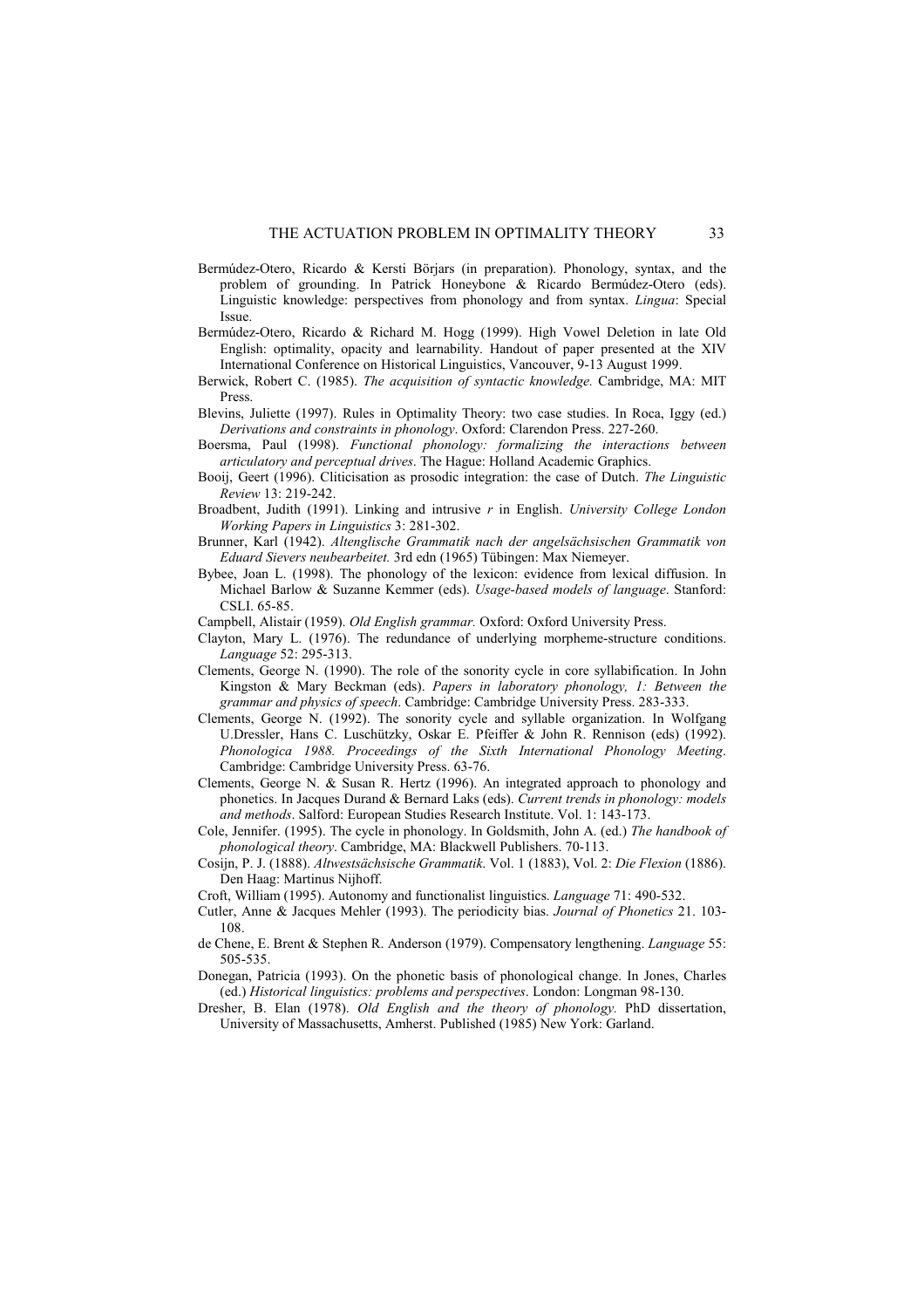- Dresher, B. Elan (1993). The chronology and status of Anglian smoothing. In Sharon Hargus & Ellen M. Kaisse (eds). *Studies in Lexical Phonology*. (Phonetics and Phonology 4) San Diego, CA: Academic Press. 325-341.
- Dresher, B. Elan (1994). Acquiring stress systems. In Ristad, Eric Sven (ed.) *Language computations. DIMACS Workshop on Human Language, March 20-22, 1992.* (DIMACS Series in Discrete Mathematics and Theoretical Computer Science 17). Providence, RI: American Mathematical Society. 71-92.
- Dresher, B. Elan (1996). Learnability and phonological theory. In Jacques Durand & Bernard Laks (eds). *Current trends in phonology: models and methods.* Salford: European Studies Research Institute. Vol. 1: 245-266.
- Dresher, B. Elan (1998). Paradigmatic levelling as a response to phonological incoherence. Handout of plenary paper presented at the X International Conference on English Historical Linguistics, Manchester, 21-26 August 1998.
- Dresher, B. Elan (2000). Analogical levelling of vowel length in West Germanic. In Lahiri, Aditi (ed.) *Analogy, levelling, markedness: principles of change in phonology and morphology*. Berlin: Mouton de Gruyter.
- Dresher, B. Elan & Aditi Lahiri (1991). The Germanic foot: metrical coherence in Old English. *Linguistic Inquiry* 22: 251-286.
- Elugbe, Ben Ohi (1982). The vowels of Proto-Ẹdoid. *Journal of the Linguistic Association of Nigeria* 1: 107-115.
- Elugbe, Ben Ohi (1989). Edoid. In Bendor-Samuel, John (ed.) *The Niger-Congo languages: a classification and description of Africa's largest language family.* Lanham: University Press of America. 291-304.
- Fitzpatrick, Jennifer & Linda R. Wheeldon (2000). Phonology and phonetics in psycholinguistic models of speech perception. In Noel Burton-Roberts, Philip Carr & Gerard Docherty (eds). *Phonological knowledge: conceptual and empirical issues*. Oxford: Oxford University Press. 131-160.
- Fodor, Jerry A. (1983). *The modularity of mind: an essay on faculty psychology*. Cambridge, MA: The MIT Press.
- Fukazawa, Haruka, Mafuyu Kitahara & Mitshiko Ota (1998). Lexical stratification and ranking invariance in constraint-based grammars. *Papers from the Annual Regional Meeting, Chicago Linguistics Society* 34. (ROA-267-0698, Rutgers Optimality Archive, http://roa.rutgers.edu.)
- Gerfen, Chip (2001). A critical view of licensing by cue: codas and obstruents in Eastern Andalusian Spanish. In Lombardi, Linda (ed.) *Segmental phonology in Optimality Theory: constraints and representations*. Cambridge: Cambridge University Press. 183- 205.
- Gess, Randall (1998). Compensatory lengthening and structure preservation revisited. *Phonology* 15: 353-366.
- Gess, Randall (this volume). On re-ranking and explanatory adequacy in a constraint-based theory of phonological change.
- Gick, Bryan (1999). A gesture-based account of intrusive consonants in English. *Phonology* 16: 29-54.
- Gick, Bryan (2002). An X-ray investigation of pharyngeal constriction in American English schwa. *Phonetica* 59: 38-48.
- Gick, Bryan, A. Min Kang & D. H. Whalen (2002). MRI evidence for commonality in the post-oral articulations of English vowels and liquids. *Journal of Phonetics* 30: 357-372.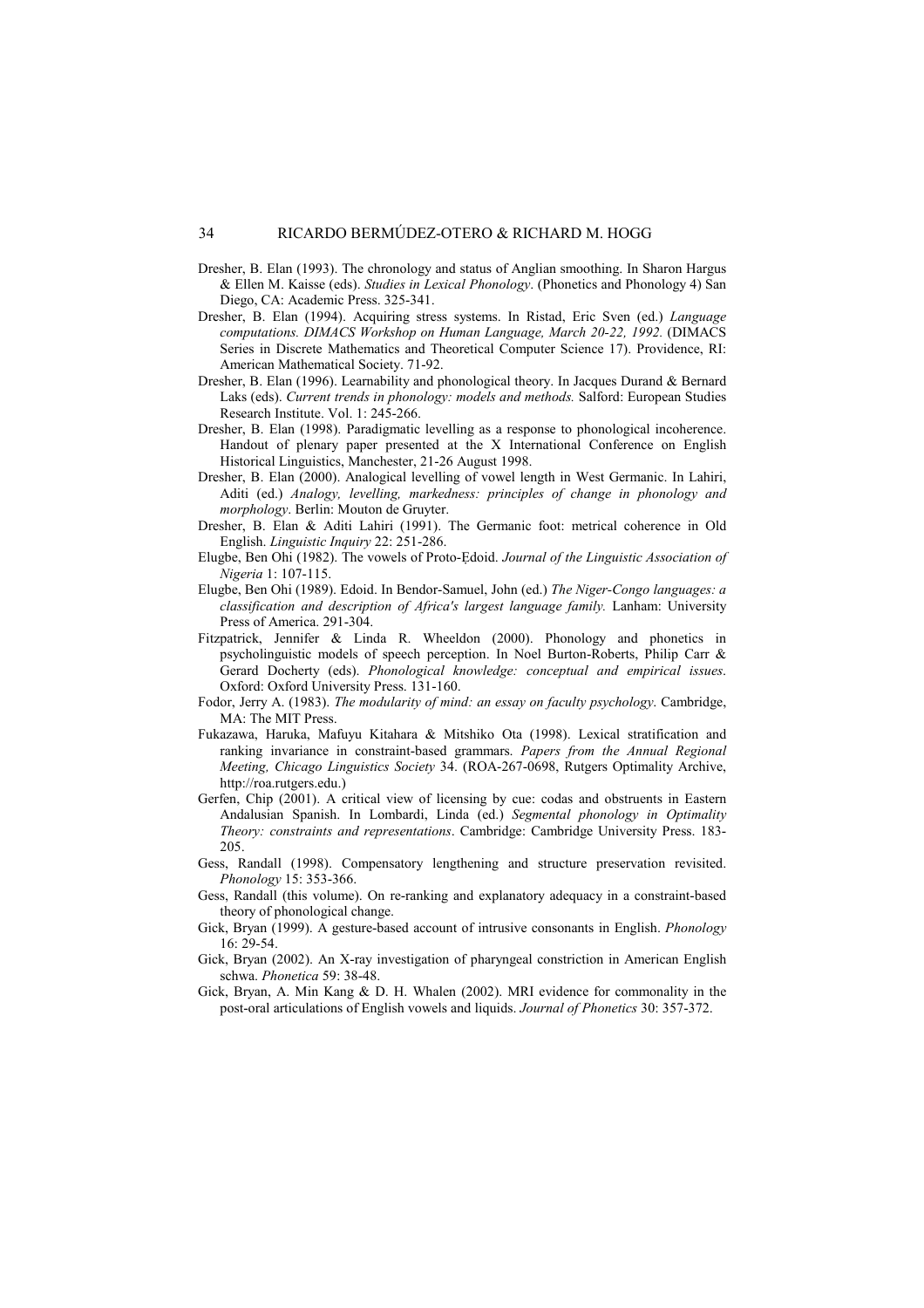- Giegerich, Heinz J. (1999). *Lexical strata in English: morphological causes, phonological effects.* Cambridge: Cambridge University Press.
- Hale, Mark & Charles Reiss (1998). Formal and empirical arguments concerning phonological acquisition. *Linguistic Inquiry* 29: 656-683.
- Hale, Mark & Charles Reiss (2000). Phonology as cognition. In Noel Burton-Roberts, Philip Carr & Gerard Docherty (eds). *Phonological knowledge: conceptual and empirical issues*. Oxford: Oxford University Press. 161-184.
- Halle, Morris & William J. Idsardi (1997). *r*, hypercorrection, and the Elsewhere Condition. In Roca, Iggy (ed.) *Derivations and constraints in phonology*. Oxford: Clarendon Press. 331-348.
- Harris, John (1989). Towards a lexical analysis of sound change in progress. *Journal of Linguistics* 25: 35-56.
- Harris, John (1994). *English sound structure*. Oxford: Blackwell.
- Harrison, K. David & Abigail Kaun (2000). Pattern-responsive lexicon optimization. *Papers from the Annual Meeting of the North East Linguistic Society* 30.
- Haspelmath, Martin (1999). Optimality and diachronic adaptation. Zeitschrift für *Sprachwissenschaft* 18: 180-205.
- Hawkins, John A. (1979). Implicational universals as predictors of word order change. *Language* 55: 618-648.
- Hawkins, John A. (1983). *Word order universals*. New York: Academic Press.
- Hayes, Bruce (1989). Compensatory lengthening in moraic phonology. *Linguistic Inquiry* 20: 253-306.
- Hayes, Bruce (1999). Phonetically-driven phonology: the role of Optimality Theory and Inductive Grounding. In Michael Darnell, Edith Moravcsik, Frederick J. Newmeyer, Michael Noonan & Kathleen Wheatley (eds). *Functionalism and formalism in linguistics*. Vol. 1: *General papers*. Amsterdam: John Benjamins. 243-285.
- Hock, Hans Heinrich (1986). Compensatory lengthening: in defense of the concept 'mora'. *Folia Linguistica Historica* 20: 431-460.
- Hogg, Richard M. (1992). *A grammar of Old English*. Vol. 1: *Phonology*. Oxford: Basil Blackwell.
- Hogg, Richard M. (1997). The morphology and dialect of Old English disyllabic nouns. In Raymond Hickey & Stanisław Puppel (eds). *Language history and linguistic modelling: a festschrift for Jacek Fisiak on his 60th birthday.* Berlin: Mouton de Gruyter. 113-126.
- Hogg, Richard M. (2000). On the (non-)existence of High Vowel Deletion. In Aditi Lahiri (ed.) *Analogy, levelling,markedness: principles of change in phonology and morphology*. Berlin: Mouton de Gruyter. 353-376.
- Hume, Elizabeth & Keith Johnson (2001). A model of the interplay of speech perception and phonology. In Elizabeth Hume & Keith Johnson (eds). *The role of speech perception in phonology.* New York: Academic Press. 3-26.
- Hurford, James R. (1990). Nativist and functional explanations in language acquisition. In Roca, Iggy M. (ed.). *Logical issues in language acquisition.* Dordrecht: Foris Publications. 85-136.
- Hutton, John (1998a). The development of secondary stress in Old English. In Hogg, Richard M. & Linda van Bergen (eds). *Historical linguistics 1995: selected papers from the 12th International Conference on Historical Linguistics, Manchester, August 1995.* Vol. 2: *Germanic linguistics.* Amsterdam: John Benjamins Publishing Company. 115-130.
- Hutton, John (1998b). Stress in Old English, *giet ongean*. *Linguistics* 36: 847-885.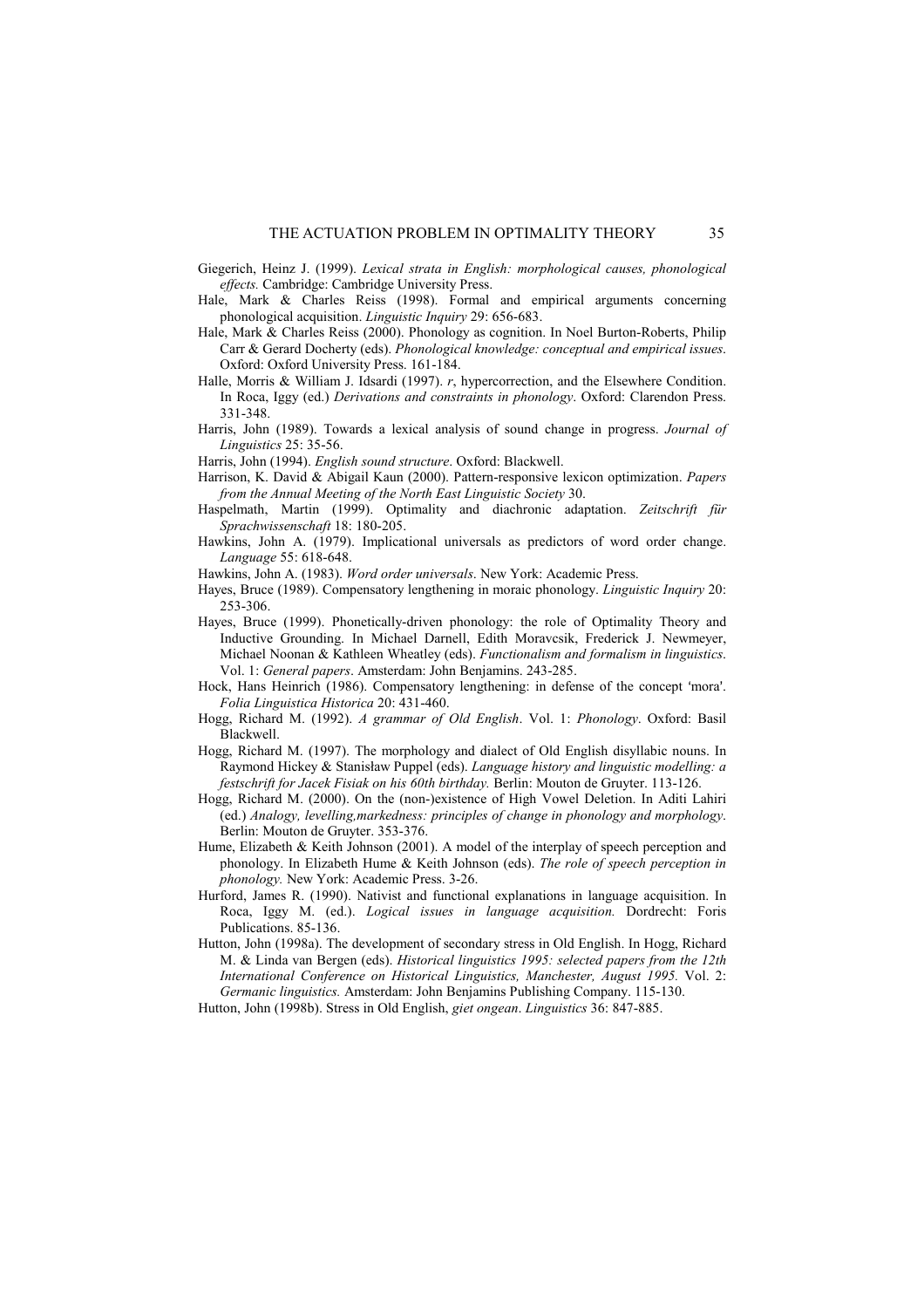Idsardi, William J. (1994). Open and closed feet in Old English. *Linguistic Inquiry* 25: 522- 533.

- Inkelas, Sharon (1995). The consequences of optimization for underspecification. *Proceedings of the North East Linguistic Society* 25: 287-302.
- Inkelas, Sharon (2000). Phonotactic blocking through structural immunity. In Stiebels, Barbara & Dieter Wunderlich (eds). *Lexicon in focus.* (Studia Grammatica 45). Berlin: Akademie Verlag. 7-40.
- Itô, Junko, R. Armin Mester & Jaye Padgett (1995). Licensing and underspecification in Optimality Theory. *Linguistic Inquiry* 26: 571-613.
- Jacobs, Haike (this volume). The emergence of quantity-sensitivity in Latin: secondary stress, Iambic Shortening and theoretical implications for 'mixed' stress systems.
- Jakobson, Roman (1929). Remarques sur l'évolution phonologique du russe comparée à celle des autres langues slaves. *Travaux du Cercle Linguistique de Prague* 2. Reprinted (1962) in *Selected writings*. Vol. I: *Phonological studies*. The Hague: Mouton & Co. 7-116.
- Kager, RenÈ (1999). *Optimality theory.* Cambridge: Cambridge University Press.
- Kaisse, Ellen M. & Patricia A. Shaw (1985). On the theory of Lexical Phonology. *Phonology Yearbook* 2: 1-30.
- Kean, Mary-Louise (1974). The strict cycle in phonology. *Linguistic Inquiry* 5: 179-203.
- Kenstowicz, Michael & Charles W. Kisseberth (1977). *Topics in phonological theory*. New York: Academic Press.
- Keyser, Samuel Jay & Wayne O'Neil (1985). *Rule generalization and opacity in language change.* Dordrecht: Foris.
- King, Robert D. (1969). *Historical linguistics and generative grammar.* Englewood Cliffs, NJ: Prentice-Hall.
- King, Robert D. (1973). Rule insertion. *Language* 49: 551-578.
- King, Robert D. (1976). The history of final devoicing in Yiddish. Bloomington, IN: Indiana University Linguistics Club.
- Kiparsky, Paul (1965). *Phonological change*. PhD dissertation, MIT.
- Kiparsky, Paul (1968). Linguistic universals and language change. In Bach, E. & R. Harms (eds). *Universals in linguistic theory.* New York: Holt, Rinehart and Winston. Reprinted in Kiparsky, P. (1982). *Explanation in phonology.* Dordrecht: Foris. 13-43.
- Kiparsky, Paul (1973). Abstractness, opacity and global rules. In Fujimura, Osamu (ed.) *Three dimensions of linguistic theory*. Tokyo: TEC Company. 57-86.
- Kiparsky, Paul (1982a). From Cyclic Phonology to Lexical Phonology. In van der Hulst, Harry & Norval Smith (eds). *The structure of phonological representations.* Dordrecht: Foris. Part I: 131-75.
- Kiparsky, Paul (1982b). Lexical morphology and phonology. In In-Seok Yang (ed.) *Linguistics in the morning calm: selected papers from SICOL-1981*. Seoul: Hanshin. 3- 91.
- Kiparsky, Paul (1984). On the lexical phonology of Icelandic. In Claes-Christian Elert, Irene Johansson & Eva Strangert (eds.) *Nordic prosody III: papers from a symposium*. (Acta Universitatis Umensis: Umeå Studies in the Humanities 59). Stockholm: Almqvist & Wiksell. 135-64.
- Kiparsky, Paul (1988). Phonological change. In Newmeyer, Frederick J. (ed.) *Linguistics: the Cambridge survey.* Cambridge: Cambridge University Press. 363-415.
- Kiparsky, Paul (1993). Blocking in nonderived environments. In Hargus, Sharon & Ellen M. Kaisse (eds). *Studies in Lexical Phonology.* (Phonetics and Phonology 4) San Diego: Academic Press. 277-313.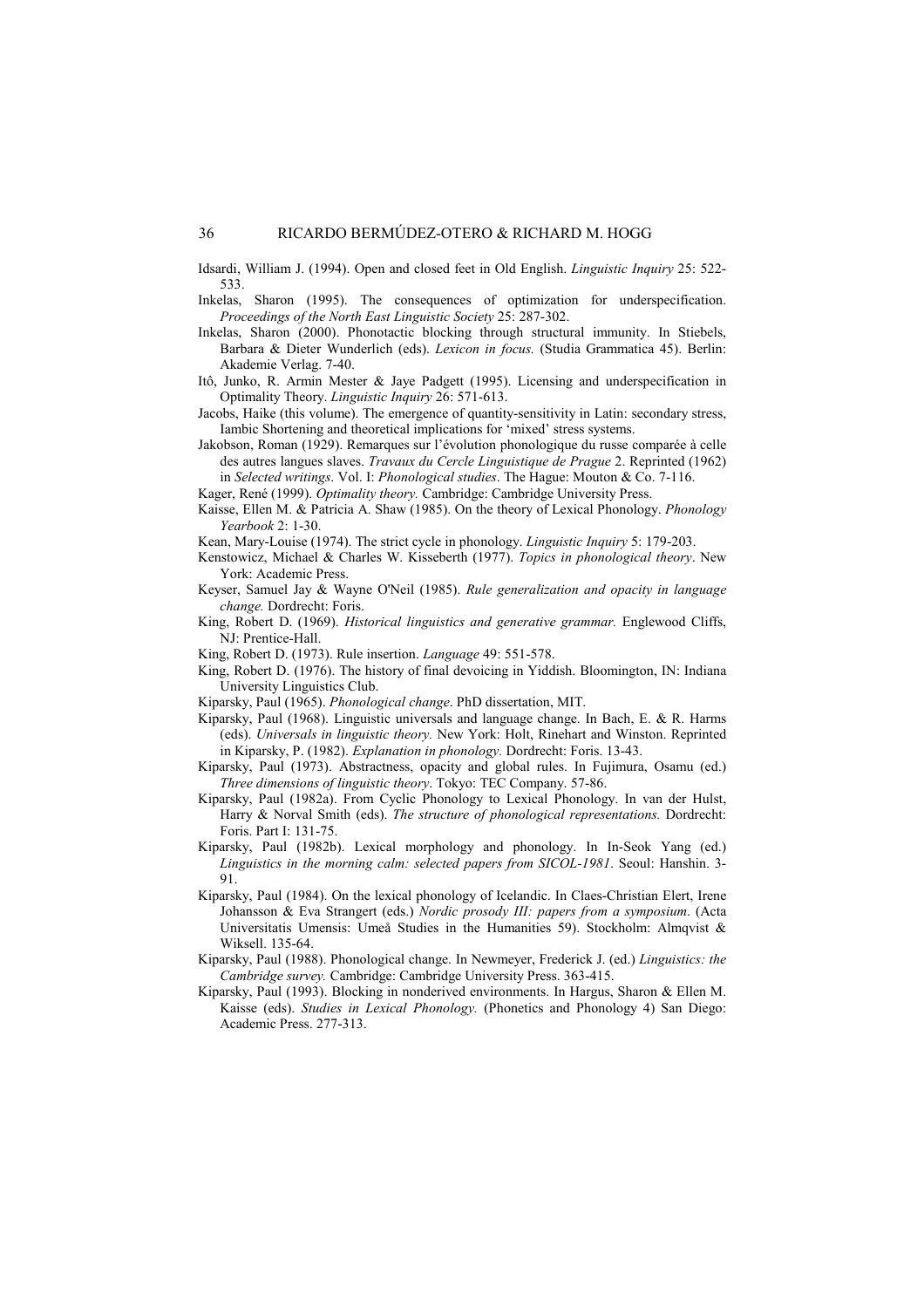Kiparsky, Paul (1995). The phonological basis of sound change. In Goldsmith, John A. (ed.) *The handbook of phonological theory*. Cambridge, MA: Blackwell Publishers. 640-670.

- Kiparsky, P. (1998). Sieversí Law as prosodic optimization. In Jay Jasanoff, H. Craig Melchert & Lisi Oliver (eds). *MÌr Curad. Studies in honor of Calvert Watkins.* Innsbruck: Innsbrucker Beiträge zur Sprachwissenschaft.
- Kiparsky, Paul (2000). Opacity and cyclicity. *The Linguistic Review* 17: 351-365.

Kiparsky, Paul (forthcoming). *Paradigm effects and opacity*. Stanford: CSLI Publications.

- Kiparsky, Paul & Wayne OíNeil (1976). The phonology of Old English inflections. *Linguistic Inquiry* 7: 527-557.
- Koefoed, G. (1974). On formal and functional explanation: some notes on Kiparskyís ëExplanation in phonologyí. In Anderson, John M. & Charles Jones (eds). *Historical Linguistics II: theory and description in phonology. Proceedings of the First International Conference on Historical Linguistics, Edinburgh 2nd - 7th September 1973.* Amsterdam: North-Holland. 276-293.

Kuryłowicz, Jerzy (1949). La nature des procès dites 'analogiques'. *Acta Linguistica* 5: 15-37.

Labov, William (1994). *Principles of language change.* Vol 1: *Internal factors.* Oxford: Basil Blackwell.

Lahiri, Aditi (1982). *Theoretical implications of analogical change: evidence from Germanic languages.* PhD dissertation, Brown University.

- Lahiri, Aditi & B. Elan Dresher (1983-84). Diachronic and synchronic implications of declension shifts. *The Linguistic Review* 3: 141-163.
- Lahiri, Aditi & B. Elan Dresher (1999). Open syllable lengthening in West Germanic. *Language* 75: 678-719.
- Lass, Roger & John M. Anderson (1975). *Old English phonology*. Cambridge: Cambridge University Press.
- Lightfoot, David (1989). The child's trigger experience: degree-0 learnability. *Behavioural and Brain Sciences* 12: 321-375.
- Lightfoot, David (1998). The development of grammars. *Glot International* 3: 3-8.
- Lightfoot, David (1999). *The development of language: acquisition, change, and evolution.* Oxford: Blackwell.
- Lin, Yen-Hwei (1997). Syllabic and moraic structures in Piro. *Phonology* 14: 403-436.
- Lloret-Romanyach, Maria-Rosa (1988). *Gemination and vowel length in Oromo morphophonology.* PhD dissertation, Indiana University.
- Löfqvist, Anders, Thomas Baer, Nancy S. McGarr & Robin Seider Story (1989). The cricothyroid muscle in voicing control. *Journal of the Acoustical Society of America* 50: 1166-79.
- Luick, Karl (1964). *Historische Grammatik der englischen Sprache.* Edited by F. Wild & H. Koziol. Part 1 (1914-1921), Part 2 (1929-1940). Stuttgart: Bernhard Tauchnitz / Oxford: Basil Blackwell.
- Lutz, Angelika (1986). The syllabic basis of word division in Old English manuscripts. *English Studies* 3: 193-210.
- Mańczak, Witold (1958). Tendences générales des changements analogiques. *Lingua* 7: 298-325, 387-420.
- Marcus, Mitchell P. (1980). *A theory of syntactic recognition for natural language.* Cambridge, MA: MIT Press.

Mascaró, Joan (1976). *Catalan phonology and the phonological cycle*. PhD dissertation, MIT.

Matisoff, James A. (1973). Tonogenesis in Southeast Asia. In Larry M. Hyman (ed.) *Consonant types and tone.* Los Angeles: University of Southern California. 97-114.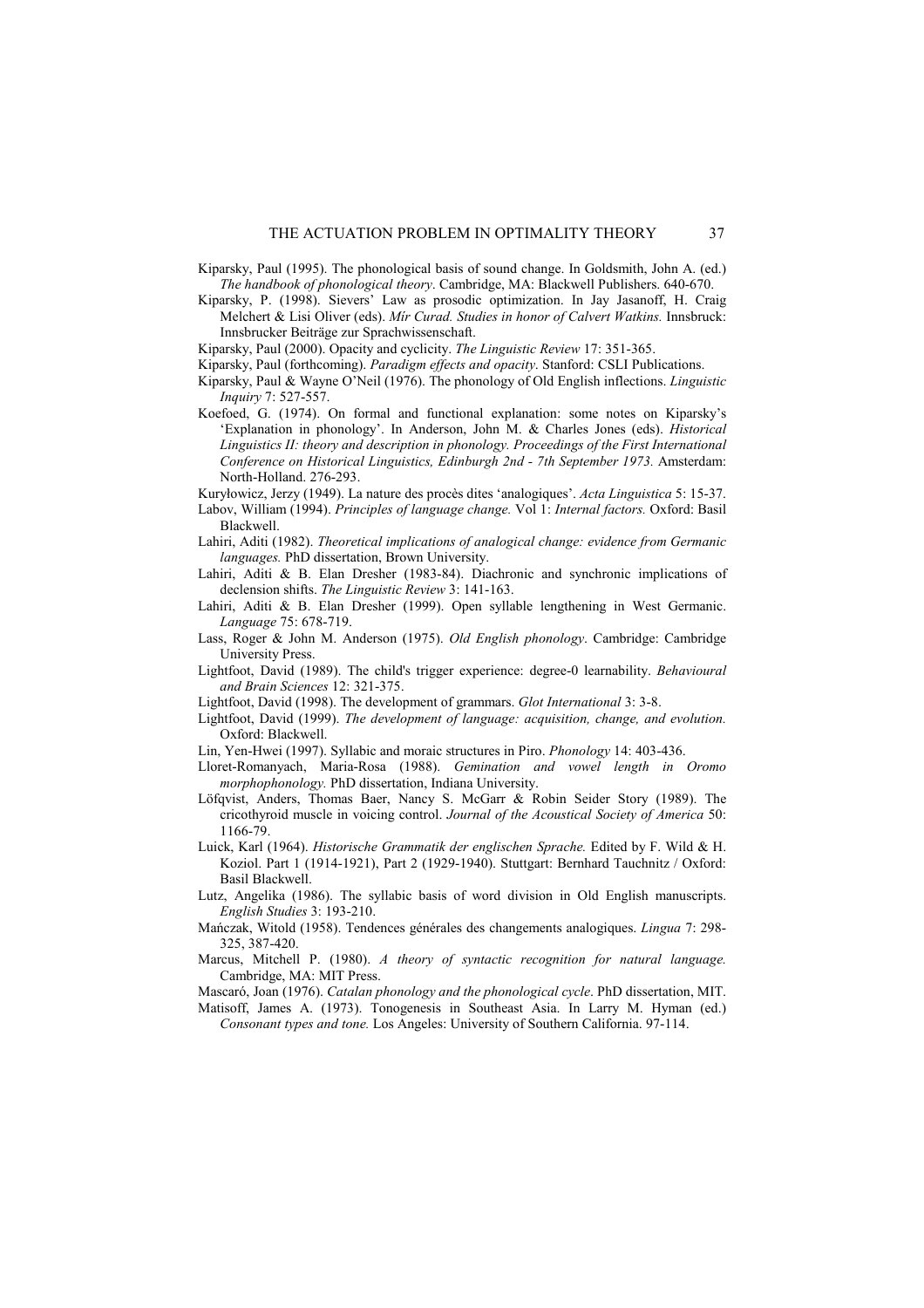McCarthy, John J. (1993). A case of surface constraint violation. *Canadian Journal of Linguistics* 38: 169-195.

- McCarthy, John J. (1999). Sympathy and phonological opacity. *Phonology* 16: 331-399.
- McCarthy, John J. & Alan Prince (1995). Faithfulness and reduplicative identity. In Jill Beckman, Laura Walsh-Dickey & Suzanne Urbanczyk (eds). *Papers in Optimality Theory.* (University of Massachusetts Occasional Papers in Linguistics 18) Amherst: Graduate Linguistic Student Association. 249-384.
- McMahon, April M. S. (1991). Lexical phonology and sound change: the case of the Scottish Vowel Length Rule. *Journal of Linguistics* 27: 29-53.
- McMahon, April M. S. (1994). *Understanding language change.* Cambridge: Cambridge University Press.
- McMahon, April M. S. (2000a). *Lexical phonology and the history of English.* Cambridge: Cambridge University Press.
- McMahon, April M. S. (2000b). *Change, chance, and optimality.* Oxford: Oxford University Press.
- McMahon, April M. S., Paul Foulkes & Laura Tollfree (1994). Gestural representation and Lexical Phonology. *Phonology* 11: 277-316.
- Morin, Yves-Charles (1992). Phonological interpretations of historical lengthening. Paper presented at the Seventh International Phonology Meeting, Krems.
- Myers, Scott (2000). Boundary disputes: the distinction between phonetic and phonological sound patterns. In Noel Burton-Roberts, Philip Carr & Gerard Docherty (eds). *Phonological knowledge: conceptual and empirical issues*. Oxford: Oxford University Press. 245-272.
- Nigoyi, Partha & Robert C. Berwick (1997). Evolutionary consequences of language learning. *Linguistics and Philosophy* 20: 697-719.
- Ohala, John J. (1989). Sound change is drawn from a pool of synchronic variation. In Leiv Egil Breivik & Ernst HÂkon Jahr (eds). *Language change: contributions to the study of its causes.* Berlin: Mouton de Gruyter. 173-198.183.
- Ohala, John J. (1992). What's cognitive, what's not, in sound change. In Günter Kellermann & Michael D. Morrissey (eds). *Diachrony within synchrony: language history and cognition. Papers from the International Symposium at the University of Duisburg, 26-28 March 1990.* Frankfurt am Main: Peter Lang. 309-355.
- Ohala, John J. (1993). The phonetics of sound change. In Jones, Charles (ed.) *Historical linguistics: problems and perspectives.* London/New York: Longman. 237-278.
- Orgun, Cemil Orhan (1996a). *Sign-Based Morphology and Phonology, with special attention to Optimality Theory*. PhD dissertation, University of California, Berkeley.
- Orgun, Cemil Orhan (1996b). Sign-Based Morphology: a declarative theory of phonologymorphology interleaving. Ms., University of California, Berkeley. (ROA-122-0496, Rutgers Optimality Archive, http://ruccs.rutgers.edu/roa.html). Condensed version published in Ben Hermans & Marc van Oostendorp (eds) (1999). *The derivational residue in phonological Optimality Theory*. Amsterdam: John Benjamins Publishing Company. 247-267.
- Peinovich, M. P. (1979). *Old English noun morphology: a diachronic study.* (North-Holland Linguistic Series 41). Amsterdam: North-Holland Publishing Company.
- Pope, John C. (1967-8). *Homilies of Ælfric: a supplementary collection*. 2 vols. (Early English Text Society 259-260.) London: Oxford University Press.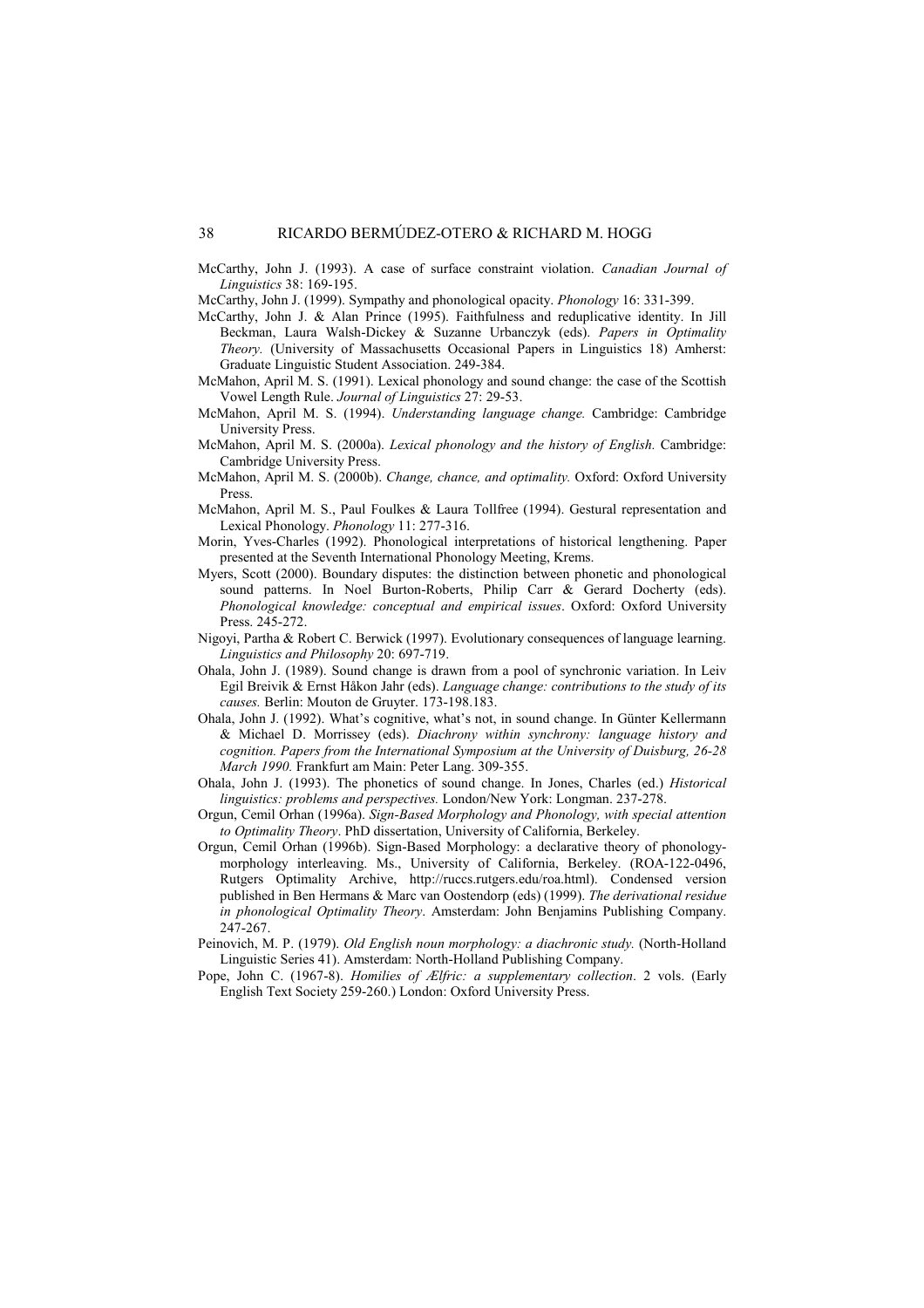- Prince, Alan & Paul Smolensky (1993). *Optimality Theory: constraint interaction in generative grammar*. Ms., Rutgers University Center for Cognitive Science Technical Report #2.
- Pulleyblank, Douglas (1997). Optimality Theory and features. In Diana Archangeli & D. Terence Langendoen (eds). *Optimality Theory: an overview.* Oxford: Blackwell. 59-101.
- Pulleyblank, Douglas & William J. Turkel (1996). Optimality Theory and learning algorithms: the representation of recurrent featural asymmetries. In Jacques Durand & Bernard Laks (eds.) *Current trends in phonology: models and methods.* Salford: European Studies Research Institute. 655-686.
- Pylyshyn, Zenon W. (1984). *Computation and cognition: toward a foundation for cognitive science.* Cambridge, MA: The MIT Press.
- Reiss, Charles (this volume). Language change without constraint reranking.
- Selkirk, Elizabeth O. (1984). On the major class features and syllable theory. In Mark Aronoff & Richard T. Oehrle (eds). *Language sound structure: Studies in phonology presented to Morris Halle by his teacher and students*. Cambridge, MA: MIT Press. 107-136.
- Sproat, Richard & Osamu Fujimura (1993). Allophonic variation in English /l/ and its implications for phonetic implementation. *Journal of Phonetics* 21: 291-311.
- Steriade, Donca (1995). Underspecification and markedness. In Goldsmith, John A. (ed.) *The handbook of phonological theory*. Cambridge, MA: Blackwell Publishers. 114-174.
- Steriade, Donca (1997). Phonetics in phonology: the case of laryngeal neutralization. Ms., University of California, Los Angeles.
- Suzuki, Seiichi (1988). On the 1 sg. pres. ind. ending -*u* and High Vowel Deletion in Anglian and other West Germanic languages. *Indogermanische Forschungen* 93: 210-224.
- Svantesson, Jan-Olof (1983). *Kammu phonology and morphology*. (Travaux de l'institut de linguistique de Lund 18). Lund: Gleerup.
- Svantesson, Jan-Olof (1989). Tonogenetic mechanisms in northern Mon-Khmer. *Phonetica*  46: 60-79.
- Sweet, Henry (1871). *King Alfredís West-Saxon version of Gregoryís Pastoral care*. (Early English Text Society Original Series 45, 50). Reprinted (1958). London: Oxford University Press.
- Tesar, Bruce & Paul Smolensky (2000). *Learnability in Optimality Theory.* Cambridge, MA: The MIT Press.
- Vennemann, Theo (1972). Rule inversion. *Lingua* 29: 209-242.
- Vennemann, Theo (1988). *Preference laws for syllable structure and the explanation of sound change, with special reference to German, Germanic, Italian and Latin*. Berlin: Mouton de Gruyter.
- Vincent, Nigel (1974). Analogy reconsidered. In Anderson, John M. & Charles Jones (eds). *Historical Linguistics II: theory and description in phonology. Proceedings of the First International Conference on Historical Linguistics, Edinburgh 2nd - 7th September 1973.* Amsterdam: North-Holland. 427-445.
- Wagner, Karl Heinz (1969). *Generative grammatical studies in the Old English language*. Heidelberg: Julius Groos.
- Weinreich, Uriel, William Labov & Marvin I. Herzog (1968). Empirical foundations for a theory of language change. In Lehmann, Winfred P. & Yakov Malkiel (eds.) *Directions for historical linguistics: a symposium.* Austin: University of Texas Press. 95-195.
- Wetzel, Claus-Dieter (1981). *Die Worttrennung am Zeilenende in altenglischen Handschriften.* Frankfurt: Lang.